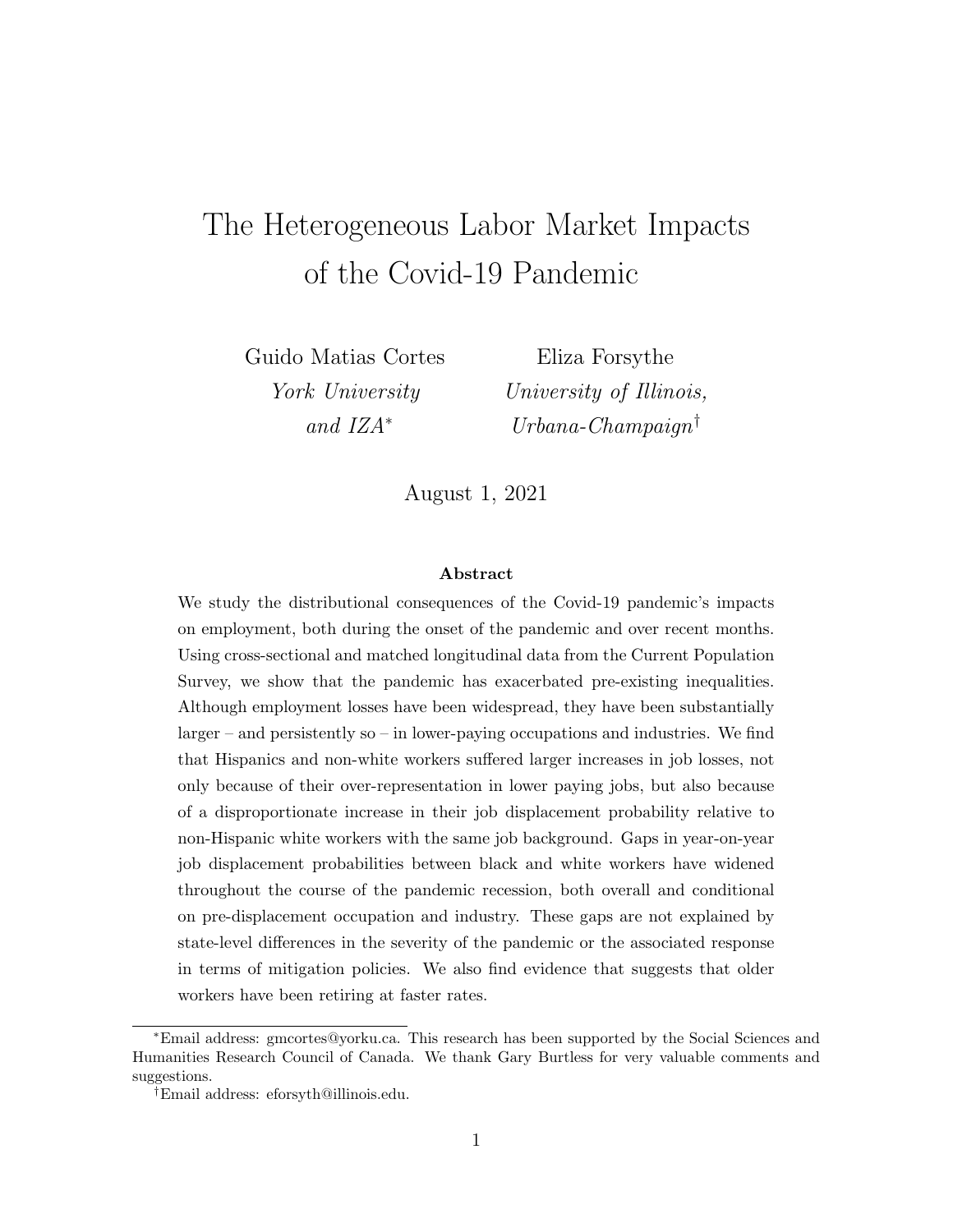The Covid-19 pandemic led to a 10.3 percentage point increase in the unemployment rate in April 2020 (BLS, 2020). As we show below, a quarter of individuals who were employed in April 2019 were no longer employed as of April 2020. In this paper we ask: What are the distributional consequences of the Covid-19 pandemic's impact on employment? In particular, to what extent has employment in high and low paying occupations and industries been differentially impacted? Which demographic groups have been more impacted by the pandemic? And are the differential impacts across demographic groups explained by their pre-displacement occupation and industry affiliations? Are they driven by geographic variation in the severity of the pandemic and the associated response in terms of mitigation policies? Or were certain groups of workers disproportionately likely to transition out of work, even when compared to others in the same state who held the same occupation or industry before the onset of the pandemic? We explore the answers to these questions both in the immediate aftermath of the pandemic and over more recent months.

We use data through February 2021 from the Current Population Survey (CPS) – the primary source of labor force statistics for the United States, and take advantage of the rotating panel structure of the survey in order to track individuals' outcomes over time, both before and after the onset of the pandemic.

We first determine the extent to which the employment changes observed during the pandemic are due to individuals exiting employment, relative to reduced hiring. Next, in order to analyze the distributional impacts of the Covid shock, we rank occupations and industries according to their average pre-pandemic wages. We use a regressionbased approach in order to isolate the impact of the pandemic on employment from occupation- or industry-specific seasonal and annual patterns, and determine the extent to which the impacts were concentrated in lower versus higher-paying occupations and industries, both at the onset of the pandemic and during more recent months.

We then turn to the heterogeneous impact of the pandemic across demographic groups. In particular, we investigate the differential impacts on employment outcomes across workers of different gender, age, education, and race/ethnicity. In order to put these findings into context, we compare the patterns observed during the pandemic to those observed during and after the Great Recession.

Given that the distribution of employment across occupations and industries differs between groups, one would expect that the impacts of the pandemic would differ according to the extent to which particular demographic groups tend to work in more impacted occupations and industries. We hence investigate the extent to which the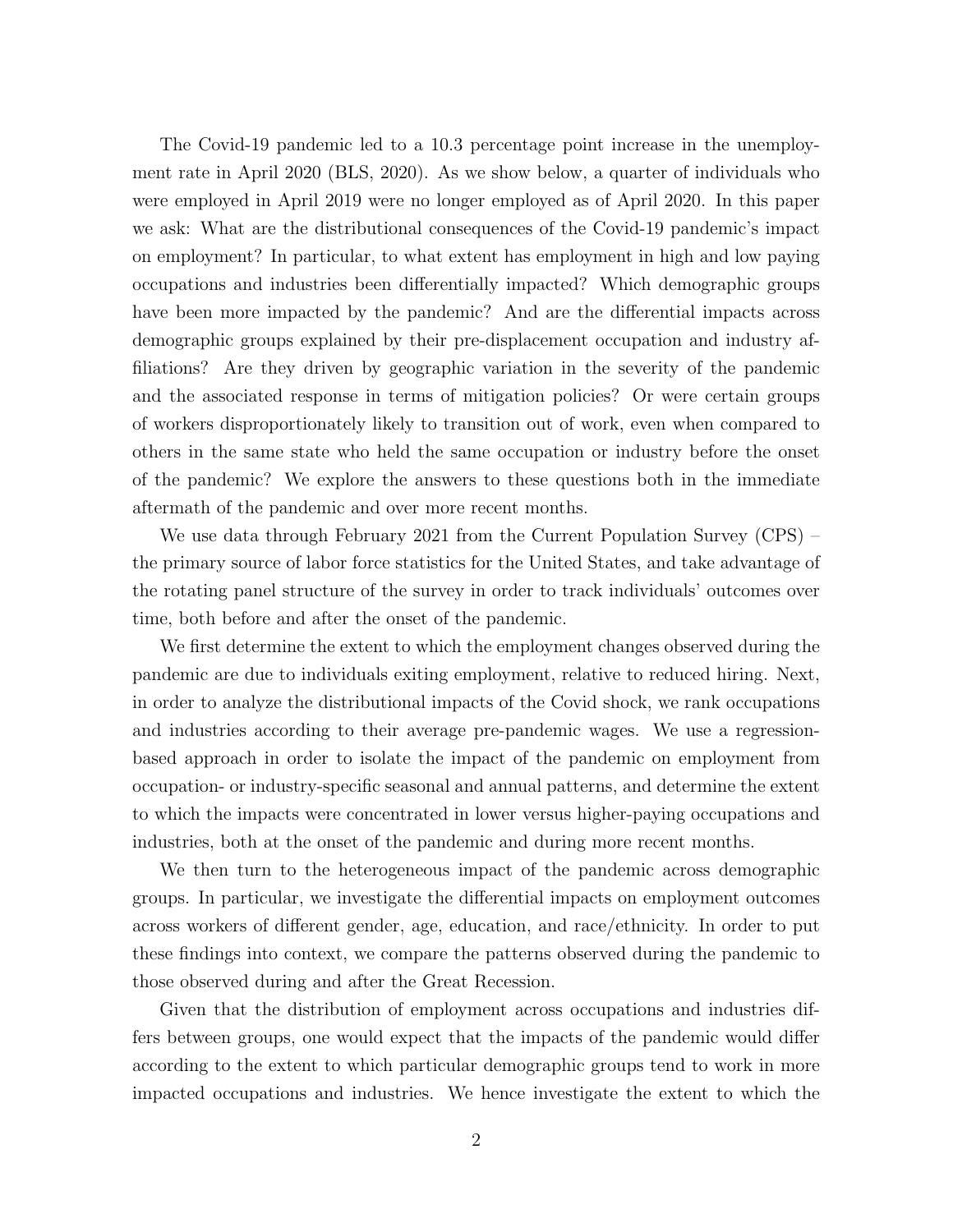increased rates of job loss that we identify for certain demographic groups can be explained by their pre-displacement industry and occupation affiliations, and the extent to which certain types of workers are more likely to lose their jobs during the pandemic period, even when compared to others in the same pre-displacement occupation and industry.

Demographic groups are differentially located across geographic areas, and the severity of the pandemic and the strictness of the associated mitigation policies varied across locations. We therefore also explore the extent to which differences between groups, conditional on pre-displacement occupation and industry, can be explained by differences in the impact of the pandemic across states and across areas with different population densities.

Our work contributes to the growing literature on the impacts of the Covid-19 pandemic by providing a detailed analysis of the distributional effects of the pandemic across occupations and industries, and of the disproportionate impacts on certain groups of workers. Our results show that the pandemic particularly impacted individuals who were already economically disadvantaged – an impact that has persisted nearly a year after the onset of the pandemic, and that can only be partially explained by prepandemic industry and occupation affiliations or by variation across geographic areas.

## 1 Related Literature and Contribution

The literature on the labor market impacts of Covid-19 has grown very rapidly. Here we briefly discuss some of the papers that are most related to our work, and highlight our key contributions.

Using data on occupational characteristics from datasets such as  $O^*NET$ , a number of papers have focused on how the impacts of the pandemic differ across jobs according to the extent to which they can be performed remotely or are likely to be at risk due to social distancing requirements (e.g. Béland et al., 2020; Dingel & Neiman, 2020; Mongey et al., 2020). In this paper, we instead focus on the distributional consequences of the pandemic's employment impacts. In particular, we show that the decline in employment and the associated increase in the employment exit rate observed during the pandemic were disproportionately concentrated in lower-paying occupations and industries, especially during the onset of the pandemic in April 2020. Although the magnitudes have become more muted, the disproportionate impacts on lower-paying occupations and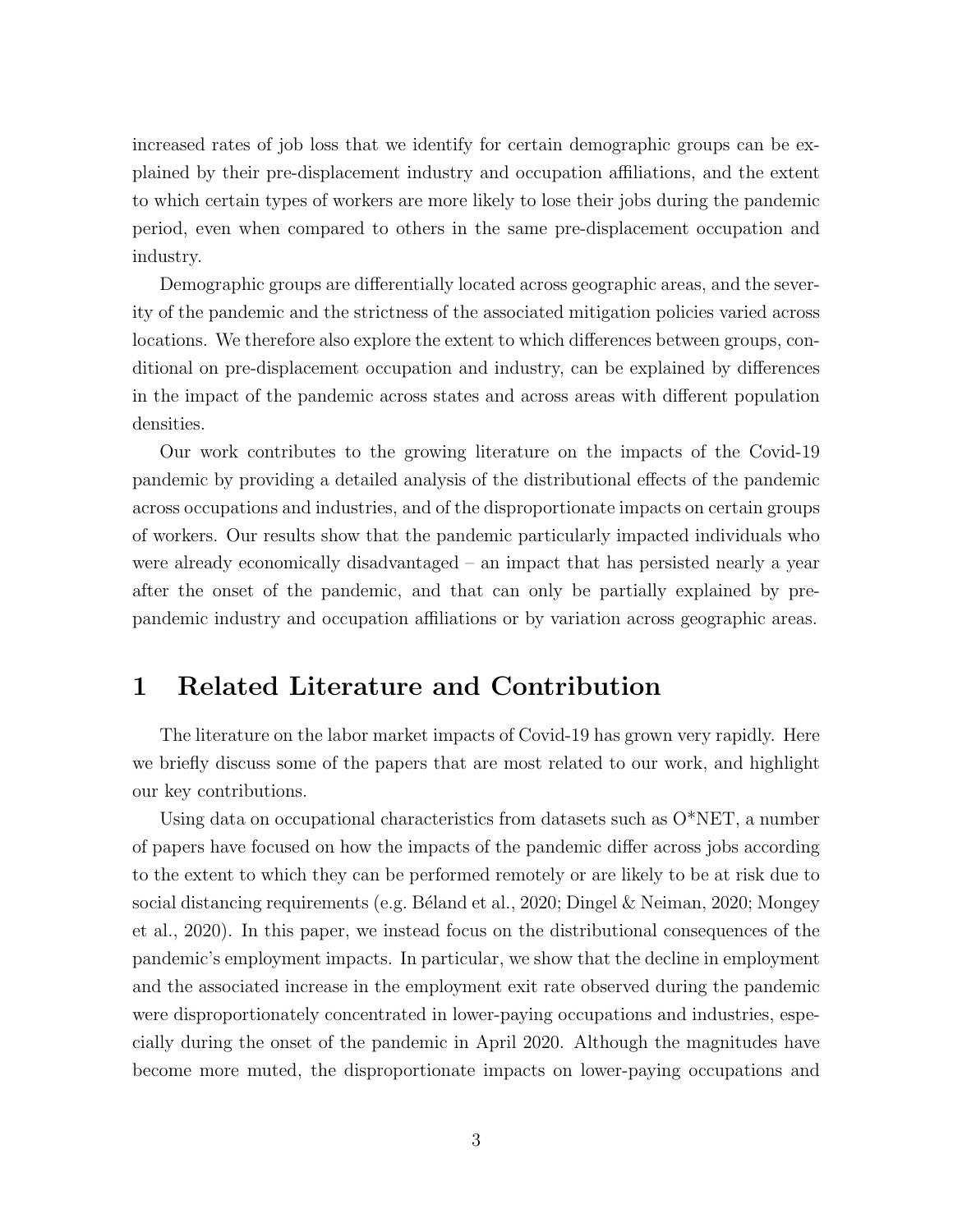industries still persist as of February 2021. The pandemic has therefore exacerbated pre-existing inequalities in terms of labor market outcomes, with the impacts being most strongly felt among individuals in lower-paying jobs, and these inequality-exacerbating impacts have persisted nearly a year after the onset of the pandemic.<sup>1</sup>

A number of related papers developed concurrently to ours have also analyzed the heterogeneous effects of the pandemic across demographic groups. Several contributions have made use of "non-traditional" data sources, such as Cajner et al. (2020), who use data from ADP, a large U.S. payroll processing company; Coibion et al. (2020), who use data from the Nielsen Homescan panel; Bartik et al. (2020), who use data from Homebase; and Chetty et al. (2020), who build a database that tracks economic activity at a granular level in real time using anonymized data from various private companies. Alon et al.  $(2021)$ , Bluedorn et al.  $(2021)$  and Albanesi & Kim  $(2021)$  focus on the gender dimension of the pandemic, while Montenovo et al. (2020) and Couch et al. (2020) also use CPS data to explore the heterogeneous employment impacts of the pandemic across demographic groups.

While in many regards our results are consistent with the existing literature, we also document a number of new facts. Methodologically, a key distinguishing feature of our approach is our focus on labor market flows. By taking advantage of the longitudinal matching of individuals records across nationally representative CPS samples we are able to analyze the employment transition patterns of individuals who were employed before the onset of the pandemic, and we can perform a detailed analysis of the role of pre-displacement occupation and industry affiliation (as well as geography) in determining the probability of transitioning out of employment. Importantly, and in contrast to most of the existing literature using CPS data, by focusing on flows, rather than cross-sectional data, we are able to consider not only individuals who transition towards unemployment, but also those who transition to non-participation. As we show below, the pandemic induced substantial excess worker flows towards both of these labor market states, as many individuals who left employment did not immediately search for new employment. Specifically, transitions to non-participation accounted for more than one-fifth of the excess outflows from employment between April 2019 and April 2020 (relative to 2015-2019 averages), and for close to half of the excess outflows

<sup>&</sup>lt;sup>1</sup>An additional dimension through which these already stark inequalities may be exacerbated is the possibility that those who remain employed in these lower-paying occupations are increasingly exposed to the virus due to the limited possibilities of remote working offered by these occupations (see e.g. Mongey et al., 2020; Ruiz-Euler et al., 2020).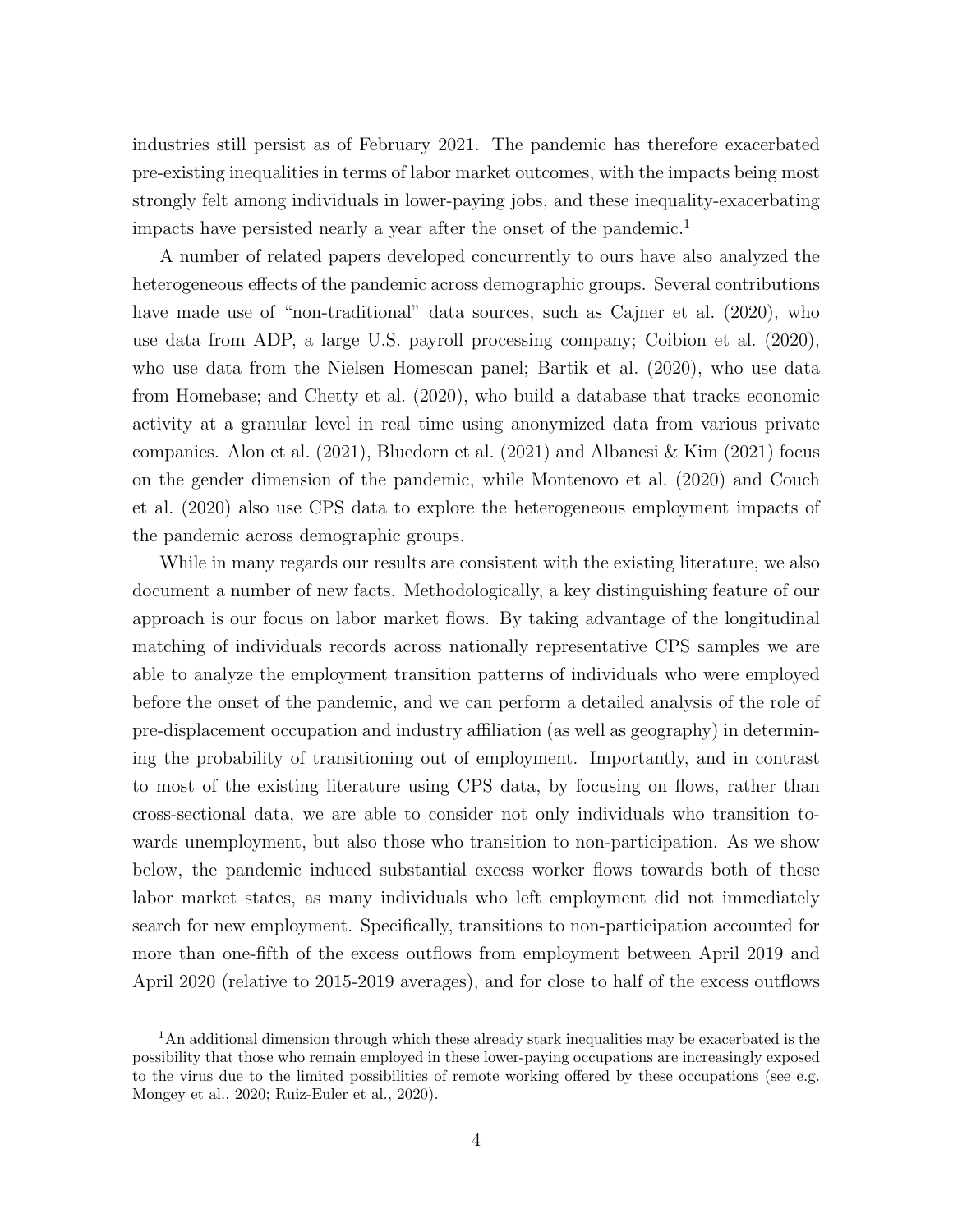between February 2020 and February 2021. Using only cross-sectional data, it would not be possible to distinguish between the non-participants who were employed before the onset of the pandemic and those who were not. Moreover, the CPS does not generally record prior occupation and industry information for individuals classified as non-participants. By using the matched samples we have access to prior occupation and industry information for all matched individuals, including those who transition to non-participation, and this allows us to provide a detailed analysis of the extent to which flows out of employment are explained by individuals' prior occupation and industry affiliation.

In terms of our specific findings, we contribute a number of novel pieces of evidence about the impacts of the pandemic, both in its early stages, and over more recent periods. In particular, we show that individuals from racial and ethnic minorities experienced disproportionate job losses, not only because they tend to work in more affected occupations and industries, but also because they were more likely to transition out of employment even when compared to other workers who held similar jobs (based on detailed occupation and industry codes) before the onset of the pandemic. This finding still holds when using only within-state variation, implying that the gaps are not explained by differences in the state-level severity of the pandemic or the associated lockdown policies.

Perhaps most concerningly, we find that important gaps in job loss probabilities persist across demographic groups nearly a year after the onset of the pandemic – a pattern that differs from what was observed during the recovery from the Great Recession. Moreover, the fraction of these gaps that can be explained by workers' pre-displacement occupation or industry affiliation has decreased over time for most groups. For black workers, the gap in job loss probability relative to white workers has widened throughout the course of the pandemic recession in absolute terms (from around 2.8 percentage points in April to around 3.5 percentage points in February), and more than 75% of the gap as of February 2021 is observed among workers with the same pre-displacement industry and occupational affiliation – with none of this remaining gap explained by variation across states or between urban and rural areas. For Hispanic workers, although the gap has narrowed, less of the remaining difference can be explained by pre-displacement occupation and industry, or by geography. These results indicate that, on average, workers from minority groups have benefited much less from the employment recovery observed between April and February, even when compared to workers with the same occupation and industry background.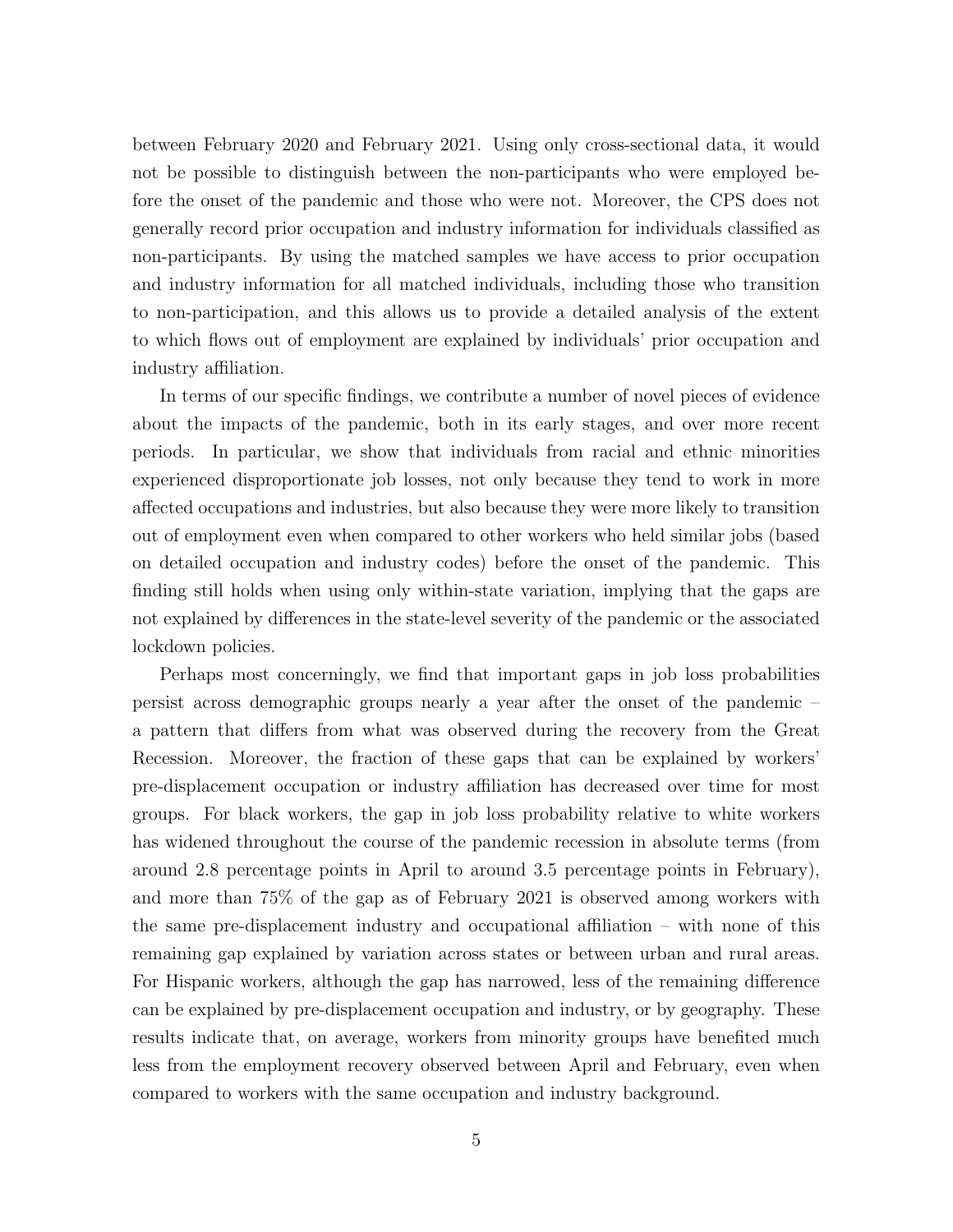When comparing across genders, we find that women were disproportionately likely to exit employment at the onset of the pandemic, though this gap is largely explained by their pre-displacement occupation and industry affiliation, and the gender gaps in employment exit probabilities have largely disappeared by February 2021. We also find evidence that suggests that older workers have been retiring at faster rates. In particular, the gap in exit rates for workers aged 56 and older grew relative to those aged 36-55 (from 1.8 percentage points in April to 2.2 percentage points in February). Thus, while others have noted the initial increase in retirement (Coibion et al., 2020), we show that it has persisted (and grown) over the last year. Further, while in April one-third of the gap could be accounted for by occupation and industry background, by February only 9% of the gap could be explained, suggesting increased retirement also from occupations and industries that were less impacted by the pandemic.

Although the magnitude of the pandemic recession has been more severe then recent recessions, we find broadly similar patterns during the Great Recession in terms of which groups were disproportionately impacted. This is in line with the findings of Hoynes et al. (2012) regarding the disproportionate impacts of previous recessions on individuals who were already economically disadvantaged. However, we do find two key differences between the pandemic recession and the Great Recession: first, the pandemic recession has been much more severe for women then men, in part due to the impact of school and childcare closures and differences in the occupation and industry profile of the employment shock (Alon et al., 2021). Second, during the Great Recession we show employment exit did not increase for older individuals, perhaps due in part to the effect of the stock market crash on retirement savings leading workers to delay retirement.

## 2 Data and Aggregate Patterns

Our analysis is based on data from the monthly Current Population Survey (CPS), the official source for labor market statistics in the U.S. The CPS is sponsored jointly by the U.S. Census Bureau and the U.S. Bureau of Labor Statistics (BLS). We rely on the microdata made publicly available by IPUMS (Flood et al., 2020). We restrict the sample to non-institutionalized civilians aged 16 and older.

The CPS has a rotating panel structure, whereby households are surveyed for four consecutive months, then leave the sample for eight months, and are then surveyed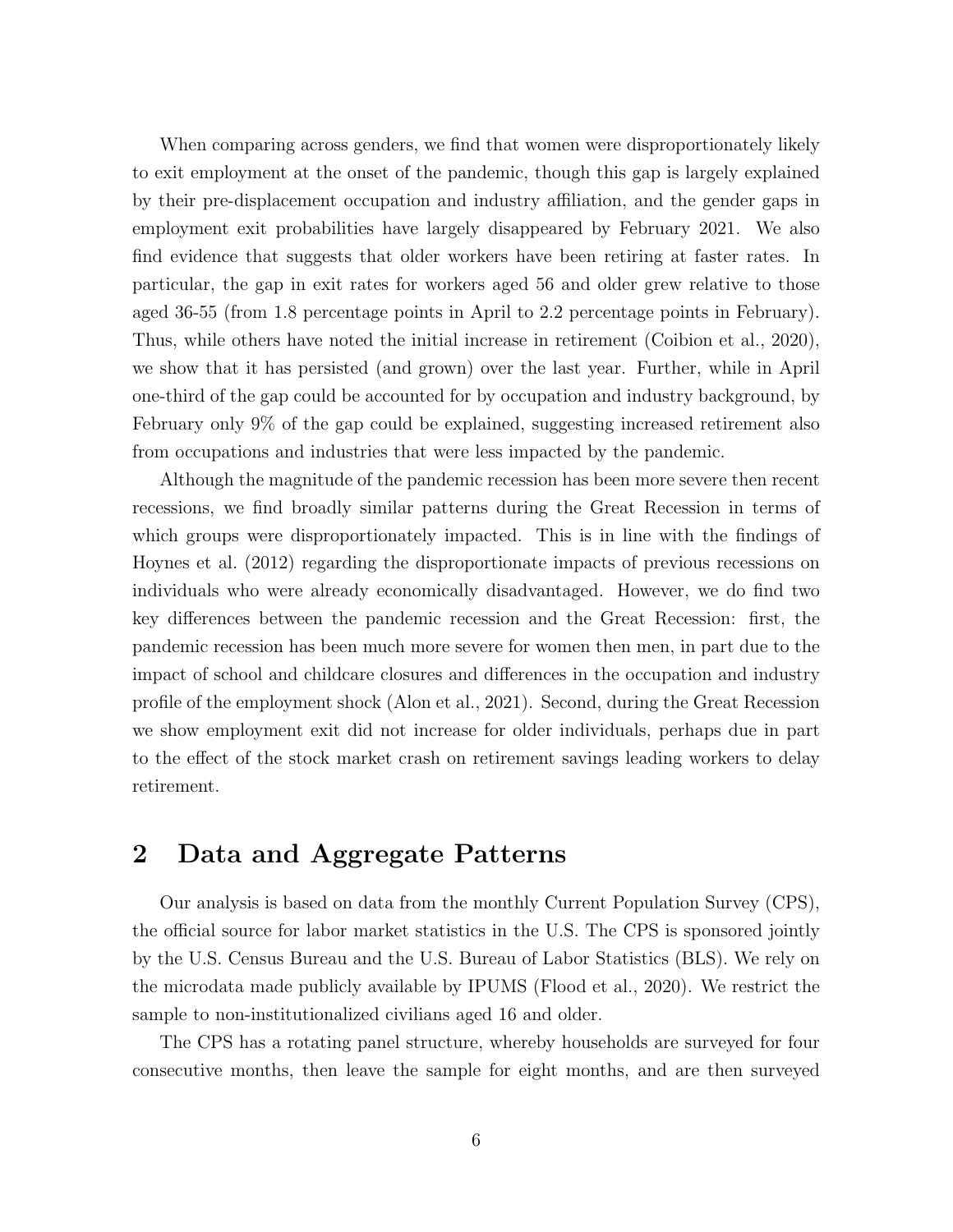for another four consecutive months. We take advantage of this rotating structure in our analysis and construct employment flows following Madrian & Lefgren (1999), by matching monthly files using administrative IDs and confirming matches based on sex, race, and age. Appendix Figure A.1 plots year-on-year changes in employment based on the stock data from the monthly CPS samples, and the corresponding changes constructed using flow rates from the matched samples. Typically, changes constructed from the flow data underestimate employment growth (as discussed by Frazis et al., 2005). During the pandemic period, both series move closely together.

The CPS records respondents' labor market status during the week that spans the 12th of each month. The majority of the major lock-down orders and other strict social distancing measures had not yet been implemented by the time of the March 2020 survey. Hence, the March 2020 CPS data only captures the very early effects of the Covid-19 pandemic. For most of the analysis, we focus on the patterns observed in April 2020, the month where the impacts of the pandemic were most acutely felt, and February 2021, the most recent period for which we can compute year-on-year changes relative to a pre-pandemic period. Where possible, we also show results to June 2021, the latest period of data available at the time of writing.

Between 95,000 and 100,000 working-aged individuals are sampled by the CPS each month. Response rates fell during the pandemic, from 83% in the 12-month period to February 2020 to 73% in March, then ranging from 65% to 70% between May and August, and recovering to around 80% in more recent months. The BLS has stated that "although the collection rates were adversely affected by pandemic-related issues, BLS was still able to obtain estimates that met our standards for accuracy and reliability".<sup>2</sup> All patterns shown are based on weighted outcomes using CPS composite weights. For the flow analysis, we weight using the most recent month's weights in order to account for attrition over the pandemic period.

Figure 1 displays overall aggregate patterns over time. Panel A shows the evolution of the employment rate since January 1976. The solid blue line is the standard official employment rate, using all individuals who are classified as employed in a given month divided by the population in that month. The dashed red line displays an adjusted employment rate which excludes certain individuals who are likely to have been misclassified as employed during the pandemic. Specifically, in April 2020, there was a large increase in the group of individuals who report that they were employed but absent

<sup>2</sup>See https://www.bls.gov/cps/employment-situation-covid19-faq-april-2020.pdf.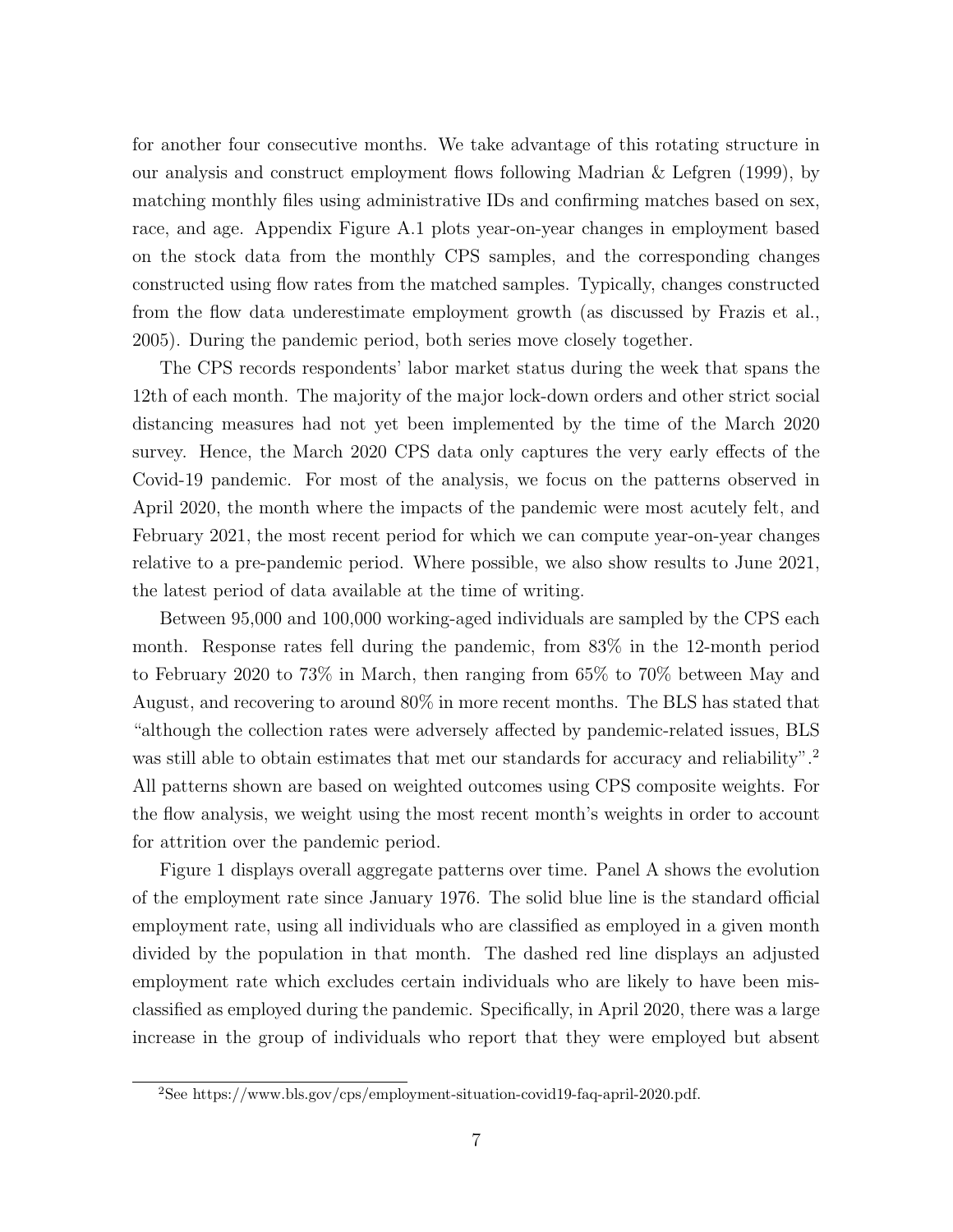from work for reasons other than the ones enumerated by the CPS (such as vacation or illness). While this group is typically less than 0.5% of the population, it grew to almost 5% in April 2020. The BLS has argued that these individuals who are absent for "other" reasons should likely be classified as temporary layoffs. However, nearly one-quarter of individuals who were absent for "other" reasons in April 2020 report being paid by their employer for their time off. We therefore compute an adjusted employment rate (shown by the red dashed line) that excludes individuals who are classified as employed but (i) were absent from work during the reference week, (ii) report being absent for "other" reasons, and (iii) report that they were not paid by their employer for their time off. Workers satisfying these three criteria are instead classified as unemployed. For the remainder of our analysis, we use these adjusted measures of employment and unemployment.

Regardless of whether the standard or the adjusted employment rate is considered, Panel A of Figure 1 shows that the decline observed in April 2020 is very dramatic by historical standards. The official employment rate falls from 60.9% in February 2020 to 51.3% in April. The adjusted employment rate, which historically differs from the official employment rate only marginally, falls further, from 60.7% in February to 48.9% in April. As of February 2021, both measures have recovered to around 57%, with some slight further recovery to June 2021, but remaining close to the trough levels observed in the aftermath of the Great Recession, and well below pre-pandemic levels.

Panels B and C of Figure 1 illustrate the associated year-on-year labor market flows between employment and non-employment since September 1996. Each flow is expressed as a share of employment one year earlier. Panel B shows that outflows from employment to unemployment and not-in-the-labor-force (NILF) both increased dramatically in April 2020. From 2015 through 2019, the average exit rate to unemployment was 2.0%. This increased to 14.0% in April 2020, and although it declined sharply in the following months, it remains nearly twice as high as in the pre-pandemic period (at 3.9%) as of February 2021. Exits to NILF averaged 7.3% from 2015 through 2019, but increased to 10.6% in April 2020, and remain at 8.9% in February. In other words, 25% of individuals employed in April 2019 and 13% of individuals employed in February 2020 were no longer employed as of April 2020 and February 2021, respectively. It is important to note that the pandemic induced excess exits towards both unemployment and NILF, with the exit rate to NILF being particularly slow to recover to pre-pandemic levels. Hence, analyses that focus only on individuals classified as unemployed in the CPS will miss an important fraction of the pandemic-related job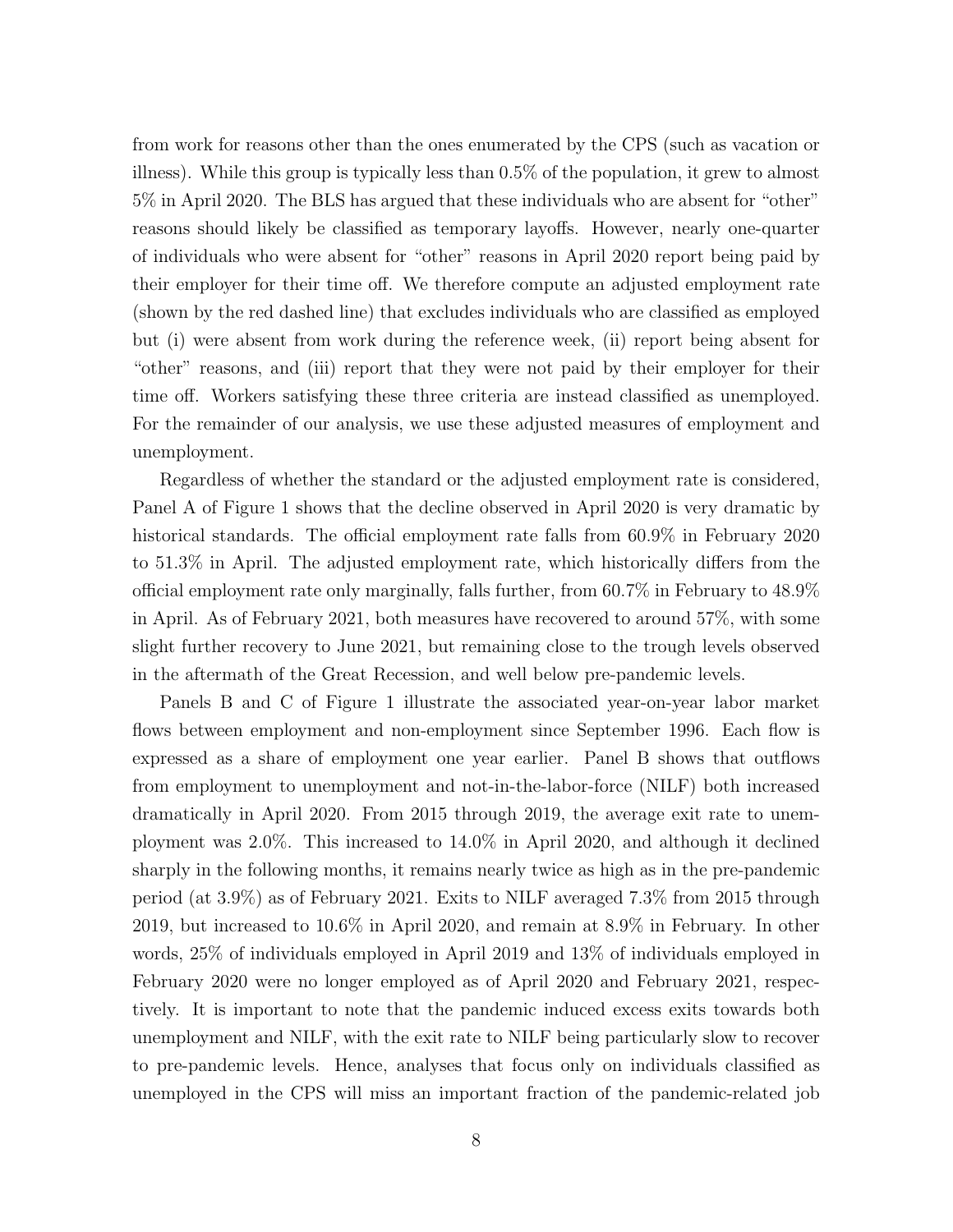losses.

Panel C of Figure 1 displays the hire rates from unemployment and NILF as shares of employment one year earlier. Here we see that the inflow rate has also changed, but less dramatically. Hire rates from unemployment averaged 2.6% from 2015 to 2019, but fell to 1.2% in April 2020, recovering to 1.7% in February 2021. Hires from NILF averaged 6.1% from 2015 through 2019, but fell to 4.0% in April and recovered to 4.8% in February.

Compared to the increase in exit rates, hiring has remained comparatively robust during the pandemic. Over 80% of the dramatic initial rise in non-employment is due to exits from employment, rather than decreased hiring. This contrasts with the pattern typically observed during recessions, where a collapse in hiring is usually the dominant driver of increased unemployment rates (c.f. Elsby et al., 2009; Fujita & Ramey, 2009; Shimer, 2012). Given the magnitude of the decline in employment in April 2020 it is perhaps not surprising that separations must have played a major role (given that the typical volume of inflows is relatively small compared to the magnitude of the observed employment decline). The role of the hiring rate, however, is remarkably modest, as is the fact that it has recovered robustly.

#### Isolating the impact of the pandemic from seasonal and annual patterns

Our paper explores heterogeneities in the employment effects of the pandemic across occupations, industries, and demographic groups. In order to isolate the pandemicrelated changes from seasonal or annual patterns (which may be particularly important for certain occupations, industries, or demographic groups), we estimate a series of regressions using data from January 2015 onwards. The regressions are estimated using collapsed data at the group level for each month (where groups may be either occupations, industries or demographic categories), and are run separately for each group. The regression takes the following form:

$$
Y_{gt} = \gamma_g D_{m(t)} + \alpha_g D_{y(t)} + \beta_g D_t^C + \epsilon_{gt} \tag{1}
$$

 $Y_{gt}$  is the outcome variable of interest for group g in period t. For the stock analysis, this is the employment rate of group  $q$  in a given month. For hires and exits, we use matched data over one-year windows, and calculate the rates of hiring and exiting as shares of the stock of employment at the beginning of the window.  $D_{m(t)}$  is a vector of calendar month dummies. The coefficient  $\gamma_q$  captures any seasonal variation in out-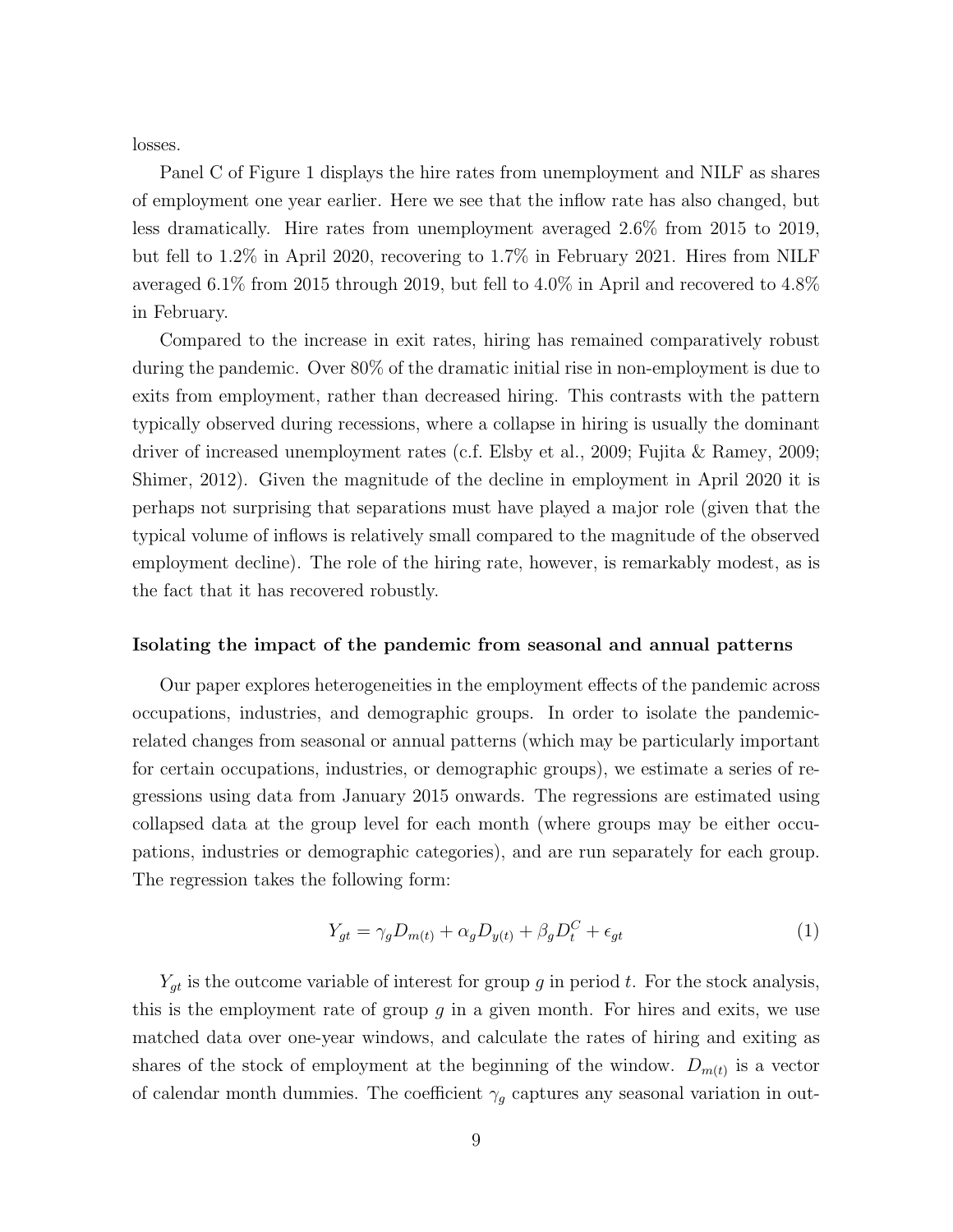comes that are specific to the group being considered.  $D_{y(t)}$  is a vector of year dummies, so that  $\alpha_g$  accounts for year-by-year variation in the outcome of interest for the specific group.<sup>3</sup>  $D_t^C$  is an indicator for the Covid-19 pandemic months, i.e. a vector of dummies for each individual month from March 2020 onwards.<sup>4</sup> Our coefficient of interest,  $\beta_q$ , is a vector capturing group-specific deviations in our outcome of interest during each pandemic month, once seasonal effects and annual patterns have been accounted for. While our analysis focuses on the estimated pandemic-related effects  $\widehat{\beta}_g$  (and in particular the estimates for April 2020 and February 2021), results are qualitatively similar if focusing on raw changes over time, given that the resulting adjustments for seasonality and year effects are relatively small compared to the magnitude of the Covid shock. In all specifications, we report robust standard errors. By studying annual flows, we are able to use characteristics of pre-pandemic employment to study heterogeneity in the impact of the pandemic. However, since the pandemic began affecting employment in March 2020, we truncate our analysis at February 2021.

## 3 Distributional Impacts of the Covid-19 Pandemic

As is well known, the Covid-19 crisis forced many sectors of the economy to be shut down, at least temporarily, while also requiring production to be severely altered in other sectors. Under shelter-in-place orders only essential businesses were allowed to operate. Even in states that did not have strict shelter-in-place laws, consumer spending patterns showed a dramatic slowdown in business for restaurants, gyms, and hair salons.<sup>5</sup> Thus, we expect significantly heterogeneous impacts across different types of jobs, leading to differential impacts across workers, with potentially important distributional implications.

#### 3.1 Heterogeneous Impacts across Occupations and Industries

Following a similar approach to the literature on job polarization (e.g. Acemoglu & Autor, 2011; Autor et al., 2006; Goos & Manning, 2007), we analyze the distributional

<sup>&</sup>lt;sup>3</sup>Since all of 2021 is during the pandemic period, we extend the 2020 year dummy to include 2021 as well, since we cannot distinguish "normal" annual variation from the impact of the pandemic in that year.

<sup>4</sup>For the flow variables, the April 2020 dummy, for example, is equal to one for the flows between April 2019 and April 2020.

 $5$ See for instance https://slate.com/business/2020/05/south-reopening-restaurants-coronavirusopentable.html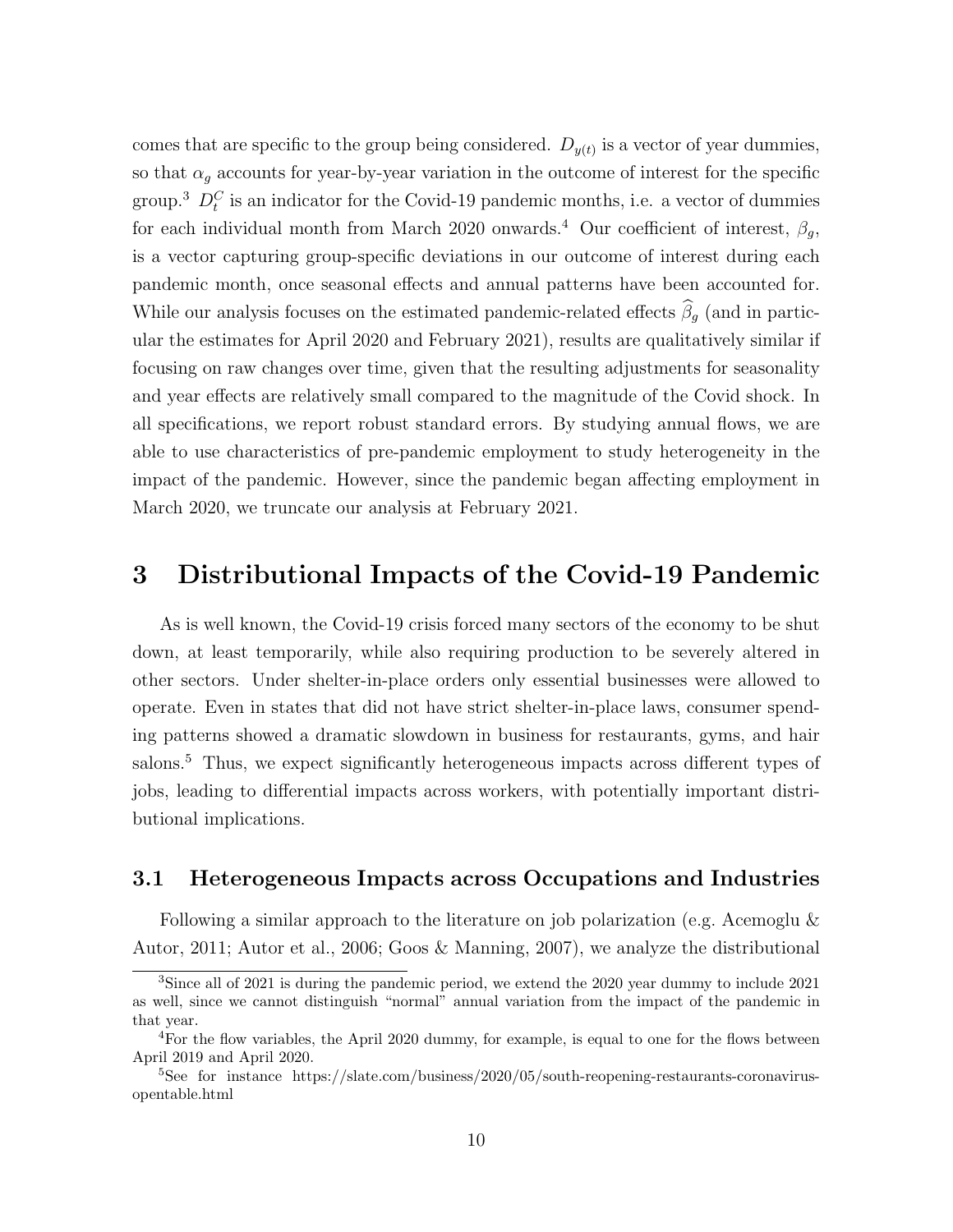impacts of the pandemic by ranking occupations and industries based on their mean hourly wages in the pre-crisis period of January and February 2020.<sup>6</sup> For occupations, we focus on 22 2-digit SOC occupations, which are detailed in Appendix Table A.1 (ranked from lowest- to highest-paying).<sup>7</sup> The lowest-paying occupations include Food Preparation and Serving, Personal Care, and Cleaning and Maintenance Occupations, while the highest-paying occupations include Management, Legal, and Computer and Mathematical Occupations.

Figure 2 explores how the employment losses observed in aggregate as of April 2020 and February 2021 are distributed across these occupations. The figure plots the estimated coefficient  $\widehat{\beta}_g$  from Equation (1) for each 2-digit occupation for the April 2020 and the February 2021 dummies (indicating the change in the dependent variable in the corresponding pandemic month after controlling for seasonality and year fixed effects), along with a 95% confidence interval based on robust standard errors. Occupations are ranked from lowest-paying on the left to highest-paying on the right.

Panel A plots the estimated impact of the pandemic on employment rates (employment in each occupation as a share of the total population). A clear pattern emerges: the impact of the pandemic is quite heterogeneous across occupations, with the employment contraction being disproportionately concentrated among lower-paying occupations. In particular, when looking at data to April 2020, we see that the 12 lowest-paying occupations experience statistically significant and in most cases quantitatively large declines in employment (with the main exception being Farming, Fishing and Forestry occupations which experience a relatively modest drop). When looking at outcomes to February 2021, we see that the employment declines have become much more modest (at least relative to April), but they are still disproportionately concentrated at the bottom of the distribution, in particular in Food Preparation and Serving, Personal Care and Personal Services, and Transportation Occupations.

Panel A of Appendix Figure A.2 shows analogous results when using each occupation's year-on-year employment growth rate as the dependent variable, allowing an interpretation of the impact of the pandemic in terms of the fraction of pre-pandemic

 $6$ The ranking is nearly identical if we use average wages for 2019. Hourly wages are taken directly from the data if available, or computed as weekly earnings divided by usual (or actual) hours worked per week. As in Lemieux (2006), top-coded earnings are adjusted by a factor of 1.4. We convert nominal values to June 2020 dollars based on the monthly Consumer Price Index (CPI, All Urban Consumers) from the BLS.

<sup>7</sup>The detailed occupational codes used in the CPS changed in January 2020 (from 2010 to 2018 Census code categories); however, the changes are relatively minor and do not affect the comparability over time at the 2-digit SOC level.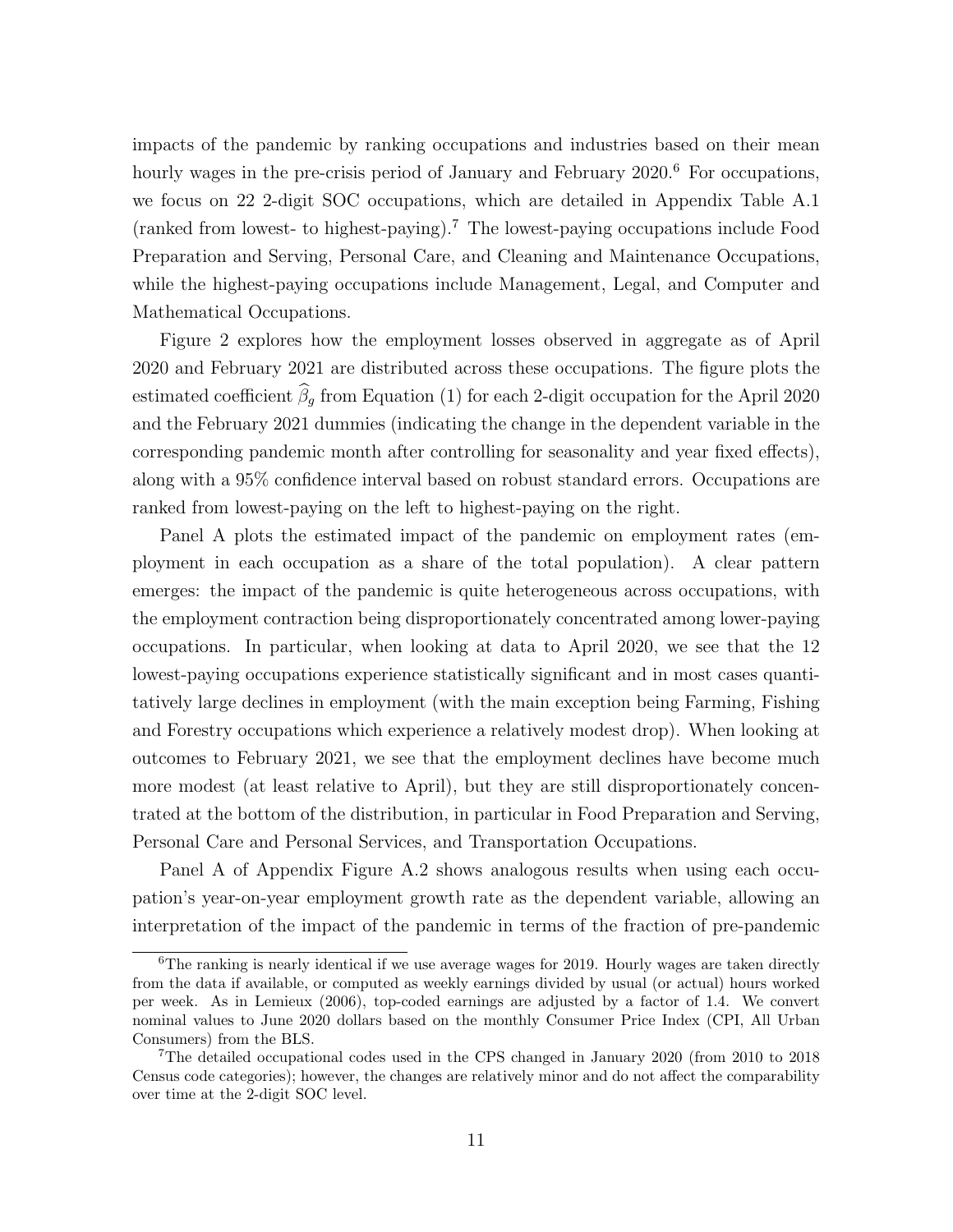employment lost within each occupation (rather than the fraction of aggregate employment losses attributable to each occupation). The overall pattern is quite similar to the one in Panel A of Figure 2. As of February, some relatively high-paying occupations such as Arts, Entertainment and Media show large declines which are not reflected in Figure 2 because these occupations are small and hence do not account for a major fraction of aggregate employment losses.

Panels B and C of Figure 2 examine the hire rate from non-employment and the exit rate to non-employment for each occupation. These rates are calculated as a share of employment in that occupation one year earlier. This puts both inflows and outflows on the same denominator, which makes it easier to compare relative magnitudes.

Consistent with what we saw in Figure 1, the magnitude of the increase in exit rates shown in Panel C dwarfs the magnitude of the decrease in hiring in Panel B. Panel C also shows quite dramatic differences in exit rate changes across occupational wage rankings, especially in the early period. For Food Preparation and Serving, and Personal Care Occupations there is more than a 40 percentage point increase in the share of individuals exiting employment between April 2019 and April 2020. In contrast, all six of the highest paying occupations have exit rate increases of under 10 percentage points. When considering the impact as of February 2021, we still tend to observe a fairly monotonic relationship, with greater increases in exit rates and greater decreases in hiring rates among lower paying occupations.

Since 2-digit occupations are relatively broad, the trends in Figure 2 may be masking heterogeneity within 2-digit occupations. To show this is not the case, Figure 3 uses information at the more granular 4-digit occupation level, and plots raw changes (relative to February 2020) in employment as a share of the total population for occupations at each percentile of the occupational wage distribution. Consistent with the patterns at the 2-digit level, there is a strong monotonic relationship between wage rankings and the size of the employment losses in April. As of February 2021, employment losses still tend to be disproportionately larger in lower-paying occupations, with the main notable exception being "couriers and messengers", who experience strong employment growth between February 2020 and February 2021 (though far from enough to offset the major employment losses in most other low-paying occupations).

We next explore employment changes at the industry level. Figure 4 shows how employment losses are distributed across 13 major industry categories, once again ranked from lowest-paying on the left to highest-paying on the right, as detailed in Appendix Table A.2. As with occupations, the decline in employment tends to be concentrated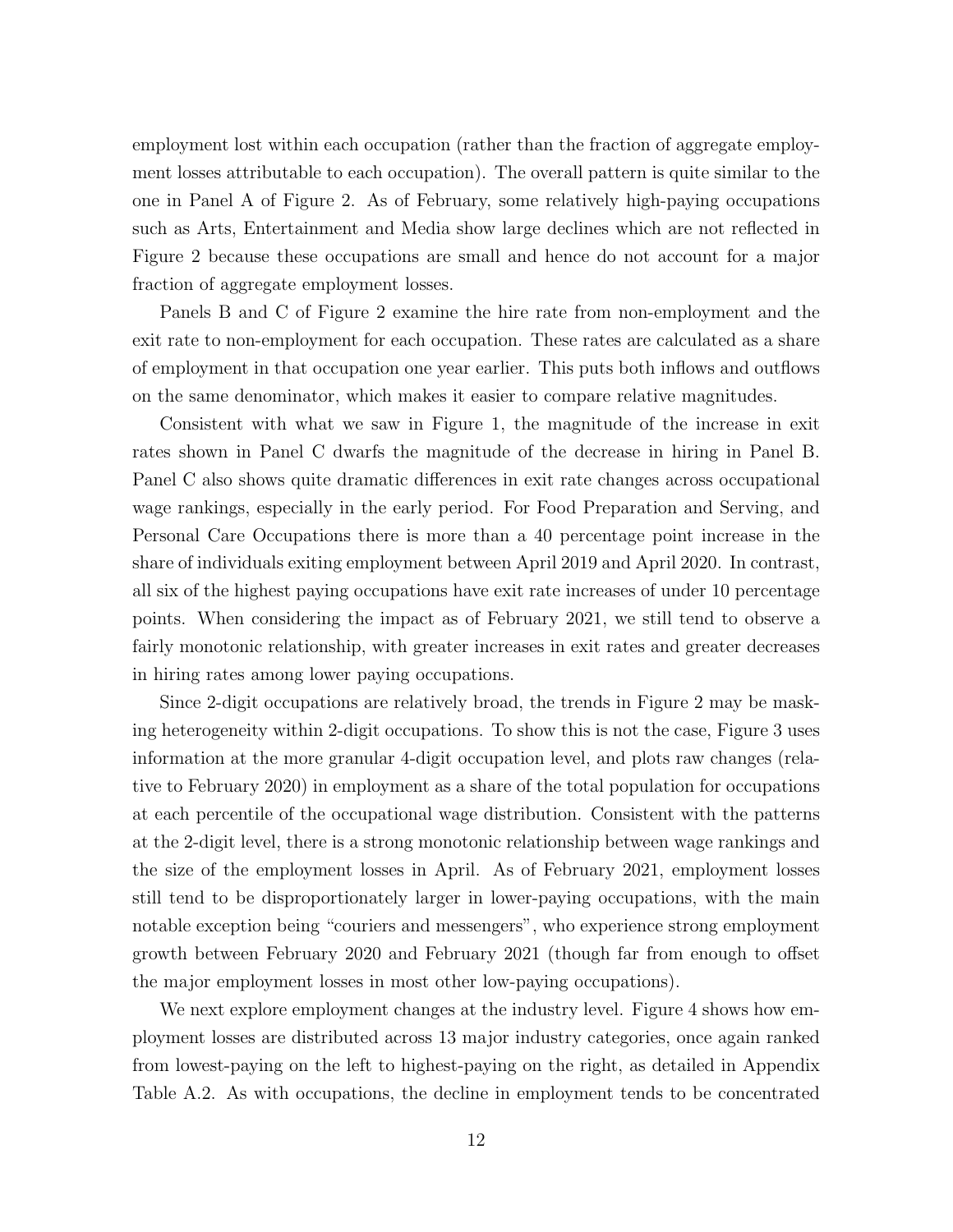in lower-paying industries. The largest employment decline is observed in the Leisure and Hospitality sector, which is the lowest-paying industry in the data. Employment declines are small in some high-paying sectors such as Information and Public Administration. Consistent with these patterns, we observe that workers in Leisure and Hospitality and Other Services industries experience the largest increases in exit rates (above 36 percentage points year-on-year to April, as shown in Panel C), while the highest-paying industries (Public Administration, Professional Services, and Financial Activities) saw much smaller increases in exit rates. Panel B of Appendix Figure A.2 shows analogous results when using each industry's year-on-year employment growth rate as the dependent variable, allowing an interpretation of the impact of the pandemic in terms of the fraction of pre-pandemic employment lost within each industry.

In Appendix Figure A.3, we show that if we look within the most heavily affected industries (Leisure and Hospitality, and Other Services), we find that the lowest-wage occupations (Food Preparation, Personal Care, and Cleaning) have substantially larger increases in exit rates compared to higher-wage managerial occupations. At the same time, for each of these occupational groups, exit rates are higher within the service sector than in other sectors. In other words, workers in a given occupation are more likely to be displaced if they are in a lower-paying sector, while workers in a given sector are more likely to be displaced if they are in a lower-paying occupation. This implies that both the occupation and the industry dimensions are informative about job loss, in both cases indicating higher job destruction rates for lower-paid jobs.

To summarize the results so far, we find that the pandemic has disproportionately affected low-wage jobs. The exacerbation of pre-existing inequalities induced by the pandemic is not only detectable when considering the immediate aftermath of the pandemic as of April 2020, but also when considering the longer-term effects as of February 2021, nearly a year after the onset of the pandemic.

It is interesting to note that these patterns are different from what has typically been observed during recent recession and recovery periods. As Jaimovich & Siu (2020) have documented, recent recessions have tended to disproportionately impact middlewage routine task-intensive occupations, which have fallen during recessions and have not regained employment during subsequent recovery periods. In order to illustrate this pattern for the Great Recession period, we estimate a regression analogous to Equation (1), but using data for the years 2003–2014. We estimate the change in the employment rate in each month from January 2008 onwards (using 2007 as the base year), after controlling for seasonality and year effects. Figure 5 plots the estimated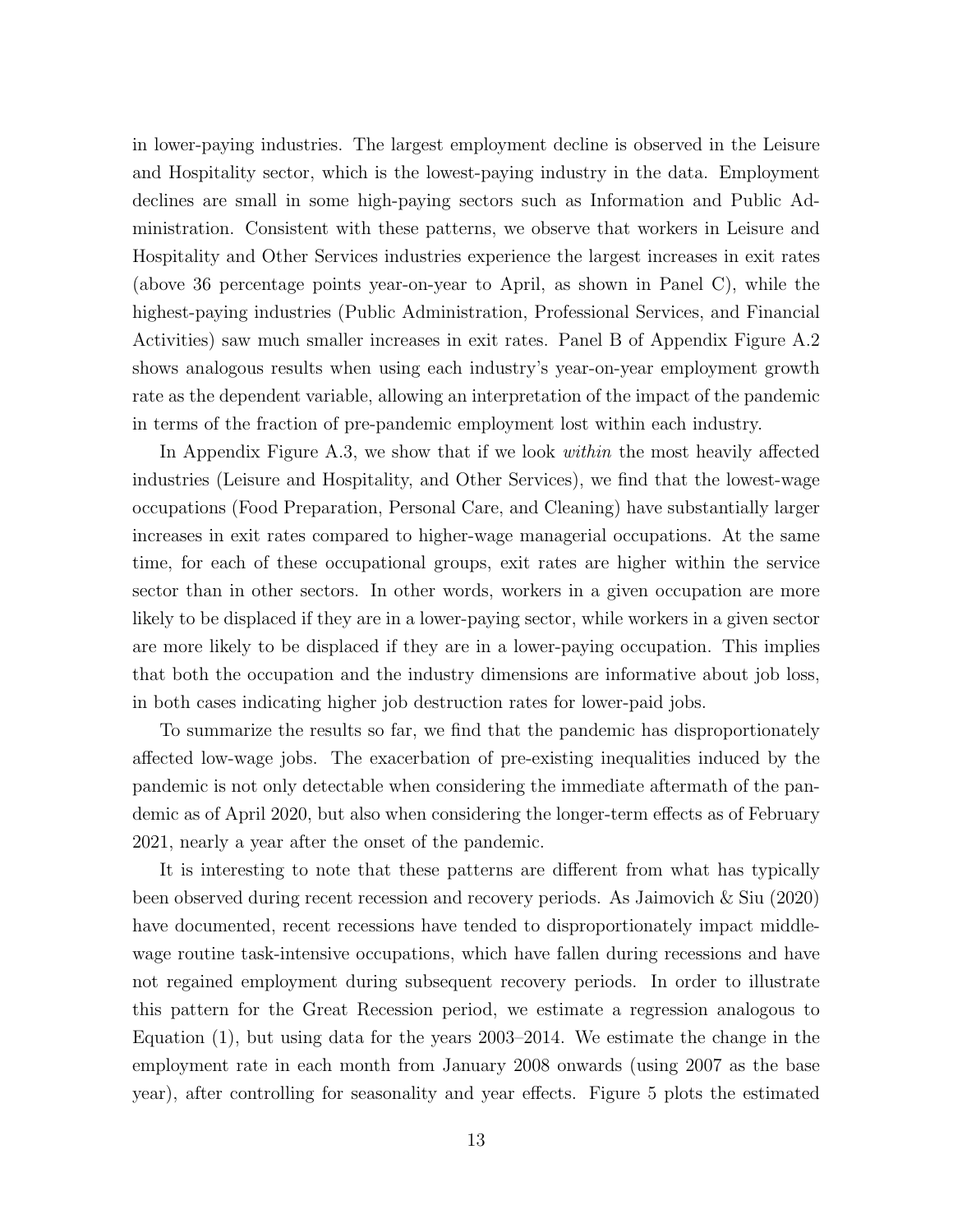coefficients for December 2009 (close to the employment trough in the aftermath of the Great Recession) and December 2014 (several years into the recovery) for each occupation and industry, still ranked according to their January-February 2020 wages, in order to ease comparison with all of our other figures. In line with the Jaimovich & Siu (2020) evidence, the figure shows that the job losses during the Great Recession were disproportionately concentrated among middle-paying occupations and industries, both at the point of the employment trough, in December 2009, and also in the recovery period, in December 2014.

### 3.2 Heterogeneous Impacts across Demographic Subgroups

It is well known that the demographic composition of employment varies substantially between high- and low-paying jobs, with women and non-white, less educated, and younger workers over-represented in low-wage jobs. We show this directly in Appendix Figures A.4 and A.5.

Table 1 presents the estimated impact of the pandemic on the employment outcomes of different demographic groups. We focus on four dimensions of demographic heterogeneity: gender, education, age, and race/ethnicity. Column (1) displays the employment to population ratio for each group in the pre-pandemic period of February 2020. Columns (2) and (3) show the estimated impact of the pandemic on the year-onyear growth rate of the employment to population ratio of each group in April 2020 and February 2021. We estimate the impact of the pandemic using our regression approach, with the year-on-year growth rate of the employment to population ratio as the dependent variable, and with our month and year dummies accounting for group-specific seasonal and annual patterns.<sup>8</sup>

Beginning with gender, overall we see that the growth rate of the employment to population ratio fell by 22 percentage points (p.p.) for women in April, compared with 18 p.p. for men. As of February 2021, the reductions remain large, though much smaller in magnitude than in April (8 and 7 p.p. for women and men, respectively), and the gap between men and women has nearly disappeared.

<sup>&</sup>lt;sup>8</sup>We have also generated results using the employment to population ratio (in levels) as the dependent variable. Those results yield estimates of the impact of the pandemic in terms of percentage point changes in the employment to population ratio of each group. Given the large differences in baseline employment to population ratios across demographic groups (as displayed in Column (1)), we prefer to focus on changes in the ratio as the dependent variable, since these results are readily interpretable in terms of the fraction of employment lost within each group.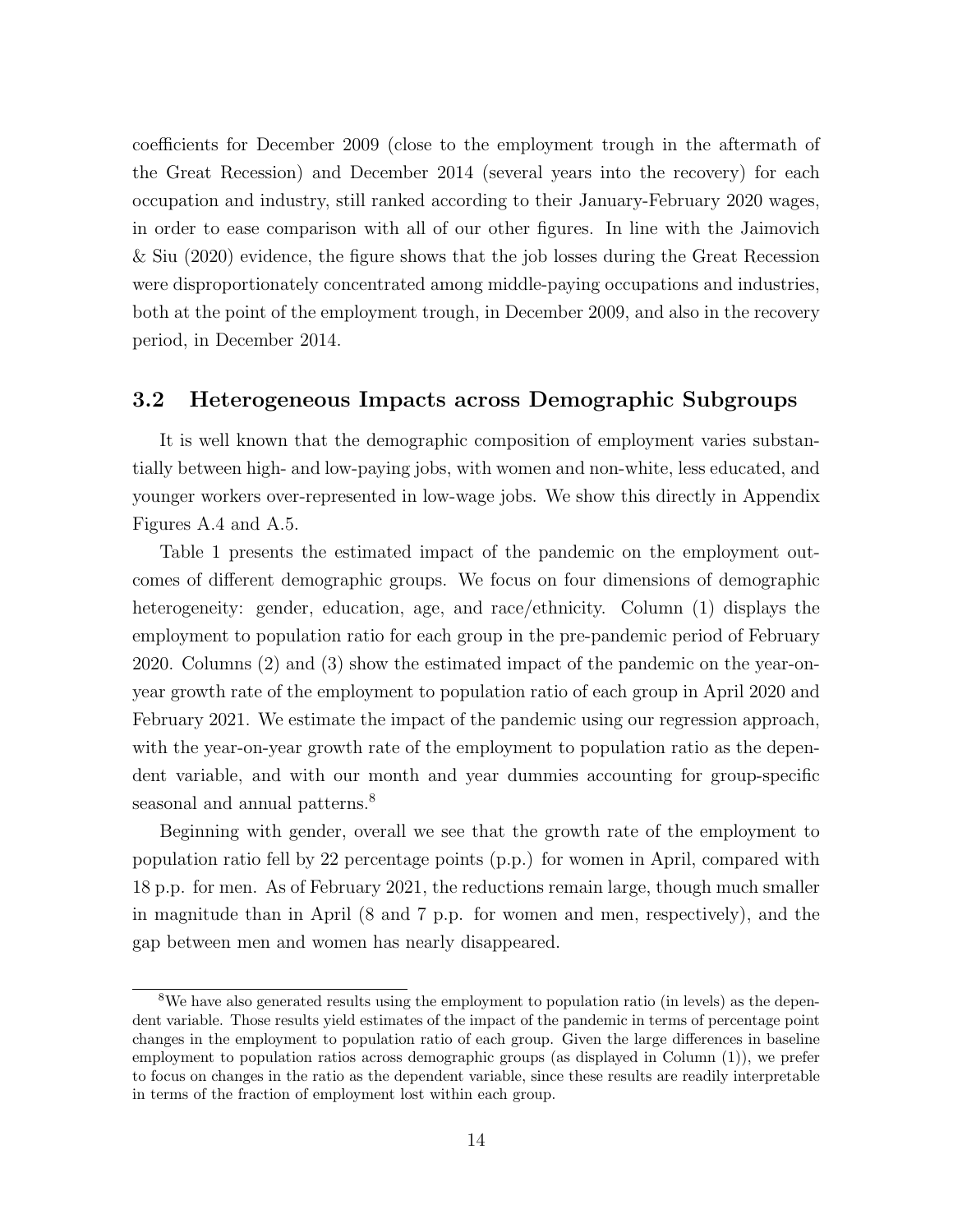When considering differences across education groups, we see a monotonic pattern in April as displayed in Column (2): the largest employment to population growth rate declines are among individuals with no high school degree, with a reduction of 31 p.p. The corresponding figure for workers with a college degree was less than half of this, at 12 p.p. By February, these declines have been mitigated for all groups.

The next set of rows of Table 1 shows substantially larger losses for workers under 25 compared to older workers in April, with important gaps remaining as of February. The final set of rows considers the impact across groups defined by race and ethnicity. We consider four mutually exclusive groups: non-Hispanic white, non-Hispanic black, non-Hispanic other, and Hispanic. The table shows larger declines in employment growth rates in April for non-white workers, with particularly large losses for Hispanics. Column (3) shows that larger declines persist for black and Hispanic workers relative to white workers in February 2021. This is consistent with previous evidence that employment of Hispanic and non-white groups is particularly hard-hit during recessions, likely due to hiring discrimination (Forsythe & Wu, 2020).

In Columns (4) through (7) we analyze the impact on labor market flows by demographic group. Flows are expressed relative to employment one year prior. We display the coefficients for April 2020 and February 2021, which reflect the change in year-overyear flows relative to employment one year prior, after controlling for typical transition rates for the corresponding demographic group. Beginning with April 2020, we see that, across demographics and consistent with the patterns observed for employment stocks, female workers, non-white workers (and particularly Hispanics), young workers, and those with less education experienced both larger increases in exit rates and larger decreases in hire rates.

By February 2021, the increases in exit rates are much smaller in magnitude, but still indicate substantial and statistically significant deviations from what would be expected based on demographic-group specific seasonal and annual patterns. Exit rates remain particularly elevated for black and Hispanic workers (6 p.p. for both groups) as well as for those with less education and for older workers. Meanwhile, hire rates remain lower for all groups, by about 1-4 percentage points in most cases. Workers under the age of 25 remain 6 p.p. less likely to be hired in February compared with their typical hire rates. Although employment changes are primarily driven by changes in exit rates, we do see that the decrease in youth hiring is more than six times that of older workers at the onset of the pandemic, and still remains high in February. This result is consistent with Forsythe (2020), which shows that firms disproportionately reduce hiring of young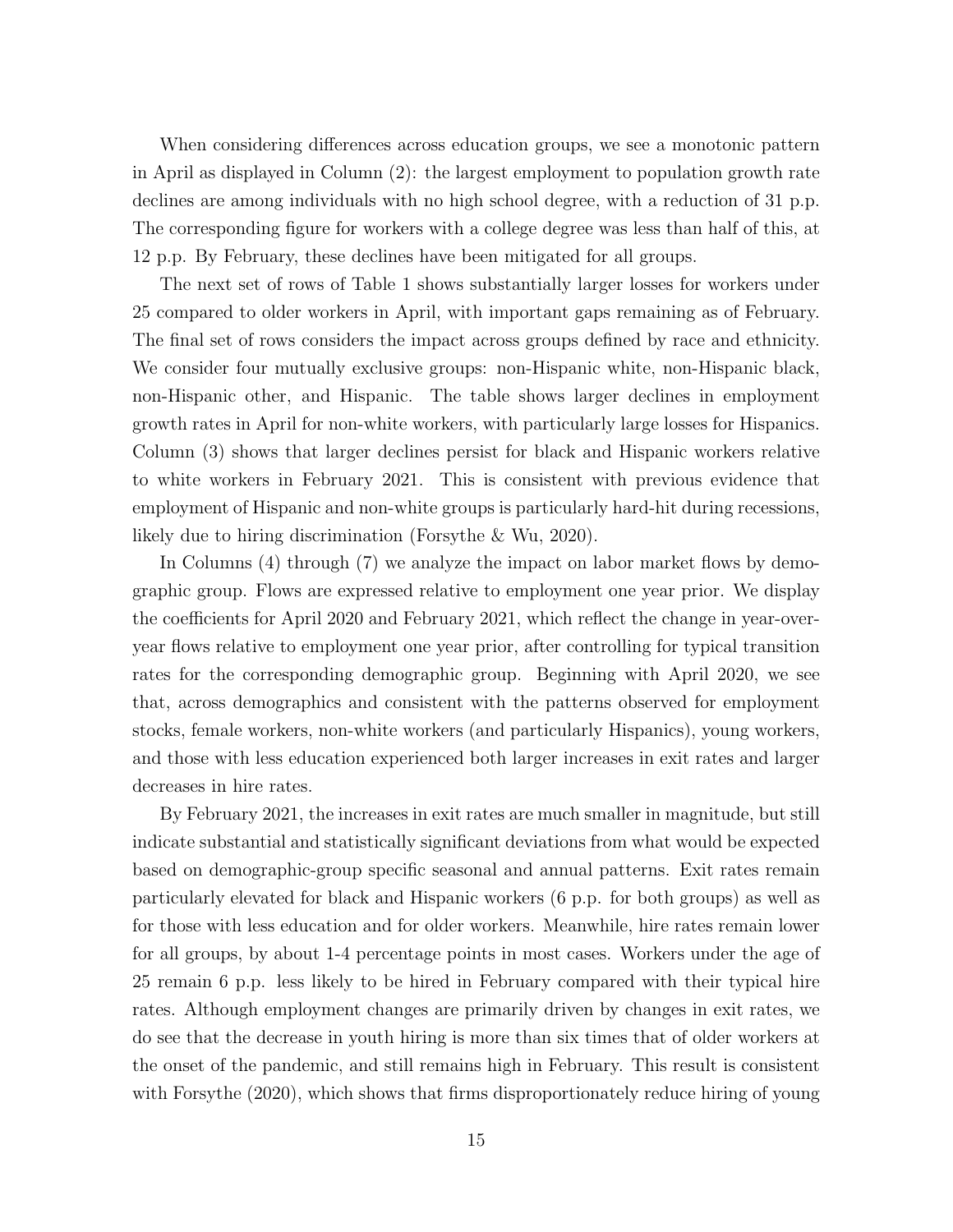workers during recessions.

For most groups, the estimates in Columns (2) and (3) for the impact on the employment to population growth rate (which are based on cross-sectional stock data) are close to the differences between the estimated impacts on hires and exits in Columns (4) through (7). This indicates that the stock- and flow-based measures of employment contraction produce similar estimates, and confirms the reliability of an analysis based on flows in spite of the recent increase in attrition rates. For a few groups, however, there are some deviations between the patterns based on stocks and the patterns based on flows. In Appendix Figure A.6 we show that employment losses for black workers estimated from flow data are somewhat more severe than those estimated from stock data.<sup>9</sup> Nonetheless, regardless of whether we focus on the stock-based results in Columns (2) and (3) or the flow-based results in Columns (4) through (7) of Table 1, we find that black workers have suffered more severe employment losses than white workers during the pandemic period.

## 3.3 Comparison with the Great Recession

It is interesting to compare the unequal impact of the pandemic on employment across demographic groups to the patterns observed during the Great Recession. To do so, we first re-estimate the impact of the pandemic on the employment rates of each group, but using the last pre-pandemic month (i.e. February 2020) as a base. In other words, we perform our regression adjustment in order to estimate the pandemic impacts conditional on group-specific seasonal and annual patterns for each demographic group, but we now use the percentage change in the employment to population ratio for each demographic group relative to February 2020 (rather than the year-on-year change in the employment to population ratio) as the dependent variable. We then perform an analogous estimation for the Great Recession period using data for 2003–2014, with the percentage change in the employment to population ratio relative to December 2007 as the dependent variable. We use this alternative measure of employment changes given that the interpretation of the results based on our baseline year-on-year growth rate measure is less straightforward when considering periods that are more than one year after the onset of a downturn (given that it uses data from one year prior as a base).

<sup>&</sup>lt;sup>9</sup>See also Cai & Baker (2021), who analyze bias from non-response rates by comparing stock and flow data from the CPS for the pre-pandemic period and find that the bias is particularly severe for black workers.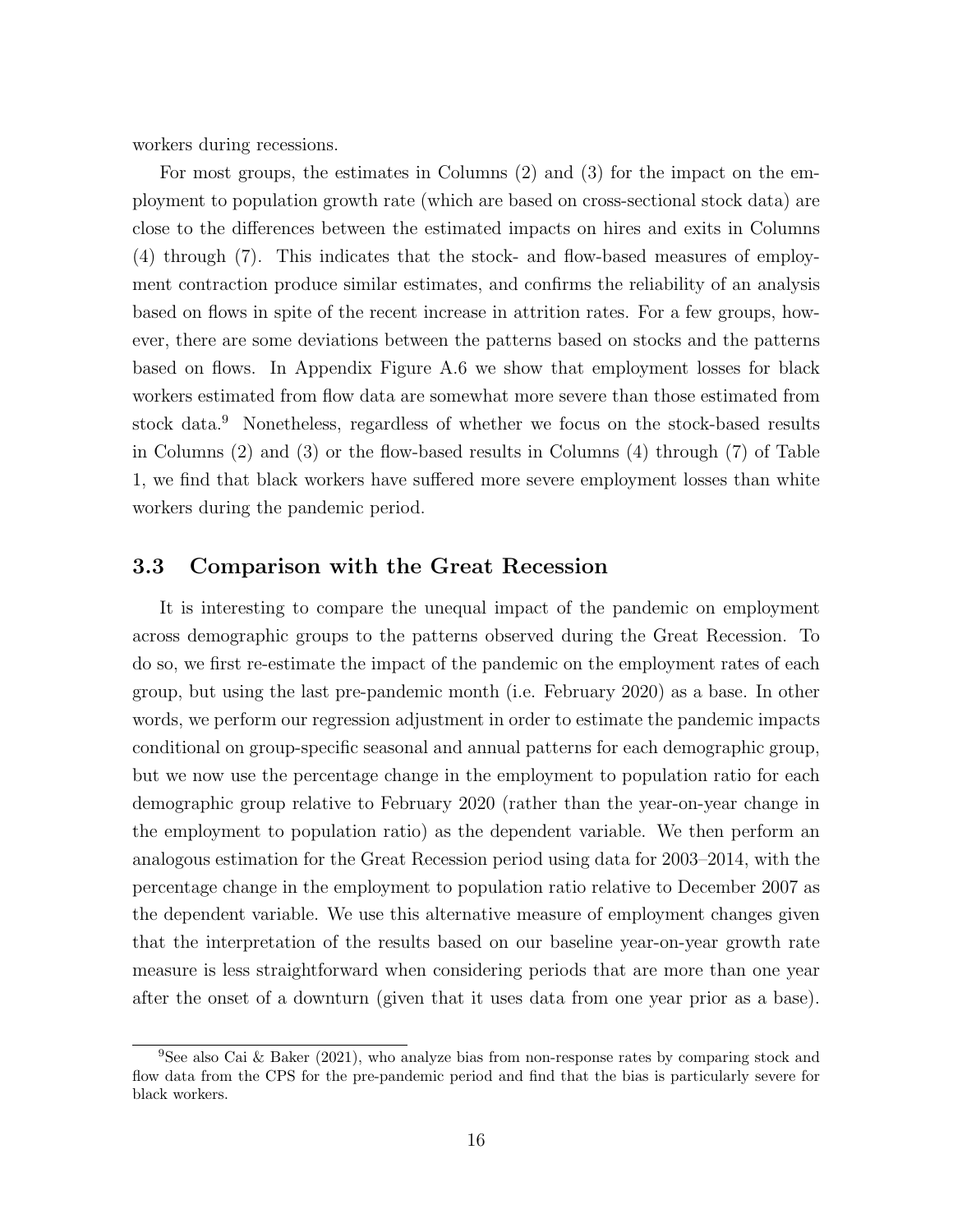The much slower pace of the employment decline and subsequent recovery during the Great Recession period motivates us to consider outcomes that are more than one year after the start of the recession, and we hence turn to this alternative measure in this section.

Appendix Figures A.7 and A.8 plot the time series for the estimated changes in employment for each demographic group relative to the start of the recession. The figures highlight the fact that the speed and depth of the employment decline during the pandemic was dramatic, with a depth that exceeds the employment effects even two years into the Great Recession for all demographic groups. For almost all groups, by June 2021, the employment rate had recovered past the level of the Great Recession, 16 months in. This reflects the fact that, 16 months in, employment rates were still declining during the Great Recession (which had a contraction period lasting 18 months), whereas the contraction period during the Covid recession was sharp but brief, lasting only two months.

In order to provide a more rigorous comparison across the two recessions, Table 2 focuses on the impacts at key points in time. As before, we consider the impacts as of April 2020 (the trough of the pandemic recession) and February 2021. Given that with this alternative measure we are also able to consider periods that are more than one year after the onset of the pandemic, we also present results for the estimated impact as of June 2021 (the most recent period of data available at the time of writing). We contrast these impacts to those observed in December 2009, close to the employment trough in the aftermath of the Great Recession, and December 2014, several years after the end of the recession, when the aggregate employment rate had experienced a recovery that is roughly similar to what has been observed in the aftermath of the Covid shock.

First note that, in spite of the different approach to measuring employment losses, the estimates for the impact of the pandemic in April 2020 and February 2021 that are presented in Columns (2) and (3) are quite close to the estimates in Table 1, and the picture that emerges in terms of differences between demographic groups is similar. The estimates for June 2021 in Column (4) are broadly similar to those for February. Thus, although our year-over-year estimation strategy limits how far into the recovery we can analyze, as of June 2021 the demographic differences in employment do not appear to have changed substantively relative to February.<sup>10</sup>

<sup>&</sup>lt;sup>10</sup>Recall that the main motivation for focusing on year-over-year changes is that this allows us to observe individuals' pre-pandemic occupation and industry affiliation, which we use extensively in our analysis below.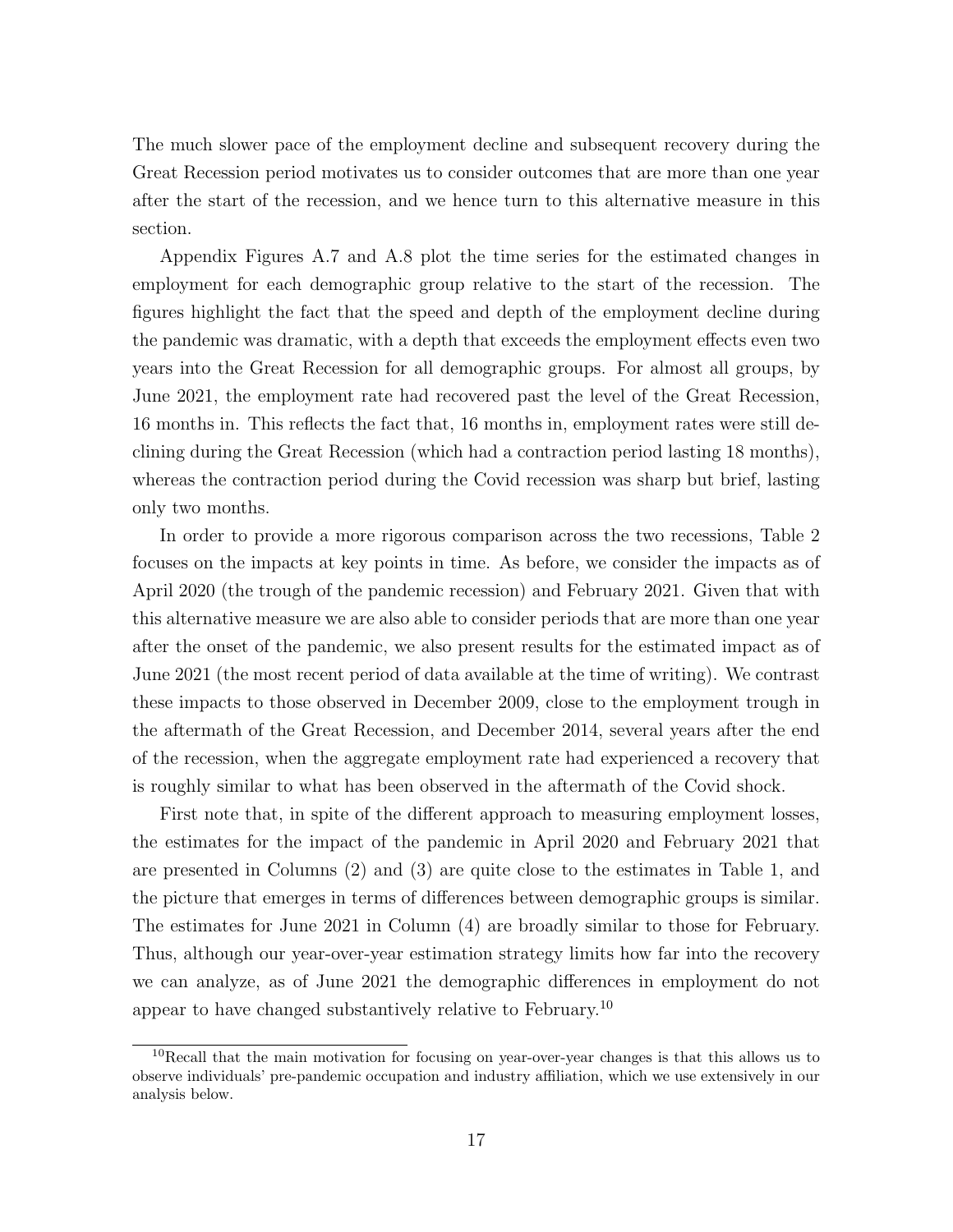Columns (6) and (7) show that the Great Recession generated larger employment declines for men then women – the opposite of what we observe for the pandemic recession. When we examine age, we see a reversal of fortunes for under 25 year olds and over 55 year olds. During both recessions, employment rates initially declined more for the young compared with other workers. However, the trajectory of the recovery is quite different. If we compare December 2014 to June 2021, which are a similar point in the respective recoveries, we see that in December 2014 young workers' employment rates had fallen by 9 p.p. more than employment rates of 26-35 year old workers, while in June 2021 the employment rate impacts are statistically indistinguishable across these two groups. In contrast, while workers over 55 saw an initial employment rate decline that was larger than 26-55 year olds in April 2020, during the Great Recession these workers saw little employment decline. By June 2021, employment rates for workers over 55 remain depressed by 8 percentage points.

Interestingly, when considering the gaps in the impact across racial and ethnic groups, the Covid pandemic shares some similarities with the Great Recession. As we have highlighted, employment rates fell more for non-white workers relative to white workers at the start of the pandemic. During the nadir of the Great Recession we see a similar pattern. However, while by December 2014 the decline in employment rates had converged across racial and ethnic groups, as of June 2021 black and Hispanic workers continue to have employment rate declines that are 2-3 p.p. larger than those of white workers.

Overall, we observe similar patterns in job loss across demographics as in past recessions, in line with Hoynes et al. (2012), with the major exceptions being the results for men (which is consistent with the findings of Alon et al. (2021)), and the results for older workers (which is consistent with the findings of Coibion et al. (2020)). The other main difference is that the recovery has disproportionately benefited white workers, who are closer to their pre-pandemic employment rates than black and Hispanic workers – a pattern that was not observed in the aftermath of the Great Recession.

## 3.4 Do Occupations and Industries Explain Heterogeneous Impacts across Demographic Subgroups?

So far we have shown the dramatically differential impacts of the Covid-19 crisis across occupations and industries as well as across demographic groups. In this section, we investigate whether the disproportionate employment losses experienced by disad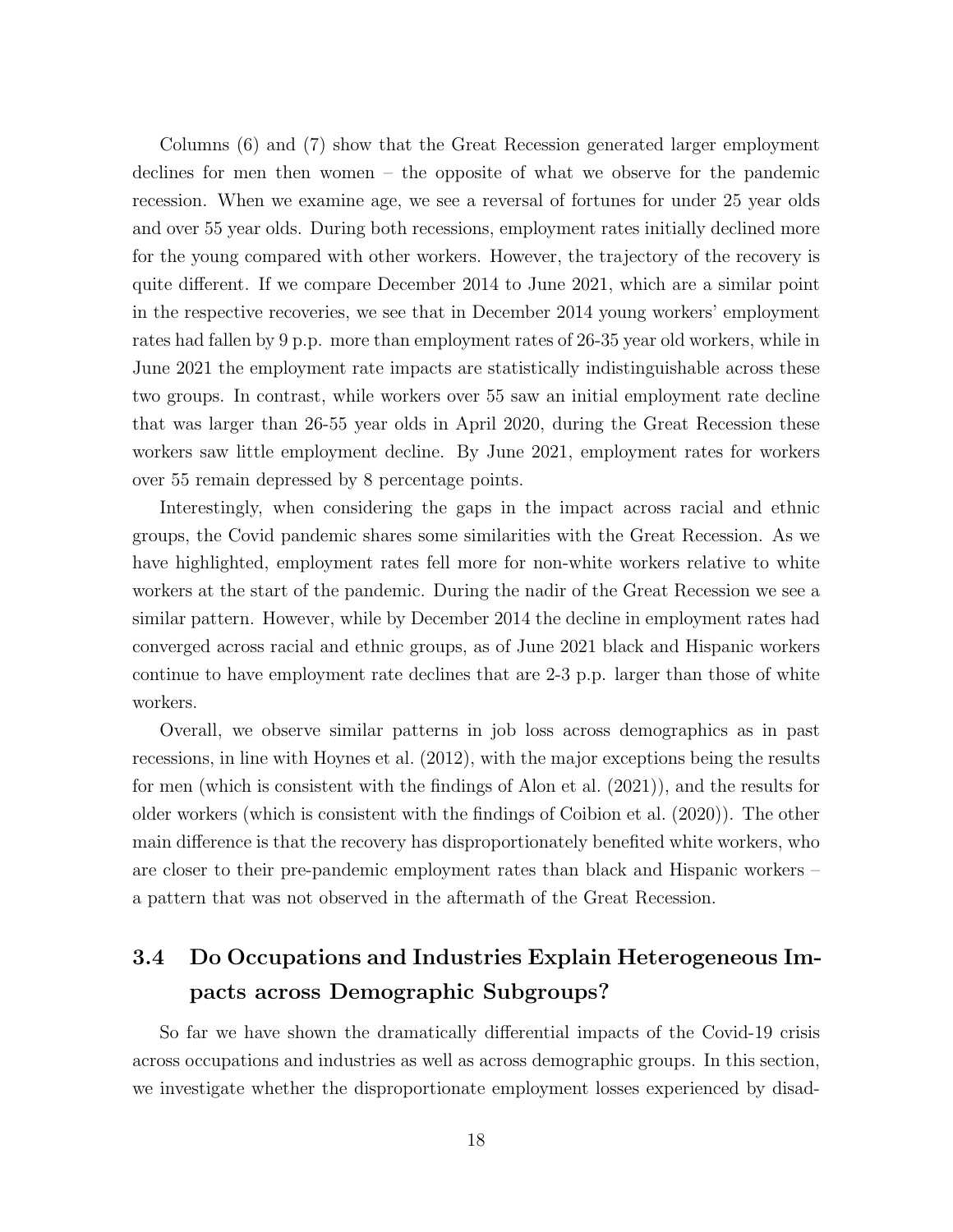vantaged demographic groups are due to the fact that they are over-represented in the jobs that contracted most sharply (as shown in Appendix Figures A.4 and A.5), or if these workers experienced worse losses also within job categories.

In order to answer this question, we focus on outflows from employment, which, as shown above, are the dominant margin of adjustment driving the employment decline during the crisis. The key advantage of using outflow data is the ability to consider the pre-displacement occupation and industry for all workers switching out of employment, including those who transition out of the labor force.<sup>11</sup> We determine the extent to which the differential impact of the pandemic across demographic groups is accounted for by their pre-displacement occupation and industry by running a new set of regressions as follows:

$$
Y_{it} = \omega D_{demo(i)} + \beta D_{demo(i)} \times D_t^C + \gamma D_{demo(i)} \times D_{m(t)} + \alpha D_{demo(i)} \times D_{y(t)} \qquad (2)
$$

$$
+ \rho D_{occ(it)} + \delta D_t^C \times D_{occ(it)} + \epsilon_{it}
$$

Instead of running regressions using observations at the demographic group level, as in Equation (1), we now directly use the individual-level data, pooling all demographic groups together.  $Y_{it}$  is an indicator variable which is equal to one for individuals who transition out of employment. We regress this on the interaction of demographic indicators,  $D_{demo(i)}$ , with a vector of dummy variables for each Covid-19 pandemic month (March 2020 through February 2021), indicated by  $D_t^C$ , while also controlling for demographic group fixed effects. We also allow for demographic group-specific seasonality (through the interaction of  $D_{demol(i)}$  and  $D_{m(t)}$ ) as well as demographic group-specific year effects (through the interaction of  $D_{demo(i)}$  and  $D_{y(t)}$ ). Our coefficient of interest,  $\beta$ , estimates differential changes in exit rates across demographic groups during the pandemic months. We then introduce successive occupation and industry fixed effects, both directly and interacted with the pandemic month indicators. This controls for differences in exit rates between job types under typical conditions, as well as differences in job loss by job type that are specific to the Covid-19 pandemic. To the extent that the differences between demographic groups are explained by their pre-displacement

<sup>&</sup>lt;sup>11</sup>As we have seen, a substantial fraction of those exiting employment during the pandemic transitioned to being out of the labor force, and the CPS would not record the prior occupation or industry for the majority of these individuals in the cross-sectional data. An additional advantage of using prior occupation and industry affiliation from the flow data rather than the cross-sectional data is the fact that the occupational information for non-employed individuals is independently coded in the CPS. Independent coding is known to lead to substantial mismeasurement, even at highly aggregated levels of occupational classification (Kambourov & Manovskii, 2013; Moscarini & Thomsson, 2007).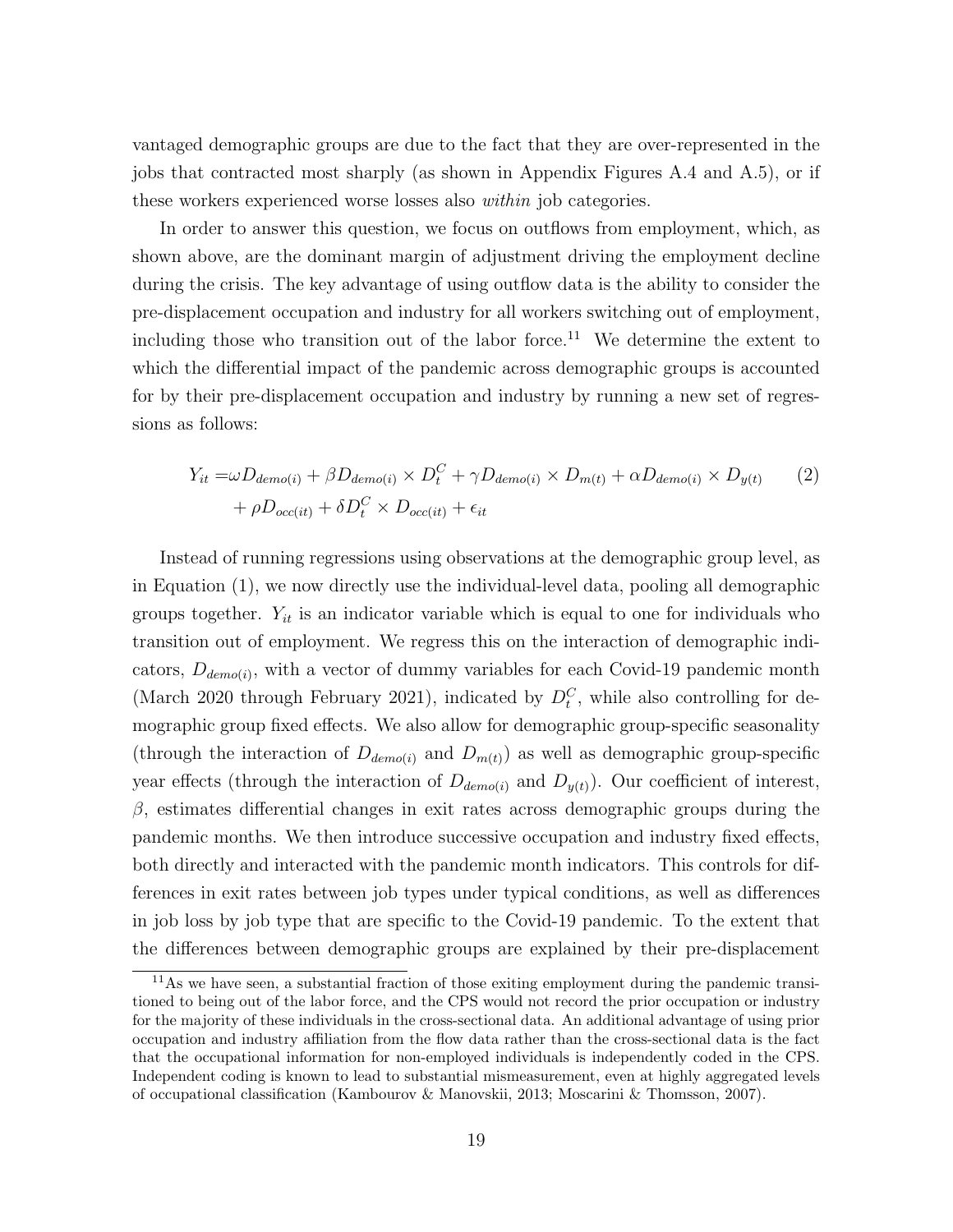occupation or industry affiliation, the estimated coefficient  $\widehat{\beta}$  should be driven to zero once these controls are introduced. An estimate of  $\widehat{\beta}$  that differs from zero even after controlling for occupations or industries would indicate differential exit rates across demographic groups occurring within job types.

Figures 6 and 7 plot the estimated  $\hat{\beta}$  coefficients from Equation (2), along with 95% confidence intervals (using robust standard errors), for our different demographic cuts. The figures on the left report estimates for April 2020, while those on the right report results for February 2021. We first show the baseline differentials between groups, before introducing any occupation or industry controls (blue bars). We then show results when introducing major industry groups (red bars), and 2-digit occupation fixed effects (green bars). Finally, in the orange bars, we show results from a specification that includes fixed effects at the most detailed occupation and industry levels available in the CPS (482 occupations and 96 industries), again interacted with a full set of fixed effects for each pandemic month. These detailed controls would account for the possibility that demographic groups are differentially sorted across detailed occupations and industries within the broader job categories. To the extent that the ability to work remotely varies primarily across (rather than within) detailed occupation and industry categories, these controls would also account for these differences. All coefficients reported are relative to the omitted group, which in the respective panels are males, whites, 36-55 year olds, and college graduates. In Table 3 we show the same results but translated into the share of the gap in employment exit rates for each demographic group that can be accounted for by individuals' pre-displacement occupation and industry affiliation.

The top left panel of Figure 6 shows that female employment exit rates increased by 3.6 percentage points more than male employment exit rates in April 2020. When we control for 2-digit occupations and major industry there is little difference in the gap, but once we control for detailed occupation and industry, the gap is substantially reduced. This means that most of the elevated exit rate for women is due to the types of jobs they work in (at a detailed level), rather than differences within narrowly defined jobs. The top right panel of Figure 6 shows this gap essentially disappears by February 2021, falling below 1 p.p. and indistinguishable from zero.

The bottom left panel of Figure 6 shows that two-digit occupations can explain about half of the increased exit rate for black workers relative to white workers in April 2020. For Hispanics, where we observe a large baseline gap in employment exit rates, the most detailed controls reduce the gap by about three-quarters. However, for all other non-white races, the most detailed controls can account for only 16% of the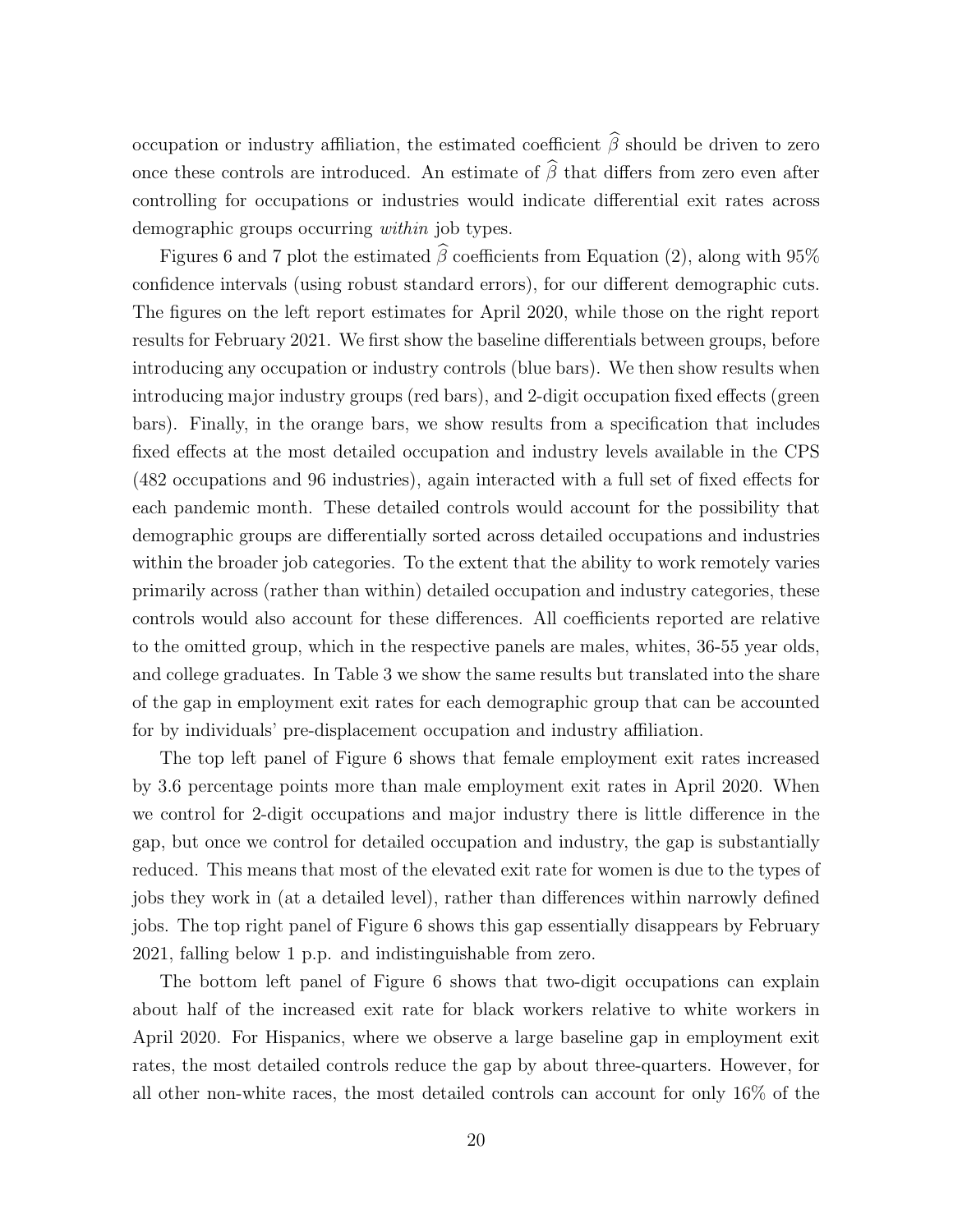baseline gap, implying that most of the elevated exit rate for this group in April 2020 occurred within narrowly defined occupations and industries. Remarkably, the bottom right panel of Figure 6 shows that by February 2021, the gap in employment exit rates for black relative to white workers had actually increased, from 2.8 percentage points to 3.5 percentage points. Moreover, industry and occupation explain very little of this gap. Overall, there are sizeable gaps in employment exit rates as of February 2021 for black and Hispanic workers relative to white workers, and the vast majority of this gap is observed among workers with the same pre-displacement detailed occupation and industry.

In the top left panel of Figure 7 we see that workers under 25 had a 10 percentage point larger increase in exit rates compared to 36-55 year-olds in April 2020. This difference is reduced by 80% after controlling for detailed occupations and industries. For the 56 and up age category, exit rates increased by 2 percentage points more than for 36-55 year-olds, with detailed industries and occupations explaining around onethird of the gap. In the top right panel, we see that these exit rate differentials fell substantially by February 2021, with the exception of workers over age 56, for whom the gap increased slightly. Moreover, over 90% of the gap for these older workers remains after including industry and occupation controls.

In the bottom left panel of Figure 7 we see that individuals without a high school degree saw a pandemic-related increase in exit rates in April that was 12 percentage points larger than that of college graduates. Occupation and industry fixed effects leave 20% of the difference in exit rates unexplained. We see similar results for high school graduates and workers with some college, with the most detailed controls leaving 38% and 45% of the gaps unexplained, respectively. In the bottom right of Figure 7, we see that the gap in exit rates between less educated workers and college educated workers has narrowed substantially as of February 2021, with most of the gap explained by their pre-displacement industries and occupations.

As summarized in Table 3, while most of the gaps in exit rates between demographic groups have narrowed as of February 2021, the gap increased for black workers, and for both black and Hispanic workers over 70% of the gap is within detailed industry and occupational categories. This implies that, on average, workers from minority groups have benefited much less from the employment recovery observed between April and February 2021, even when compared to workers with the same occupation and industry background. In addition, the gap for older workers widened. This is consistent with disproportionate retirement rates among older workers, as documented by Coibion et al.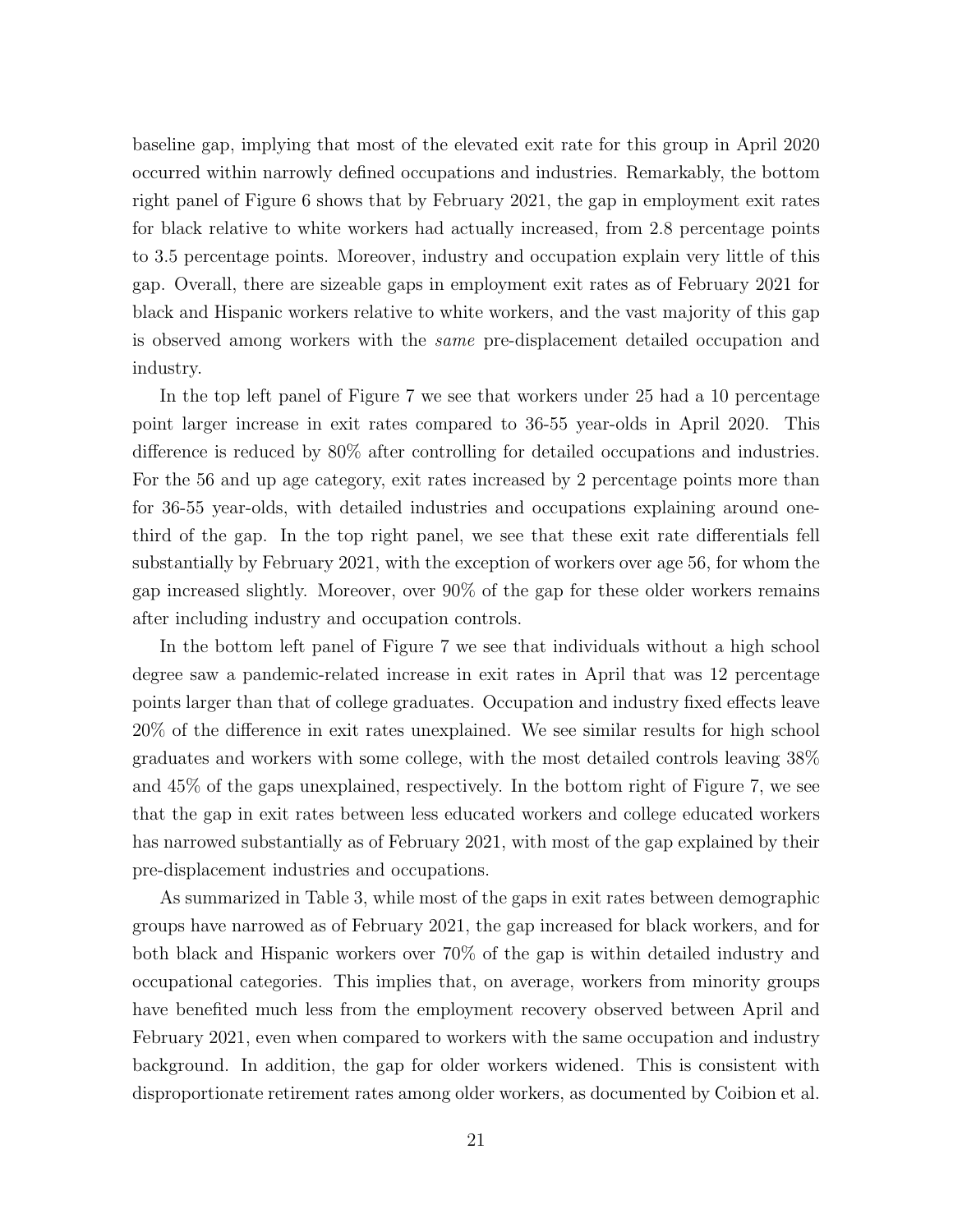(2020), and may be due to the age profile of Covid-19, which is particularly dangerous for older individuals. The fact that very little of the gap is explained by pre-displacement occupation and industry suggests that older workers are disproportionately retiring from a wide range of jobs, regardless of how hard hit those jobs have been by the pandemic in terms of overall employment.

Finally, as an alternative way of visualizing the differential impacts across groups, Appendix Figure A.9 illustrates the change in the *within-occupation* employment share of different groups. The shares of female, young, less-educated and non-white workers declined in April 2020 (relative to a year earlier) within the vast majority of 2-digit occupations. This confirms that these workers are experiencing disproportionate job displacement even within 2-digit occupations. Similar patterns are observed across industries in Appendix Figure A.10.

## 3.5 The Role of Geography

So far we have focused on nation-wide estimates of the impact of the pandemic on the labor market, but the pandemic and the economic collapse differed across local labor markets. First, since Covid-19 is spread via close physical proximity, areas with more dense population are more at risk from the direct effect of the virus. Second, since mitigation policies such as lock-downs and capacity limitations were implemented at the state or local level, there were substantial differences across geographic areas and over time in the severity of the restrictions. Since there are large geographic differences in demographic composition, in this section we examine whether the residual gaps across demographic groups in the impact of the pandemic (for workers with the same occupation and industry background) can be explained by differences in the impact of the pandemic across geographical areas.

We first analyze how employment losses varied across areas with different population densities. As shown in Table 4, employment losses are somewhat larger in urban areas, with similar rates for both central city and outside-central city areas, but lower rates for non-metro areas. In line with this pattern, exit rates in April 2020 were higher for individuals in central cities and outside central cities compared to those in nonmetropolitan areas, although the differences had narrowed by February 2021. Point estimates for individuals with unknown metro status fall between those for non-metro and metro, consistent with these individuals being drawn from a mix of urban and more rural areas. Thus, consistent with the viral risk, we do see a greater impact of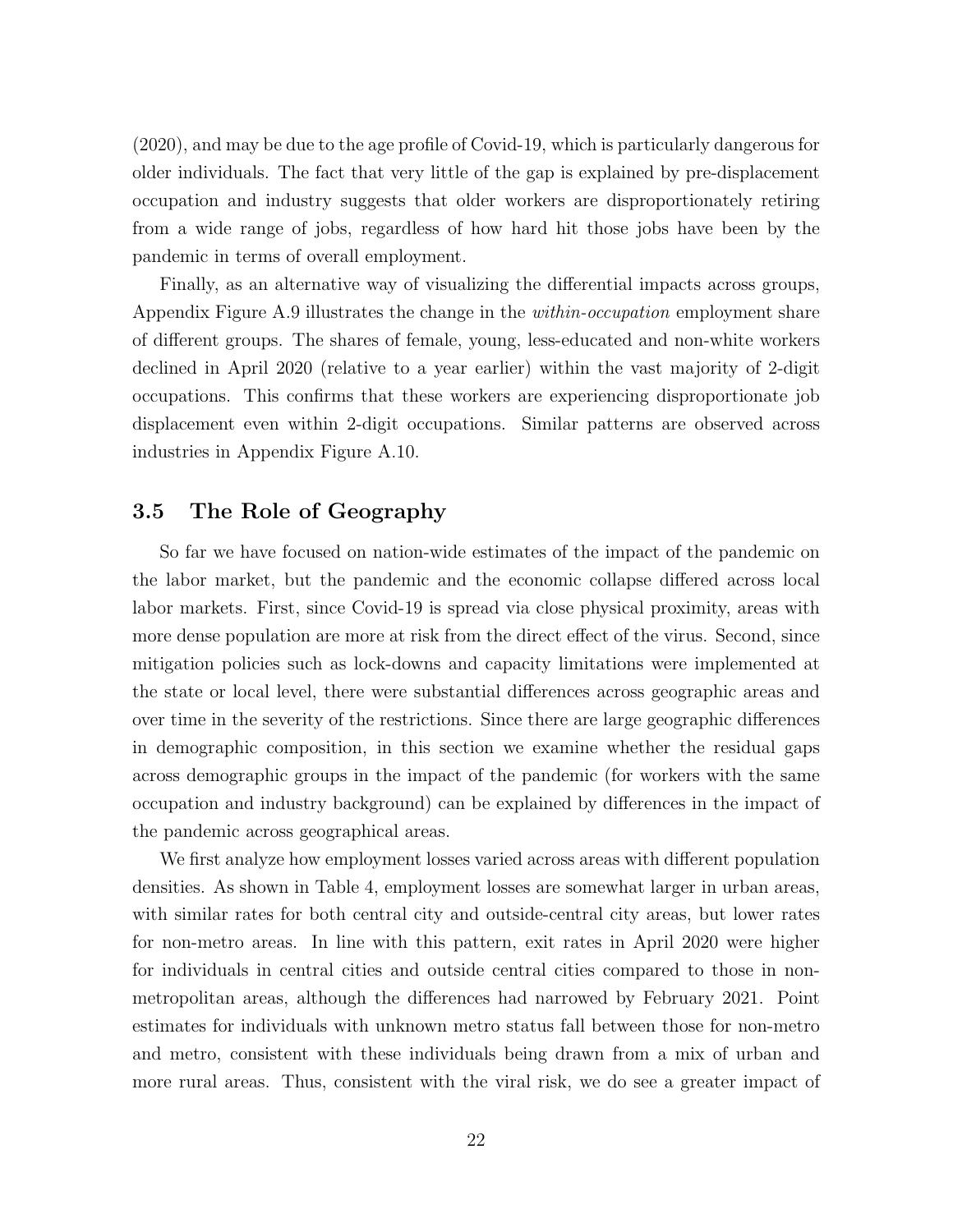the recession on individuals living in closer proximity to others.

We then investigate whether these differences can account for the unexplained gap in exit rates between demographic groups that we uncovered in Section 3.4. To do so, we run an additional set of fixed effect specifications, once again as in Equation (2), but now in addition to detailed industry and occupation fixed effects, we add metro status (nonmetro, central city, outside central city, and unknown status) fixed effects, interacted with a full set of pandemic month dummies. Further, we consider a specification that includes a full set of state fixed effects, also interacted with a full set of pandemic month dummies. These fixed effects would account for any differences at the state level in the severity of the pandemic or the associated public policy restrictions at each point in time (as well as any other factors that vary at the state level over time). With this specification, we solely identify gaps between demographic groups using variation within a given state at a given point in time, after accounting for differences according to metro status, and differences according to detailed pre-displacement occupation and industry. The results in terms of the fraction of the gaps between demographic groups that can be explained based on these estimations are presented in the final two columns of Table 3.

The results for April 2020 show that density (metro status) can only explain a small additional fraction of the difference in employment exit rates across demographic groups defined by gender, age, or education (relative to what is explained by detailed occupation and industry controls). Remarkably, the final column of Table 3 shows that adding in a full set of state by month fixed effects also makes little difference in terms of the fractions explained across gender, age and education groups. Thus, although states had different lock-down policies and waves of the virus, employment responses appear to be mostly driven by national trends. This is consistent with other work finding modest labor market differentials across lockdown policies and virus spread (c.f. Forsythe et al., 2020).

Results when considering the gaps between race and ethnicity groups are quite interesting. When we look at black workers, we see that metro status increases the percent explained in April by 20 p.p.; however, including state fixed effects reduces the percent explained by 32 p.p. Thus, while some of the employment exit gap between black and white workers is due to the fact that black workers are more likely to live in urban areas that were more affected by the pandemic employment shock, conditional on their state of residence (as well as their metro status and their pre-displacement occupation and industry), black workers were disproportionately likely to lose their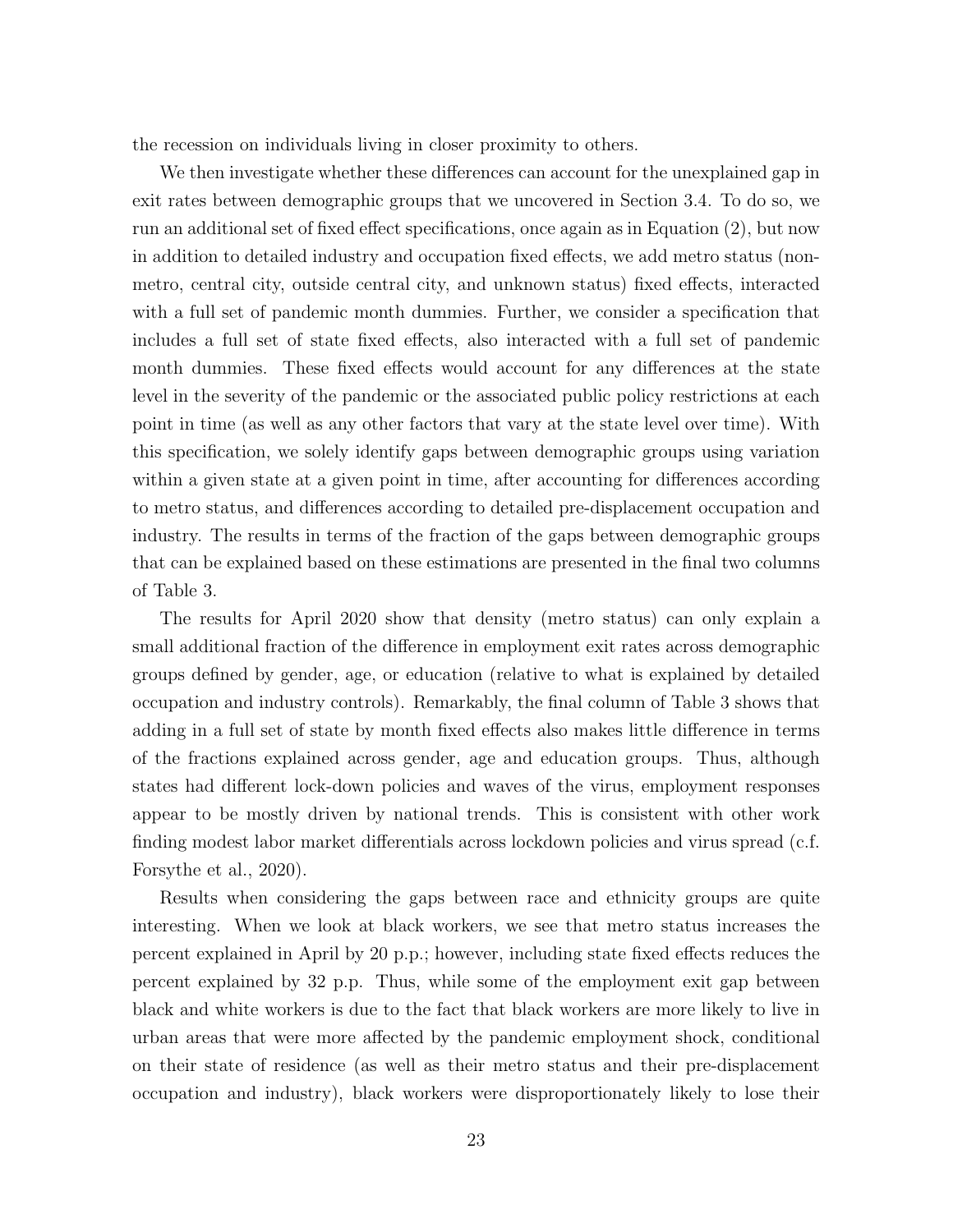jobs in April. We see a similar pattern in February 2021. On net, only 36% of the employment exit gap between black and white workers in April 2020 can be explained by detailed occupation, industry, and geography controls, while in February 2021 this share is even lower, at 11%.

## 4 Conclusion

The economic fallout from the Covid-19 pandemic has been widespread. The magnitude of the employment losses, however, has differed substantially across different types of jobs and different types of workers. This paper shows that the pandemic has had the effect of exacerbating pre-existing inequalities: workers employed in lower-paying occupations and industries have been disproportionately impacted, given that employment declines have been significantly larger among lower-paying job categories. These asymmetric occupation- and industry-level effects may reflect heterogeneities in the extent to which different jobs can be performed remotely (see Brynjolfsson et al., 2020; Dingel & Neiman, 2020), as well as differences in the economic impacts of the pandemic across sectors.

Importantly, however, the differential impact on disadvantaged groups extends well beyond their exposure due to their pre-pandemic occupation and industry affiliation. Even within detailed job categories, and even when comparing individuals in the same state of residence, we find that Hispanic and non-white, less-educated, and younger workers suffered disproportionate increases in their job separation rates at the onset of the pandemic. Moreover, we find that black workers in particular have benefited substantially less from the employment recovery observed between April and February 2021, even when compared to workers with the same occupation and industry background and in the same state of residence.

Going forward, it will be important for policymakers to pay particular attention to these disadvantaged groups, who were not only more likely to be in a constrained economic situation before the pandemic, but have also been disproportionately likely to be impacted by it and to benefit less from the initial recovery.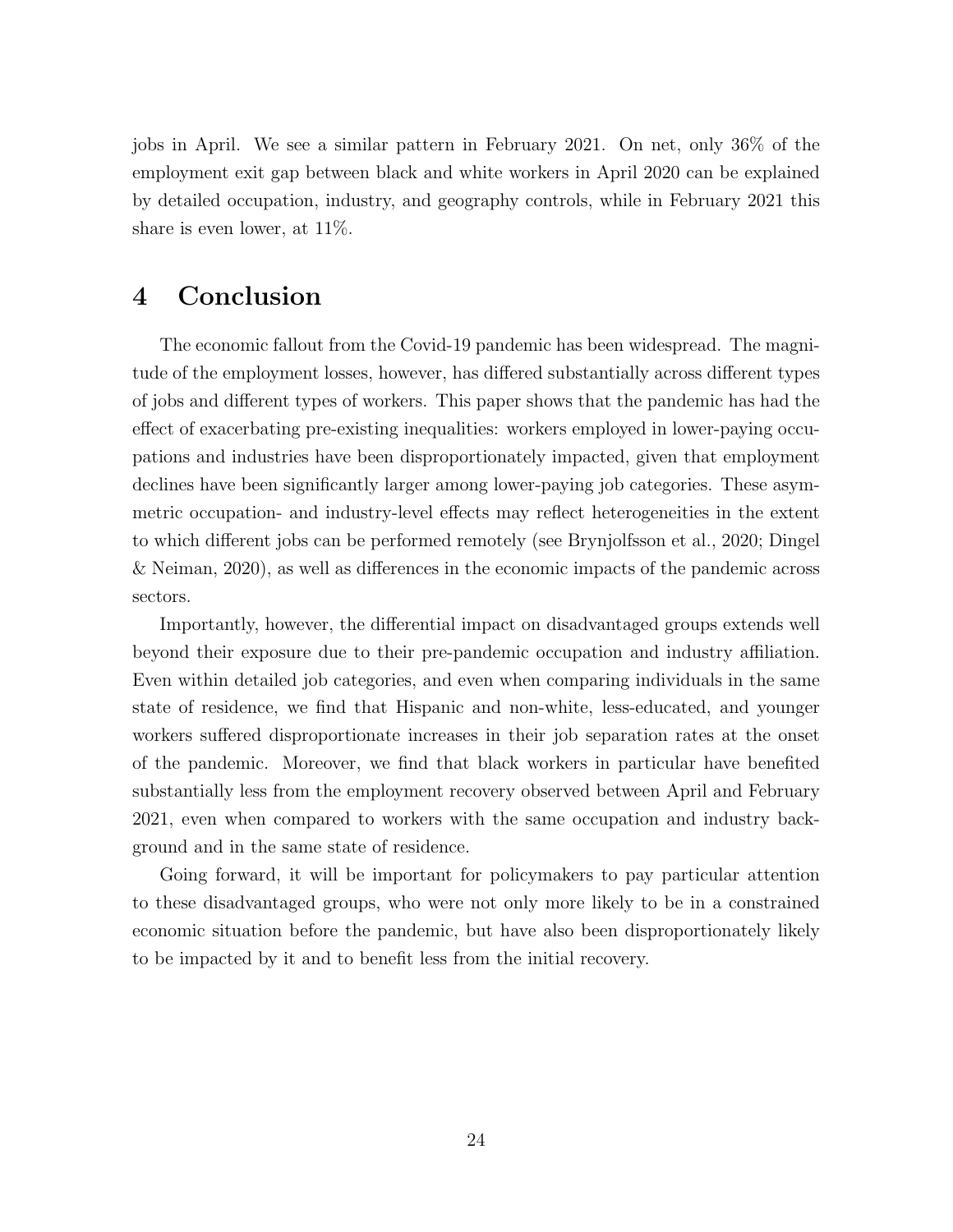# References

- Acemoglu, D. & Autor, D. (2011). Skills, tasks and technologies: Implications for employment and earnings. In *Handbook of Labor Economics*, volume 4 (pp. 1043– 1171). Elsevier.
- Albanesi, S. & Kim, J. (2021). The gendered impact of the covid-19 recession on the us labor market. NBER Working Paper No. 28505.
- Alon, T., Coskun, S., Doepke, M., Koll, D., & Tertilt, M. (2021). From mancession to shecession: Women's employment in regular and pandemic recessions. NBER Working Paper No. 28632.
- Autor, D. H., Katz, L. F., & Kearney, M. S. (2006). The polarization of the US labor market. The American Economic Review, 96(2), 189–194.
- Bartik, A. W., Bertrand, M., Lin, F., Rothstein, J., & Unrath, M. (2020). Measuring the labor market at the onset of the COVID-19 crisis. Brookings Papers on Economic Activity Conference Drafts.
- Béland, L.-P., Brodeur, A.,  $\&$  Wright, T. (2020). The short-term economic consequences of COVID-19: Exposure to disease, remote work and government response. IZA Discussion Paper No. 13159.
- BLS (2020). The Employment Situation- April 2020. Technical report, Bureau of Labor Statistics.
- Bluedorn, J., Caselli, F., Hansen, N.-J., Shibata, I., & Tavares, M. M. (2021). Gender and employment in the covid-19 recession: Cross-country evidence on "she-cessions". Covid Economics.
- Brynjolfsson, E., Horton, J., Ozimek, A., Rock, D., Sharma, G., & Tu Ye, H. Y. (2020). COVID-19 and remote work: An early look at US data. NBER Working Paper No. 27344.
- Cai, Y. & Baker, D. (2021). Masking real unemployment: The overall and racial impact of survey non-response on measured labor market outcomes. Institute for New Economic Thinking Working Paper 150.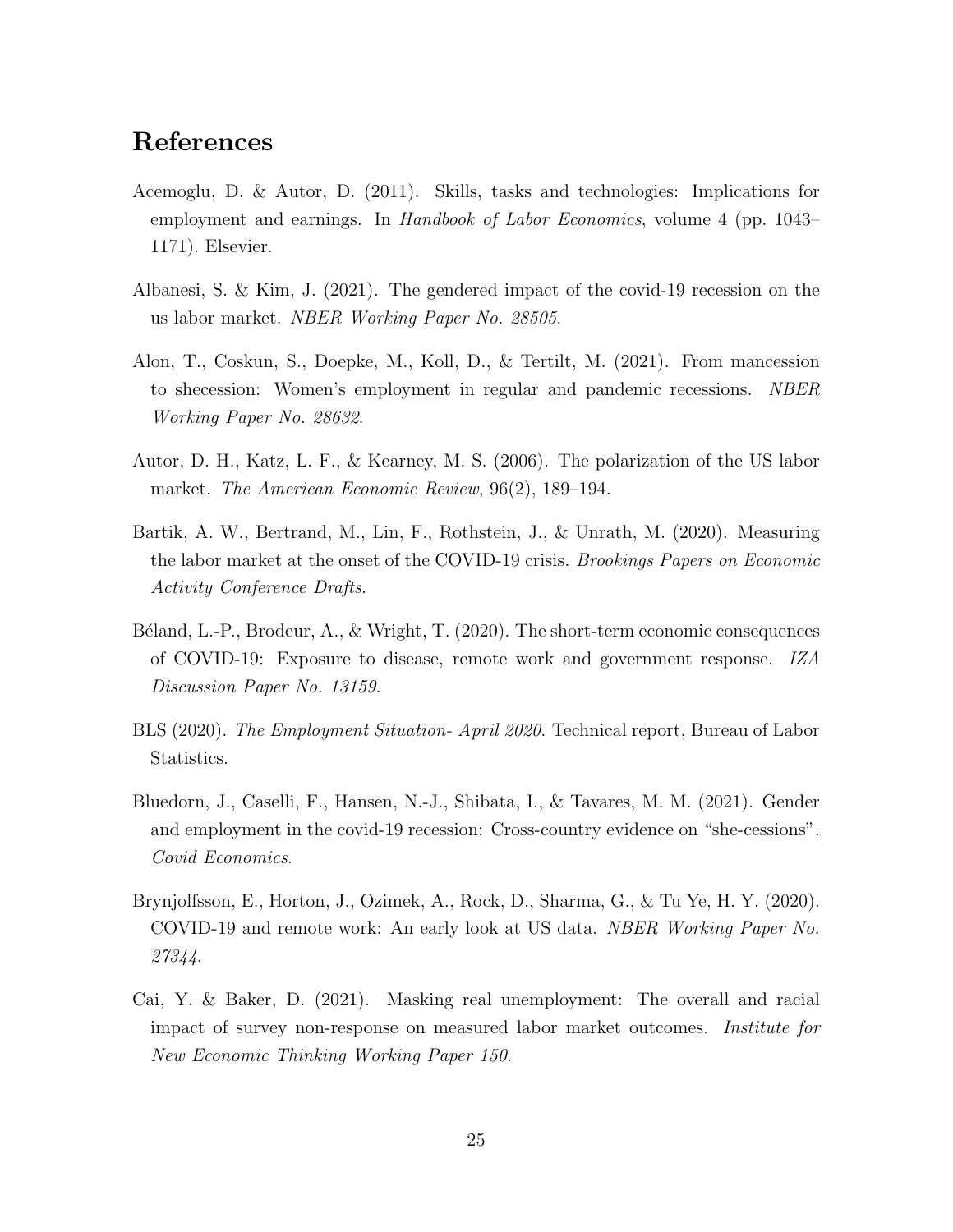- Cajner, T., Crane, L. D., Decker, R. A., Grigsby, J., Hamins-Puertolas, A., Hurst, E., Kurz, C., & Yildirmaz, A. (2020). The U.S. labor market during the beginning of the pandemic recession. Brookings Papers on Economic Activity Conference Drafts.
- Chetty, R., Friedman, J. N., Hendren, N., Stepner, M., & The Opportunity Insights Team (2020). How did COVID-19 and stabilization policies affect spending and employment? A new real-time economic tracker based on private sector data. NBER Working Paper No. 27431.
- Coibion, O., Gorodnichenko, Y., & Weber, M. (2020). Labor markets during the covid-19 crisis: A preliminary view.
- Couch, K. A., Fairlie, R. W., & Xu, H. (2020). Early evidence of the impacts of COVID-19 on minority unemployment. Journal of Public Economics, 192, 104287.
- Dingel, J. I. & Neiman, B. (2020). How many jobs can be done at home? *Journal of* Public Economics, 189, 104235.
- Elsby, M. W. L., Michaels, R., & Solon, G. (2009). The ins and outs of cyclical unemployment. American Economic Journal: Macroeconomics, 1(1), 84–110.
- Flood, S., King, M., Rodgers, R., Ruggles, S., & Warren, J. R. (2020). Integrated Public Use Microdata Series (IPUMS), Current Population Survey: Version 8.0 [dataset].
- Forsythe, E. (2020). Why don't firms hire young workers during recessions?
- Forsythe, E., Kahn, L. B., Lange, F., & Wiczer, D. (2020). Labor demand in the time of COVID-19: Evidence from vacancy postings and UI claims. Journal of Public Economics, 189, 104238.
- Forsythe, E. & Wu, J.-C. (2020). Explaining demographic heterogeneity in cyclical unemployment. Labour Economics.
- Frazis, H. J., Robison, E. L., Evans, T. D., & Duff, M. A. (2005). Estimating gross flows consistent with stocks in the CPS. Monthly Labor Review, 128, 3.
- Fujita, S. & Ramey, G. (2009). The cyclicality of separation and job finding rates. International Economic Review, 50(2), 415–430.
- Goos, M. & Manning, A. (2007). Lousy and lovely jobs: The rising polarization of work in Britain. The Review of Economics and Statistics, 89(1), 118–133.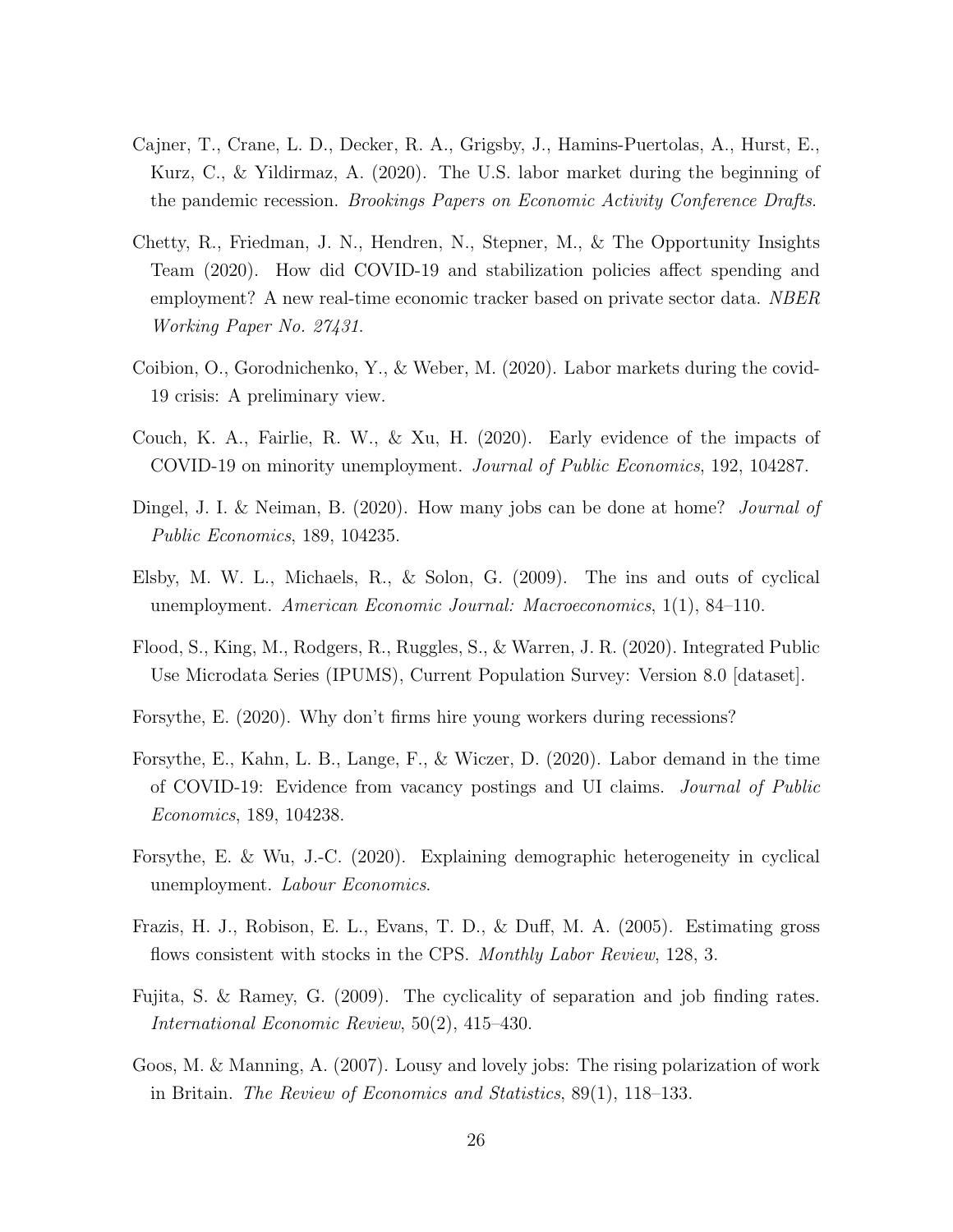- Hoynes, H., Miller, D. L., & Schaller, J. (2012). Who suffers during recessions? Journal of Economic Perspectives, 26(3), 27–48.
- Jaimovich, N. & Siu, H. E. (2020). Job polarization and jobless recoveries. The Review of Economics and Statistics, 102(1), 129–147.
- Kambourov, G. & Manovskii, I. (2013). A cautionary note on using (March) CPS and PSID data to study worker mobility. Macroeconomic Dynamics, 17(1), 172–194.
- Lemieux, T. (2006). Increasing residual wage inequality: Composition effects, noisy data, or rising demand for skill? The American Economic Review, 96(3), 461–498.
- Madrian, B. C. & Lefgren, L. J. (1999). A note on longitudinally matching Current Population Survey (CPS) respondents. NBER Working Paper No. 247.
- Mongey, S., Pilossoph, L., & Weinberg, A. (2020). Which workers bear the burden of social distancing policies? *BFI Working Paper 2020-51*.
- Montenovo, L., Jiang, X., Rojas, F. L., Schmutte, I. M., Simon, K. I., Weinberg, B. A., & Wing, C. (2020). Determinants of disparities in Covid-19 job losses. NBER Working Paper No. 27132.
- Moscarini, G. & Thomsson, K. (2007). Occupational and job mobility in the US. Scandinavian Journal of Economics, 109(4), 807–836.
- Ruiz-Euler, A., Privitera, F., Giuffrida, D., Lake, B., & Zara, I. (2020). Mobility patterns and income distribution in times of crisis: US urban centers during the COVID-19 pandemic. Available at SSRN 3572324.
- Shimer, R. (2012). Reassessing the ins and outs of unemployment. Review of Economic Dynamics, 15(2), 127–148.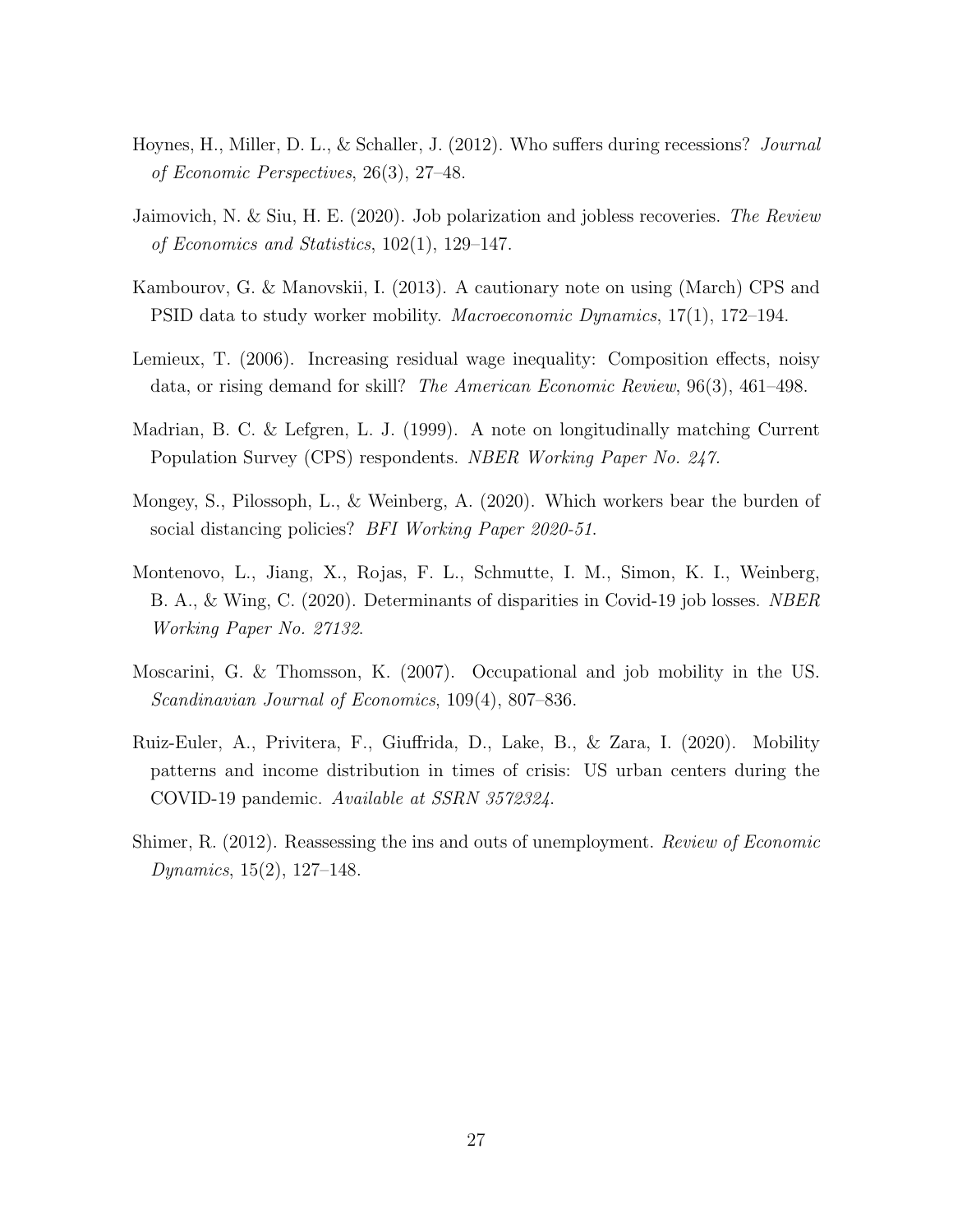Figure 1: Aggregate Employment Rate and Labor Market Flows Figure 1: Aggregate Employment Rate and Labor Market Flows





CPS data. The adjusted employment rate excludes individuals who are classified as employed, but were absent from work during the reference Note: The figure plots monthly employment rates and year-on-year labor market flows (percent of employed individuals who exit employment to non-employment, and percent of non-employed individuals who become employed as a share of employment one year earlier) based on monthly week for "other" reasons and report not being paid by their employer for their time off. These workers are instead classified as unemployed. The Note: The figure plots monthly employment rates and year-on-year labor market flows (percent of employed individuals who exit employment to non-employment, and percent of non-employed individuals who become employed as a share of employment one year earlier) based on monthly CPS data. The adjusted employment rate excludes individuals who are classified as employed, but were absent from work during the reference week for "other" reasons and report not being paid by their employer for their time off. These workers are instead classified as unemployed. The flow variables use the adjusted employment and unemployment classifications. The markers indicate data for April 2020 and February 2021. flow variables use the adjusted employment and unemployment classifications. The markers indicate data for April 2020 and February 2021.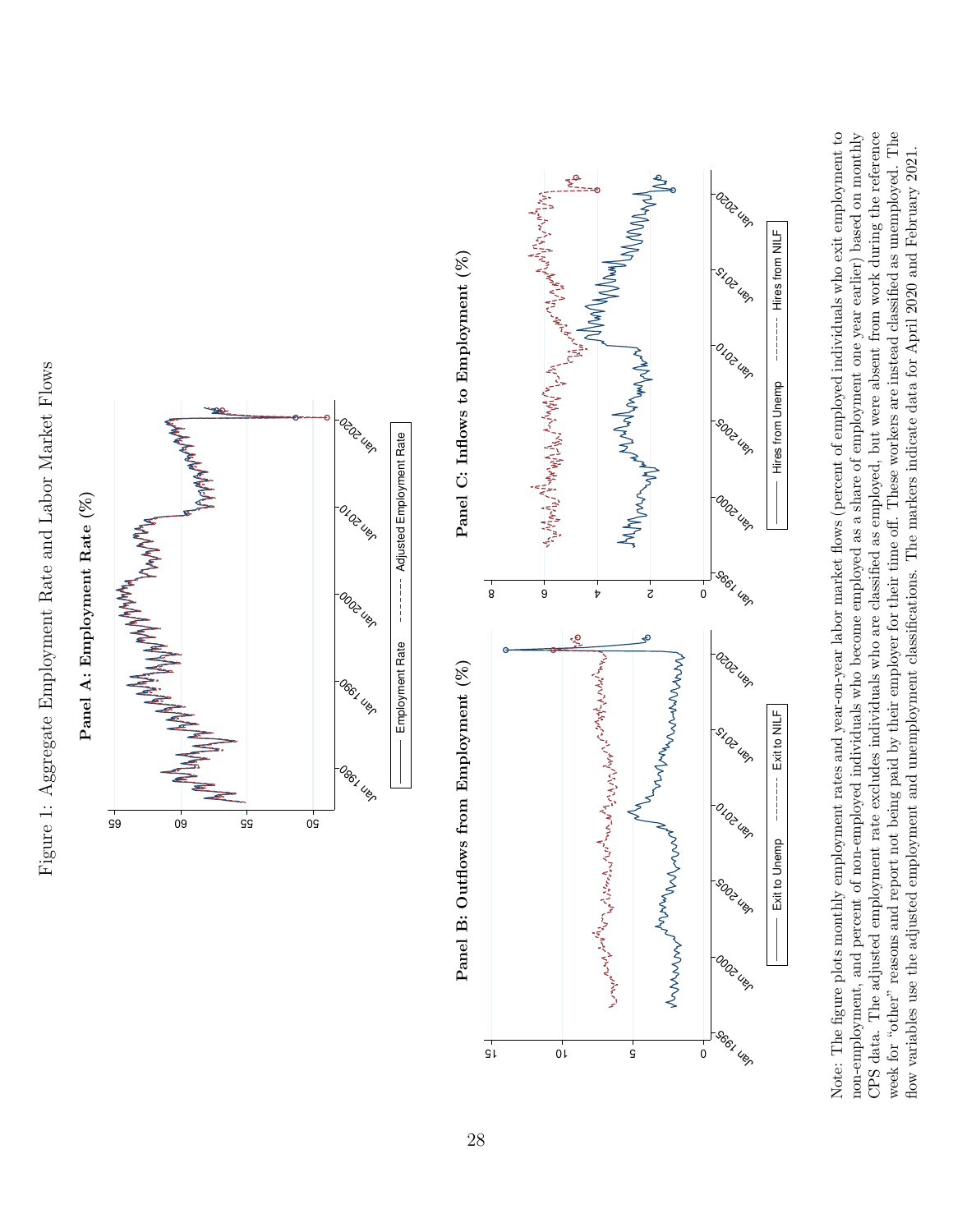

Figure 2: Impact of the Pandemic across Occupations

Panel B: Hires from Non-Employment



#### Panel C: Exits to Non-Employment



Note: Occupations are ranked from lowest- to highest-paying based on their mean wage in January and February 2020; see Table A.1 for details. The figure plots the estimated coefficient  $\hat{\beta}_g$  from Equation (1) for each 2-digit occupation, indicating the impact of the pandemic on the dependent variable in April 2020 and February 2021 after controlling for seasonality and year fixed effects. The lines represent 95% confidence intervals using robust standard errors. 29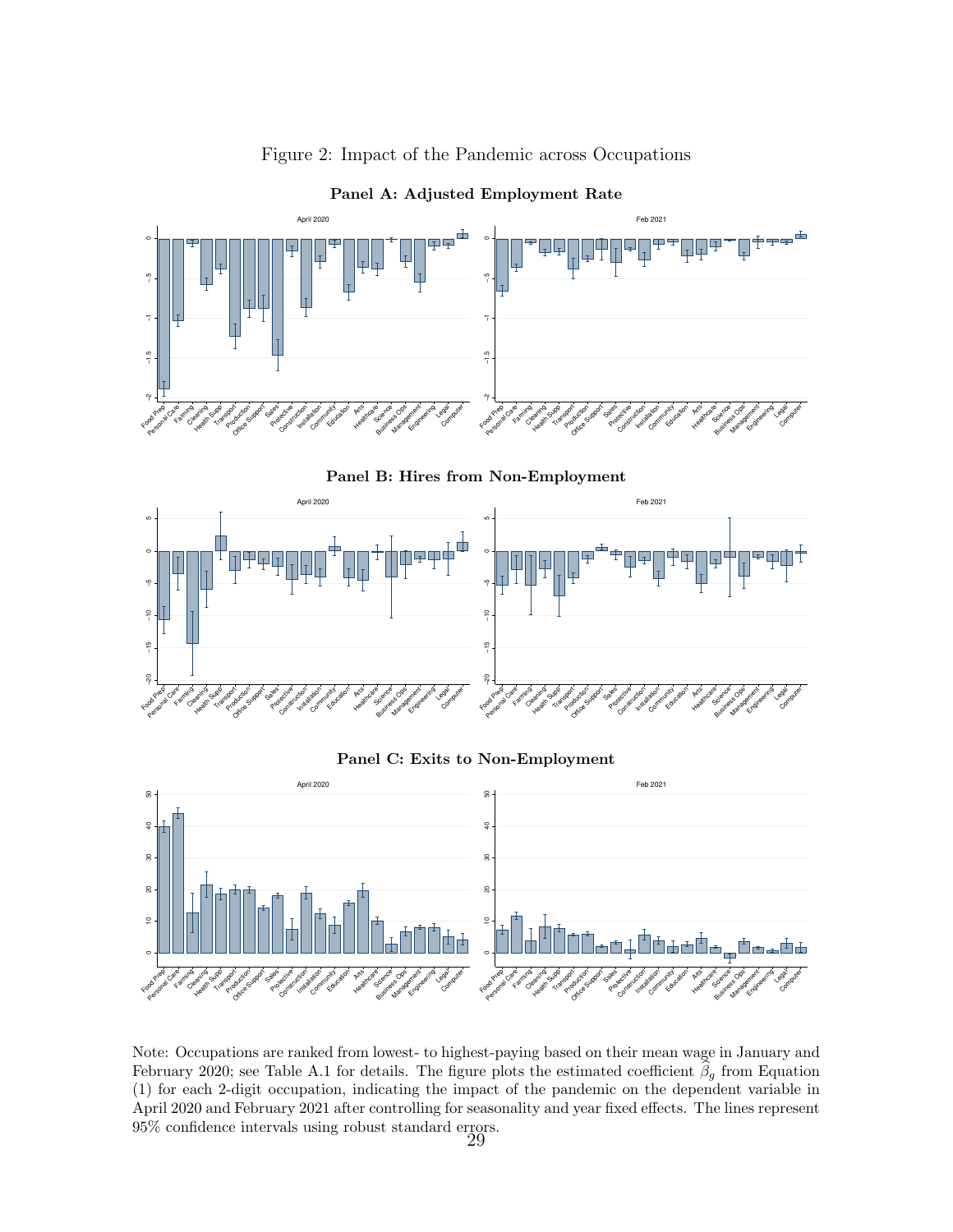Figure 3: Changes in Employment across 4-Digit Occupations (as a share of the total population) since February 2020



Note: The figure plots changes relative to February 2020 in employment rates (per capita) for occupations at each percentile of the employment-weighted occupational wage distribution (where the assignment to percentiles is based on employment and wages in the pre-pandemic period of January and February 2020). Our employment measure excludes individuals who were absent from work during the reference week for "other" reasons and report not being paid by their employer for their time off.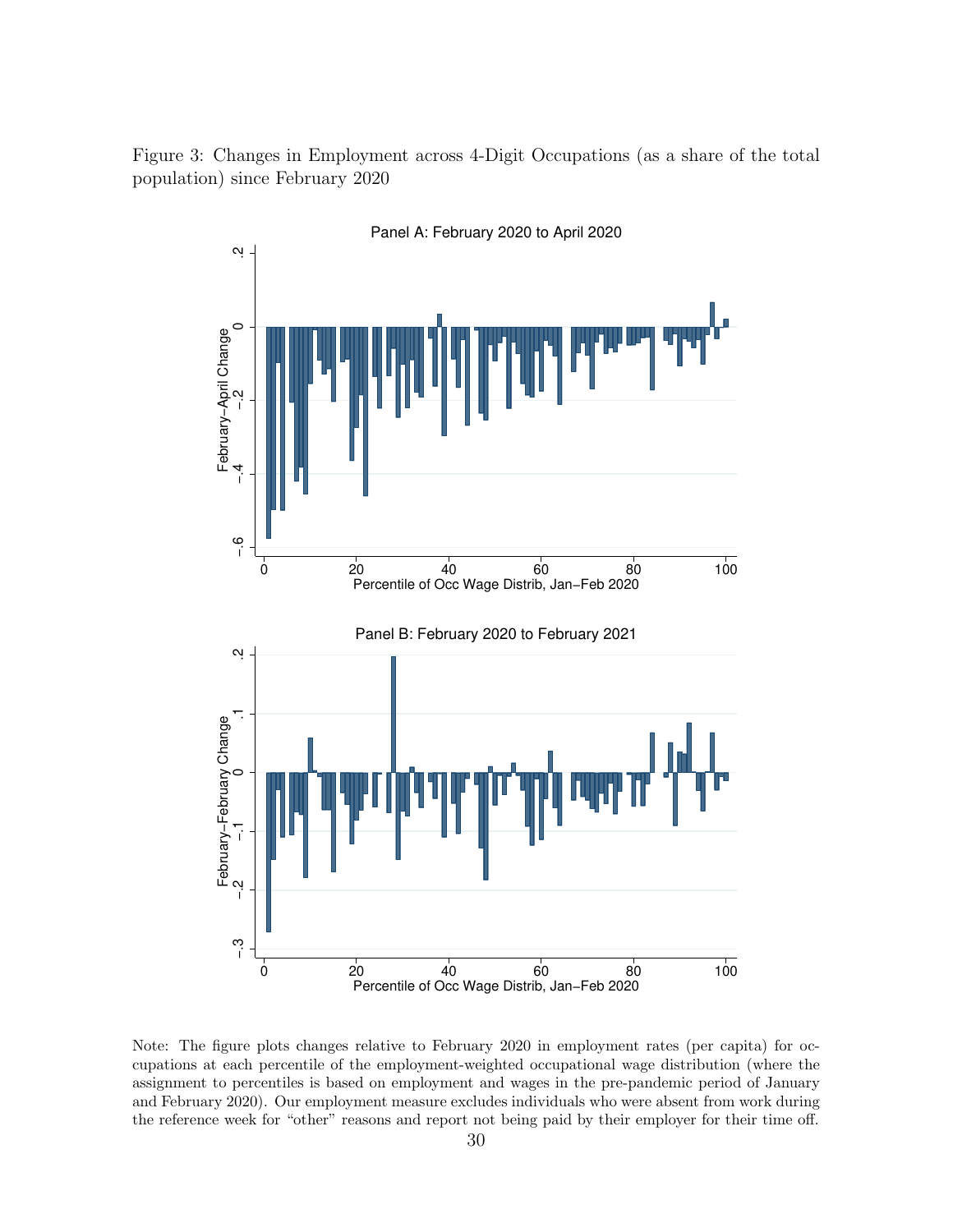

Figure 4: Impact of the Pandemic across Industries

Panel B: Hires from Non-Employment



Panel C: Exits to Non-Employment



Note: Industries are ranked from lowest- to highest-paying based on their mean wage in January and February 2020; see Table A.2 for details. The figure plots the estimated coefficient  $\hat{\beta}_g$  from Equation (1) for each major industry category, indicating the impact of the pandemic on the dependent variable in April 2020 and February 2021 after controlling for seasonality and year fixed effects. The lines represent 95% confidence intervals using robust standard errors.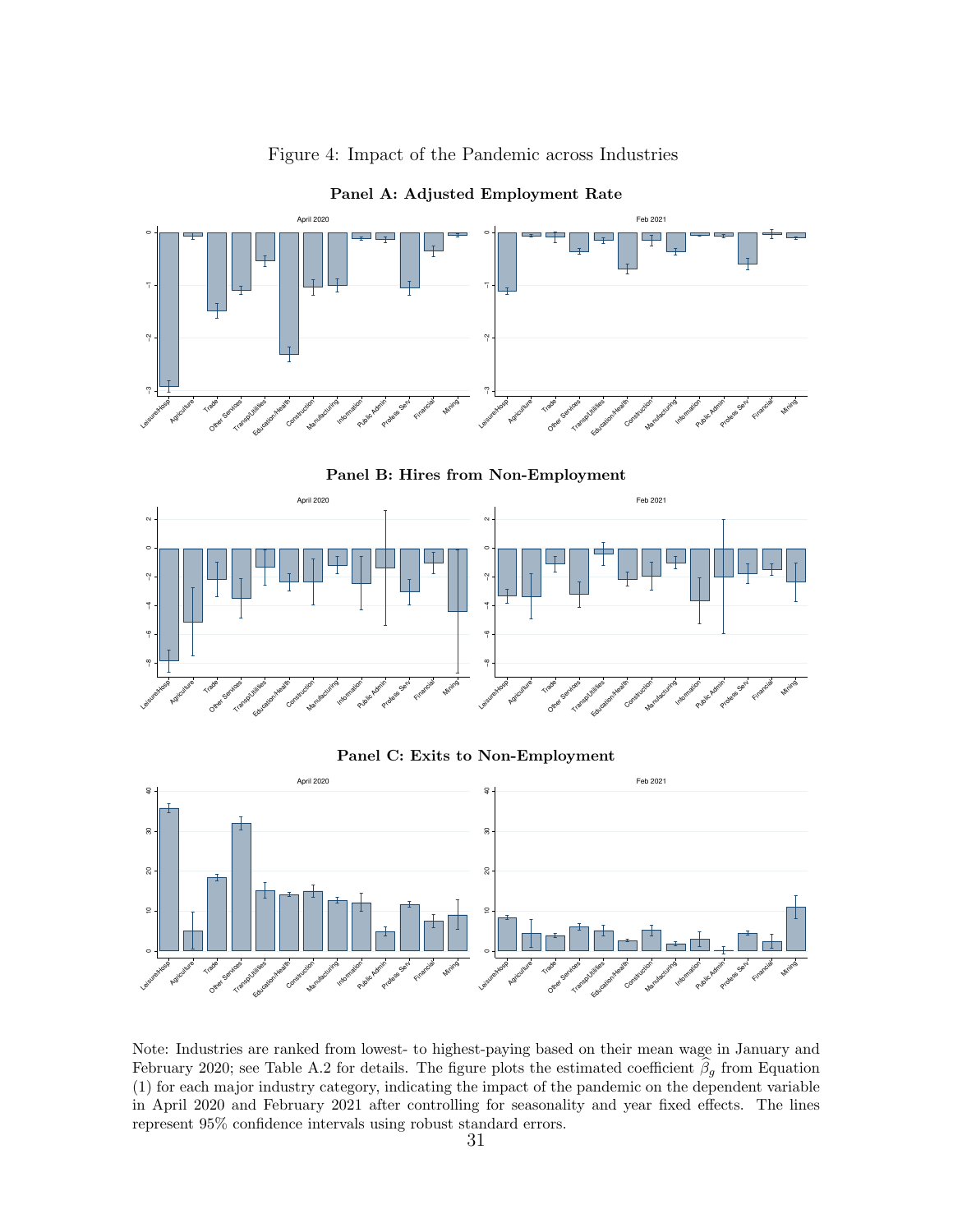Figure 5: Differential Changes in Employment Rates across Occupations and Industries During and After the Great Recession



Panel A: Across Occupations

Panel B: Across Industries



Note: Occupations and industries are ranked from lowest- to highest-paying based on their mean wage in January and February 2020. The figure plots the estimated coefficient  $\beta_g$  from Equation (1) for each occupation or industry, using data for the period 2003–2014. The bars are estimates for the change in the employment rate of each occupation and industry as of December 2009 and December 2014, relative to 2007 levels, after controlling for seasonality effects. The lines represent 95% confidence intervals using robust standard errors.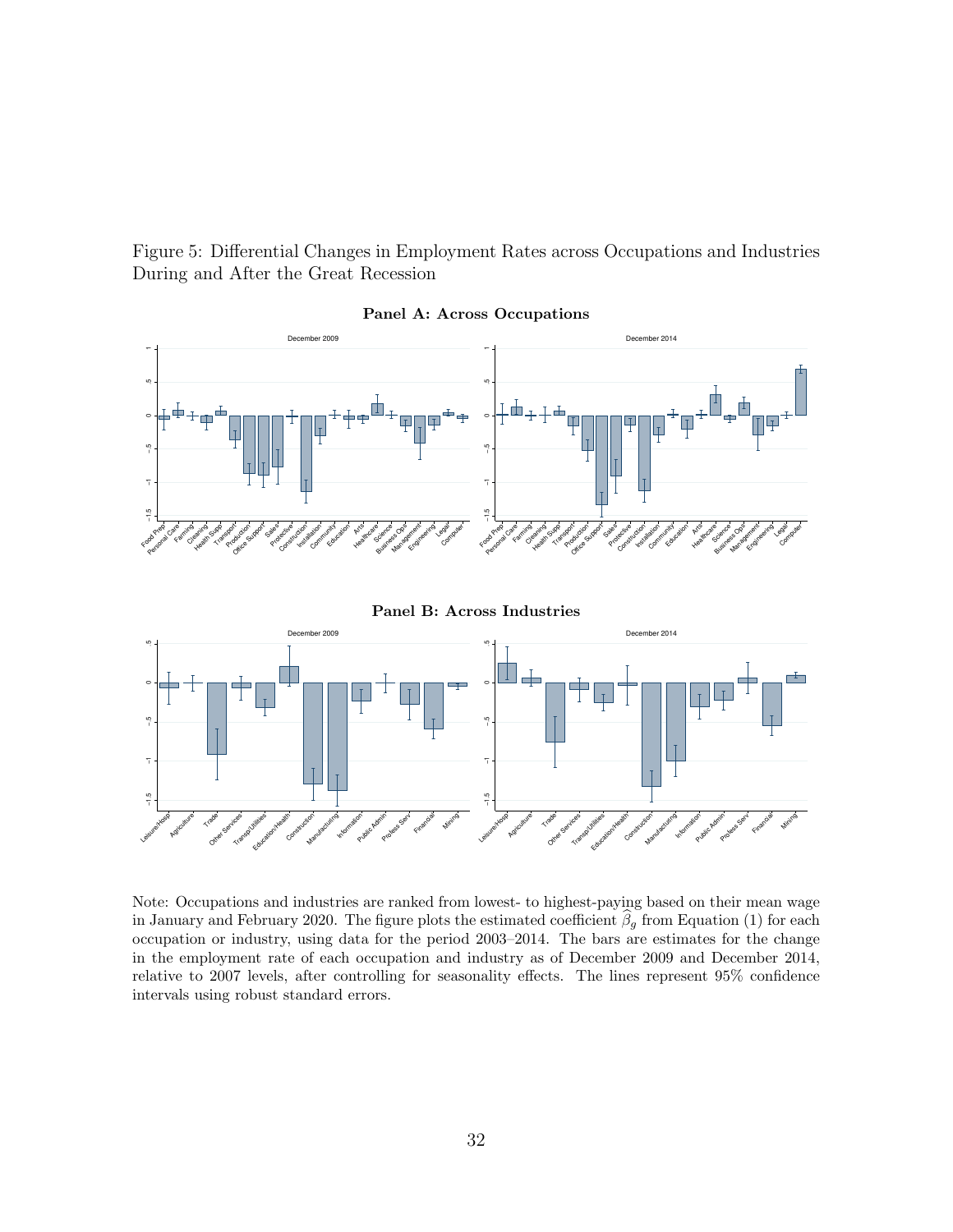



Note: The figure displays the estimated coefficients  $\hat{\beta}$  from Equation (2) across demographic groups, indicating the change in the probability of transitioning out of employment for each demographic group between April 2019 and April 2020 (left) and between February 2020 and February 2021 (right), relative to the omitted category (males and whites, respectively), after controlling for group-specific seasonality as well as year fixed effects. Each bar color represents the results from a regression that includes a different set of occupation or industry controls (directly and interacted with dummies for each pandemic month), as listed at the bottom of the graph. The lines represent 95% confidence intervals using robust standard errors.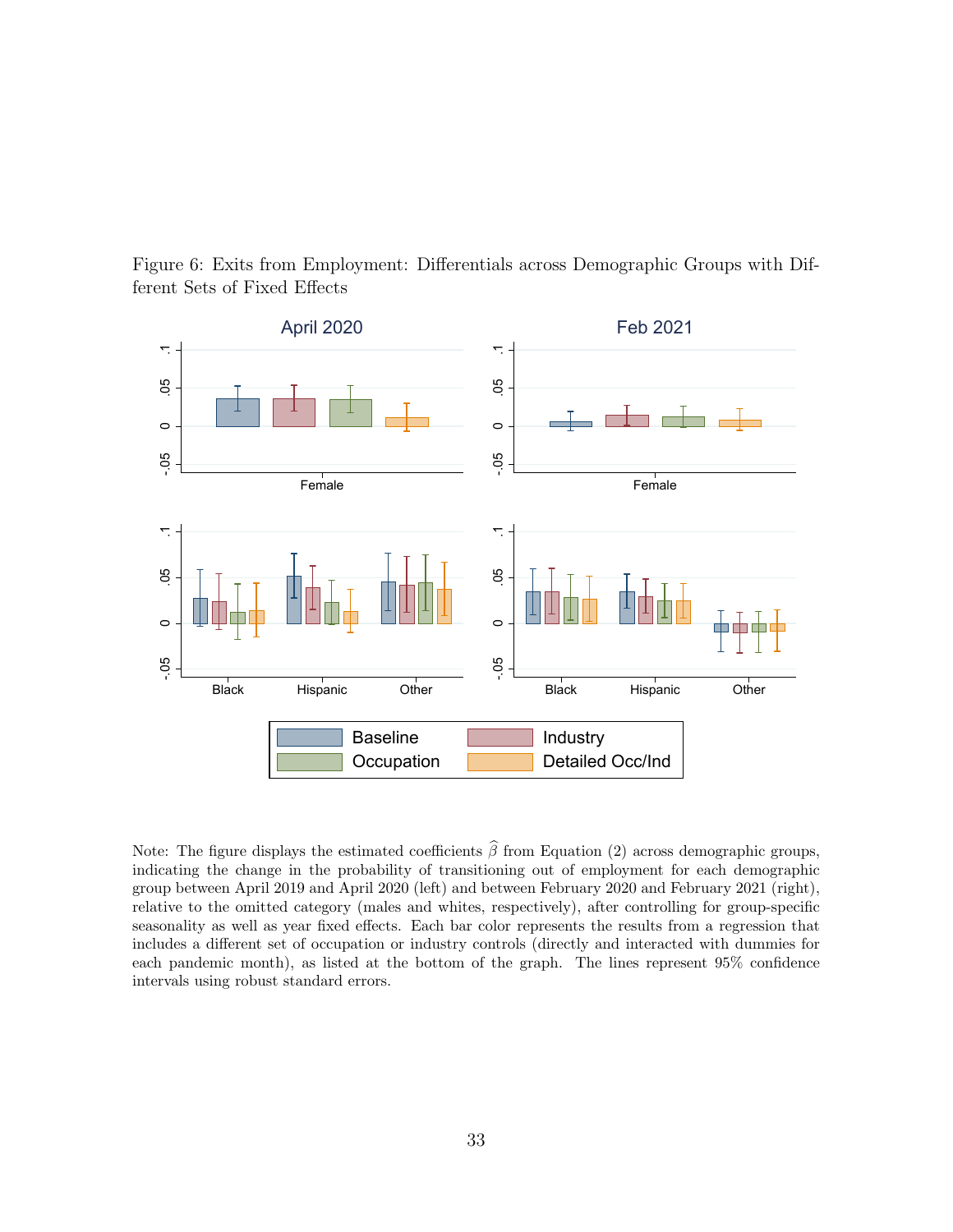



Note: The figure displays the estimated coefficients  $\hat{\beta}$  from Equation (2) across demographic groups, indicating the change in the probability of transitioning out of employment for each demographic group between April 2019 and April 2020 (left) and between February 2020 and February 2021 (right), relative to the omitted category (36-55 year olds and college graduates, respectively), after controlling for group-specific seasonality as well as year fixed effects. Each bar color represents the results from a regression that includes a different set of occupation or industry controls (directly and interacted with dummies for each pandemic month), as listed at the bottom of the graph. The lines represent 95% confidence intervals using robust standard errors.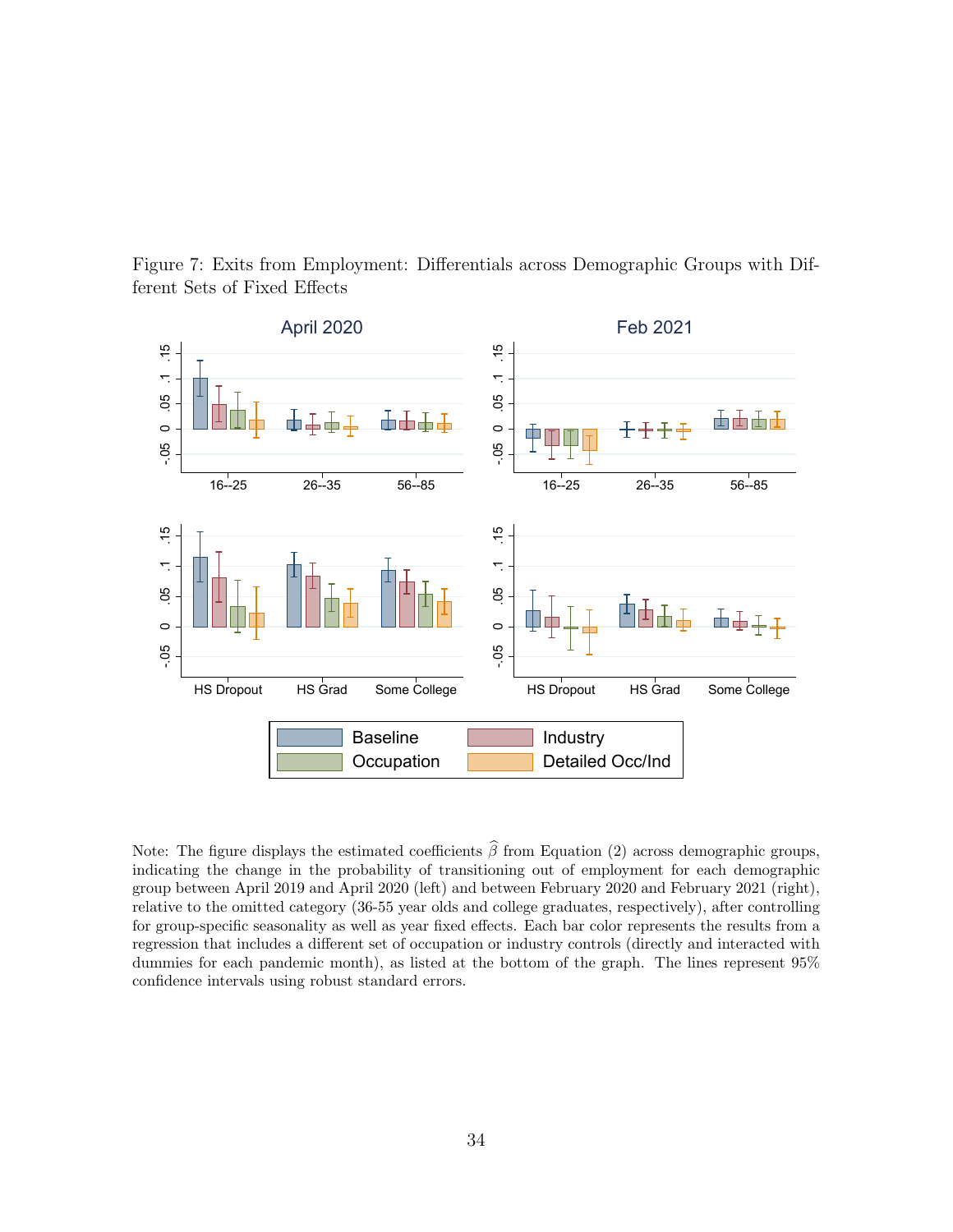|                | Stocks    |                       |                     | <b>Flows</b> |                      |            |            |  |
|----------------|-----------|-----------------------|---------------------|--------------|----------------------|------------|------------|--|
|                | Feb 2020  |                       | Emp Rate Chg $(\%)$ |              | Exits                |            | Hires      |  |
|                | Emp. Rate | April                 | Feb.                | April        | Feb.                 | April      | Feb.       |  |
|                | (1)       | (2)                   | (3)                 | (4)          | (5)                  | (6)        | (7)        |  |
| Male           | 0.65      | $-0.\overline{18***}$ | $-0.07***$          | $0.14***$    | $0.\overline{04***}$ | $-0.02***$ | $-0.02***$ |  |
|                |           | (0.00)                | (0.00)              | (0.00)       | (0.00)               | (0.00)     | (0.00)     |  |
| Female         | 0.54      | $-0.22***$            | $-0.08***$          | $0.18***$    | $0.04***$            | $-0.03***$ | $-0.02***$ |  |
|                |           | (0.01)                | (0.01)              | (0.00)       | (0.00)               | (0.00)     | (0.00)     |  |
|                |           |                       |                     |              |                      |            |            |  |
| No HS Deg.     | 0.35      | $-0.31***$            | $-0.08**$           | $0.22***$    | $0.05***$            | $-0.06**$  | $-0.04$    |  |
|                |           | (0.03)                | (0.03)              | (0.01)       | (0.01)               | (0.02)     | (0.02)     |  |
| HS Grad.       | 0.54      | $-0.26***$            | $-0.11***$          | $0.20***$    | $0.06***$            | $-0.04***$ | $-0.01*$   |  |
|                |           | (0.01)                | (0.01)              | (0.01)       | (0.01)               | (0.01)     | (0.01)     |  |
| Some Col.      | 0.60      | $-0.23***$            | $-0.07***$          | $0.19***$    | $0.04***$            | $-0.03***$ | $-0.02***$ |  |
|                |           | (0.01)                | (0.01)              | (0.01)       | (0.00)               | (0.01)     | (0.01)     |  |
| Col. Grad.     | 0.71      | $-0.12***$            | $-0.04***$          | $0.10***$    | $0.02***$            | $-0.02***$ | $-0.02***$ |  |
|                |           | (0.01)                | (0.01)              | (0.00)       | (0.00)               | (0.00)     | (0.00)     |  |
|                |           |                       |                     |              |                      |            |            |  |
| $16$ to $25\,$ | 0.53      | $-0.35***$            | $-0.10***$          | $0.24***$    | 0.02                 | $-0.12***$ | $-0.06**$  |  |
|                |           | (0.02)                | (0.02)              | (0.02)       | (0.02)               | (0.02)     | (0.02)     |  |
| 26 to 35       | 0.81      | $-0.19***$            | $-0.07***$          | $0.16***$    | $0.03***$            | $-0.02***$ | $-0.01*$   |  |
|                |           | (0.01)                | (0.01)              | (0.01)       | (0.01)               | (0.01)     | (0.01)     |  |
| 36 to 55       | 0.80      | $-0.15***$            | $-0.05***$          | $0.14***$    | $0.03***$            | $-0.01**$  | $-0.01***$ |  |
|                |           | (0.01)                | (0.01)              | (0.00)       | (0.00)               | (0.00)     | (0.00)     |  |
| 56 to 85       | 0.38      | $-0.19***$            | $-0.10***$          | $0.16***$    | $0.06***$            | $-0.02***$ | $-0.02***$ |  |
|                |           | (0.01)                | (0.01)              | (0.01)       | (0.01)               | (0.00)     | (0.00)     |  |
|                |           |                       |                     |              |                      |            |            |  |
| White          | 0.59      | $-0.18***$            | $-0.06***$          | $0.14***$    | $0.03***$            | $-0.02***$ | $-0.02***$ |  |
|                |           | (0.00)                | (0.00)              | (0.00)       | (0.00)               | (0.00)     | (0.00)     |  |
| <b>Black</b>   | 0.57      | $-0.21***$            | $-0.10***$          | $0.17***$    | $0.06***$            | $-0.04**$  | $-0.04**$  |  |
|                |           | (0.01)                | (0.01)              | (0.01)       | (0.01)               | (0.01)     | (0.01)     |  |
| Hispanic       | 0.63      | $-0.25***$            | $-0.10***$          | $0.20***$    | $0.06***$            | $-0.05***$ | $-0.02*$   |  |
|                |           | (0.01)                | (0.01)              | (0.01)       | (0.01)               | (0.01)     | (0.01)     |  |
| Other          | 0.62      | $-0.21***$            | $-0.06***$          | $0.19***$    | $0.02*$              | $-0.03*$   | $-0.02$    |  |
|                |           | (0.01)                | (0.01)              | (0.01)       | (0.01)               | (0.01)     | (0.01)     |  |

Table 1: Impact of the Pandemic on Employment Growth Rates and Flows by Demographic Groups

Note: The table lists the estimated coefficients  $\hat{\beta}_g$  from Equation (1) for each demographic group, indicating the change in the dependent variable (the year-on-year growth rate of the employment to population ratio in Columns (2) and (3); the year-on-year exit rate from employment in Columns (4) and (5); and the year-on-year hire rate from non-employment in Columns (6) and (7)) in April 2020 and February 2021 after controlling for seasonality and year fixed effects. Robust standard errors are in parentheses. \* $p<0.05,$  \*\* $p<0.01,$  \*\*\*  $p<0.001.$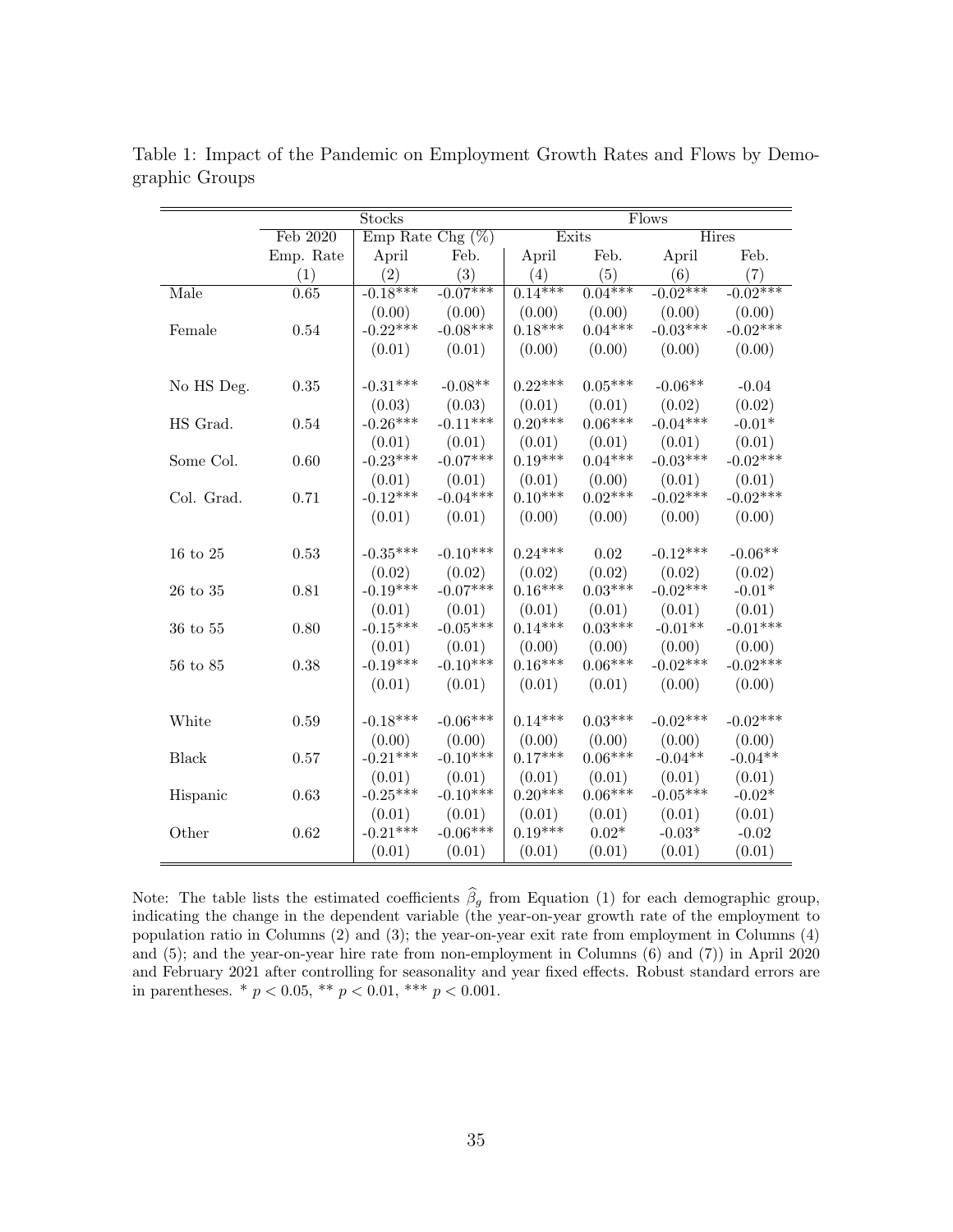|                | Covid Pandemic |            |                  | Great Recession |           |            |                  |
|----------------|----------------|------------|------------------|-----------------|-----------|------------|------------------|
|                | Feb 2020       |            | Relative Emp Chg |                 | Dec 2007  |            | Relative Emp Chg |
|                | Emp. Rate      | April 20   | Feb $21$         | June $21$       | Emp. Rate | Dec $09$   | Dec $14$         |
|                | (1)            | (2)        | (3)              | (4)             | (5)       | (6)        | (7)              |
| Male           | 0.65           | $-0.16***$ | $-0.05***$       | $-0.07***$      | 0.70      | $-0.09***$ | $-0.07***$       |
|                |                | (0.00)     | (0.00)           | (0.00)          |           | (0.01)     | (0.01)           |
| Female         | $0.54\,$       | $-0.20***$ | $-0.06***$       | $-0.07***$      | 0.57      | $-0.04***$ | $-0.05***$       |
|                |                | (0.00)     | (0.00)           | (0.01)          |           | (0.01)     | (0.01)           |
|                |                |            |                  |                 |           |            |                  |
| No HS Deg.     | 0.35           | $-0.26***$ | 0.00             | $-0.10***$      | 0.38      | $-0.13***$ | $-0.08**$        |
|                |                | (0.01)     | (0.01)           | (0.02)          |           | (0.03)     | (0.03)           |
| HS Grad.       | 0.54           | $-0.24***$ | $-0.09***$       | $-0.15***$      | 0.59      | $-0.07***$ | $-0.09***$       |
|                |                | (0.00)     | (0.00)           | (0.01)          |           | (0.01)     | (0.01)           |
| Some Col.      | 0.60           | $-0.22***$ | $-0.06***$       | $-0.06***$      | 0.68      | $-0.08***$ | $-0.10***$       |
|                |                | (0.00)     | (0.00)           | (0.01)          |           | (0.01)     | (0.01)           |
| Col. Grad.     | 0.71           | $-0.11***$ | $-0.05***$       | $-0.06***$      | 0.77      | $-0.05***$ | $-0.06***$       |
|                |                | (0.01)     | (0.00)           | (0.01)          |           | (0.01)     | (0.01)           |
|                |                |            |                  |                 |           |            |                  |
| $16$ to $25\,$ | 0.53           | $-0.34***$ | $-0.07***$       | $-0.05***$      | 0.54      | $-0.16***$ | $-0.11**$        |
|                |                | (0.01)     | (0.01)           | (0.01)          |           | (0.03)     | (0.03)           |
| $26$ to $35\,$ | $0.81\,$       | $-0.18***$ | $-0.06***$       | $-0.06***$      | 0.80      | $-0.06***$ | $-0.02+$         |
|                |                | (0.00)     | (0.00)           | (0.00)          |           | (0.01)     | (0.01)           |
| 36 to 55       | 0.80           | $-0.16***$ | $-0.04***$       | $-0.04***$      | 0.82      | $-0.06***$ | $-0.03***$       |
|                |                | (0.00)     | (0.00)           | (0.00)          |           | (0.01)     | (0.01)           |
| $56$ to $85\,$ | 0.38           | $-0.20***$ | $-0.09***$       | $-0.08***$      | 0.37      | $-0.01$    | 0.01             |
|                |                | (0.00)     | (0.00)           | (0.00)          |           | (0.03)     | (0.03)           |
|                |                |            |                  |                 |           |            |                  |
| White          | 0.59           | $-0.16***$ | $-0.05***$       | $-0.06***$      | 0.64      | $-0.06***$ | $-0.06***$       |
|                |                | (0.00)     | (0.00)           | (0.00)          |           | (0.01)     | (0.01)           |
| <b>Black</b>   | 0.57           | $-0.18***$ | $-0.06***$       | $-0.10***$      | 0.57      | $-0.11***$ | $-0.06***$       |
|                |                | (0.01)     | (0.01)           | (0.01)          |           | (0.01)     | (0.01)           |
| Hispanic       | 0.63           | $-0.24***$ | $-0.07***$       | $-0.09***$      | 0.64      | $-0.08**$  | $-0.05*$         |
|                |                | (0.01)     | (0.01)           | (0.01)          |           | (0.02)     | (0.02)           |
| Other          | 0.62           | $-0.24***$ | $-0.04***$       | $-0.07***$      | 0.63      | $-0.09**$  | $-0.05+$         |
|                |                | (0.01)     | (0.01)           | (0.01)          |           | (0.03)     | (0.03)           |

Table 2: Comparison of the Employment Impacts of the Pandemic and the Great Recession across Demographic Groups

Note: This table lists estimated coefficients  $\hat{\beta}_g$  from Equation (1) for each demographic group, where the dependent variable is the percentage deviation in the employment to population ratio relative to the beginning of the recession (February 2020 for the pandemic period and December 2007 for the Great Recession). Regressions for the Covid pandemic period use data from January 2015 onwards; regressions for the Great Recession period use data from 2003–2014. Estimates are adjusted for seasonality and year fixed effects. Robust standard errors are in parentheses. \*  $p < 0.05$ , \*\*  $p < 0.01$ , \*\*\* $p < 0.001.$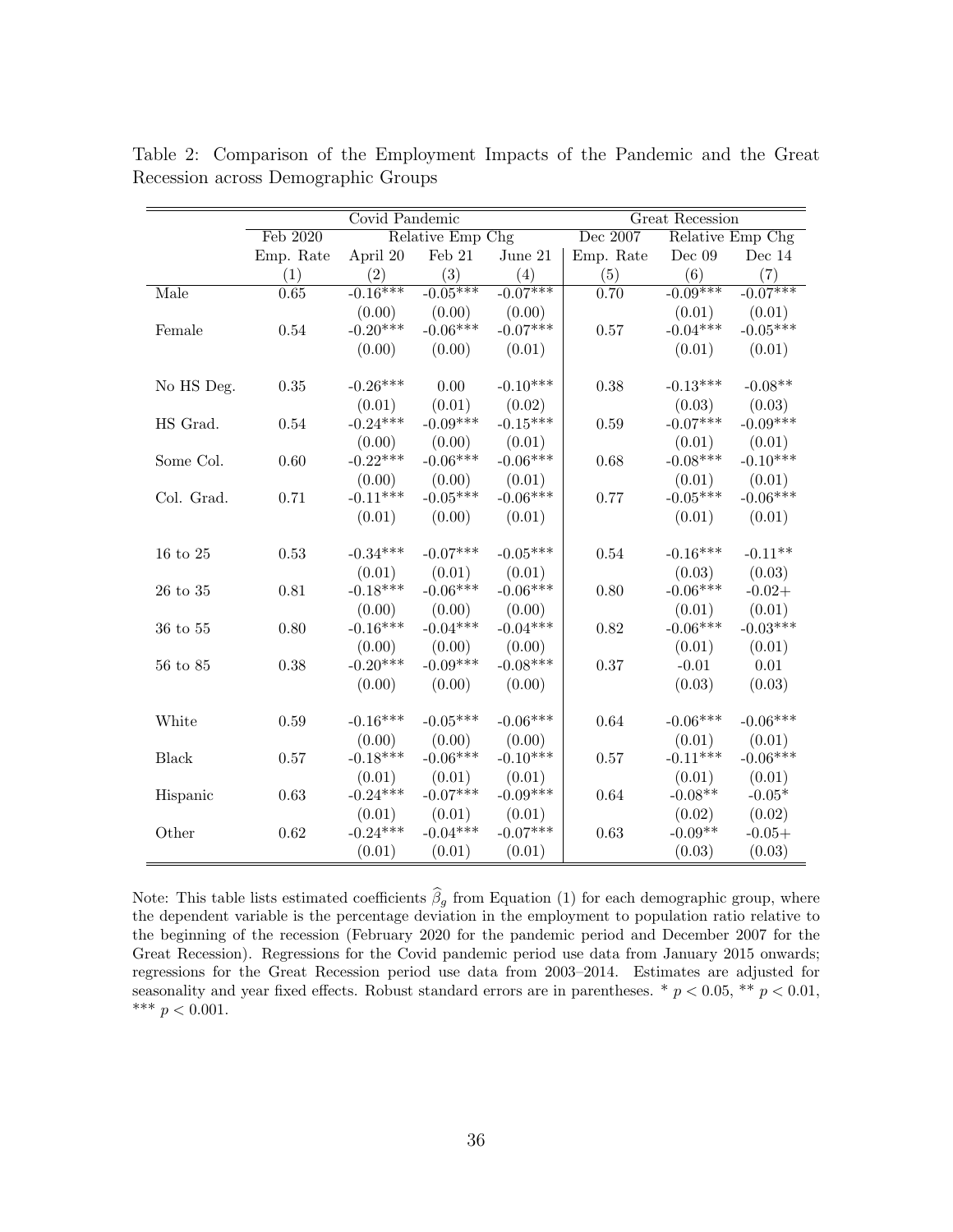|                |          | Percent of gap explained by: |            |            |            |            |            |            |            |
|----------------|----------|------------------------------|------------|------------|------------|------------|------------|------------|------------|
|                |          |                              |            |            |            |            |            |            | Occ/Ind.   |
|                |          | 2-Dig SOC                    | Major      |            | Detailed   | Detailed   | Both       | Occ./Ind.  | $+$ Metro  |
|                | Gap      | Occ.                         | Ind.       | Both       | Occ.       | Ind.       | Detailed   | $+$ Metro  | $+$ State  |
|                |          |                              |            |            |            |            |            |            |            |
| April 2020     |          |                              |            |            |            |            |            |            |            |
| Female         | 0.036    | 2.8%                         | $-2.8\%$   | 2.8%       | 55.6%      | 25.0%      | 66.7%      | 65.7%      | 67.6%      |
|                |          |                              |            |            |            |            |            |            |            |
| <b>Black</b>   | 0.028    | 53.6%                        | 14.3%      | 53.6%      | 53.6%      | 28.6%      | 46.4%      | 67.9%      | 35.7%      |
| Hispanic       | 0.052    | 55.8%                        | 25.0%      | 63.5%      | 63.5%      | 44.2%      | 73.1%      | 86.5%      | 78.8%      |
| Other          | 0.045    | 2.2%                         | 6.7%       | 4.4%       | 17.8%      | 20.0%      | 15.6%      | 26.7%      | 31.1%      |
|                |          |                              |            |            |            |            |            |            |            |
| 16 to 25       | 0.101    | 63.4%                        | 50.5%      | 76.2%      | 76.2%      | 53.5%      | 82.2%      | 80.9%      | 76.5%      |
| $26$ to $35\,$ | 0.018    | 22.2%                        | 50.0%      | 55.6%      | 50.0%      | 50.0%      | 66.7%      | 58.3%      | 57.3%      |
| 56 to 85       | 0.018    | 22.2%                        | 5.6%       | 16.7%      | 33.3%      | 16.7%      | 33.3%      | 52.1%      | 50.0%      |
|                |          |                              |            |            |            |            |            |            |            |
| No HS Deg.     | 0.115    | 70.4%                        | 28.7%      | 79.1%      | 77.4%      | 37.4%      | 80.9%      | 83.2%      | 83.2%      |
| HS Deg.        | 0.103    | 53.4%                        | 18.4%      | 57.3%      | 61.2%      | 25.2%      | 62.1%      | 72.2%      | 77.8%      |
| Some Col.      | 0.094    | 42.6%                        | 21.3%      | 47.9%      | 55.3%      | 22.3%      | 55.3%      | 33.3%      | 33.3%      |
|                |          |                              |            |            |            |            |            |            |            |
| February 2021  |          |                              |            |            |            |            |            |            |            |
| Female         | 0.007    | $-85.7%$                     | $-100.0\%$ | $-128.6\%$ | $0.0\%$    | $-85.7%$   | $-28.6\%$  | $-42.9\%$  | $-42.9\%$  |
|                |          |                              |            |            |            |            |            |            |            |
| Black          | 0.035    | 17.1%                        | $0.0\%$    | 14.3%      | 25.7%      | 20.0%      | 22.9%      | 31.4%      | 11.4%      |
| Hispanic       | 0.035    | 28.6%                        | 14.3%      | 31.4%      | 31.4%      | 17.1%      | 28.6%      | 40.0%      | 51.4%      |
| Other          | $-0.009$ | $0.0\%$                      | $-11.1%$   | $-11.1%$   | 11.1%      | $-22.2%$   | 11.1%      | $-22.2\%$  | $-55.6%$   |
|                |          |                              |            |            |            |            |            |            |            |
| 16 to 25       | $-0.018$ | $-72.2\%$                    | $-77.8\%$  | $-105.6\%$ | $-116.7\%$ | $-88.9\%$  | $-133.3\%$ | $-127.8%$  | $-133.3%$  |
| $26$ to $35\,$ | $-0.001$ | $-200.0\%$                   | $-200.0\%$ | $-400.0\%$ | $-400.0\%$ | $-100.0\%$ | $-400.0\%$ | $-500.0\%$ | $-500.0\%$ |
| 56 to 85       | 0.022    | 9.1%                         | $0.0\%$    | 9.1%       | 9.1%       | 9.1%       | 9.1%       | 9.1%       | 9.1%       |
|                |          |                              |            |            |            |            |            |            |            |
| No HS Deg.     | 0.027    | 111.1%                       | 40.7%      | 122.2%     | 122.2%     | 66.7%      | 133.3%     | 133.3%     | 140.7%     |
| HS Deg.        | 0.038    | 52.6%                        | 23.7%      | 60.5%      | 65.8%      | 36.8%      | 71.1%      | 65.8%      | 63.2%      |
| Some Col.      | 0.014    | 85.7%                        | 28.6%      | 85.7%      | 107.1%     | 64.3%      | 121.4%     | 114.3%     | 107.1%     |

Table 3: Share of Exit Rate Differentials Explained by Occupation, Industry, and Geography

Note: The first column displays the estimated gap in the impact of the pandemic on employment exit rates for each demographic group (in percentage points) relative to the omitted category (males, whites, 36-55 year olds, and college graduates, respectively) based on the regression results in Figures 6 and 7. The second group of columns displays the fraction of this gap that can be accounted for by workers' pre-displacement occupation and industry. The last two columns display the fraction that can be accounted for by whether the individual lives in a metropolitan area as well as the state of residence, after controlling for detailed occupation and industry fixed effects.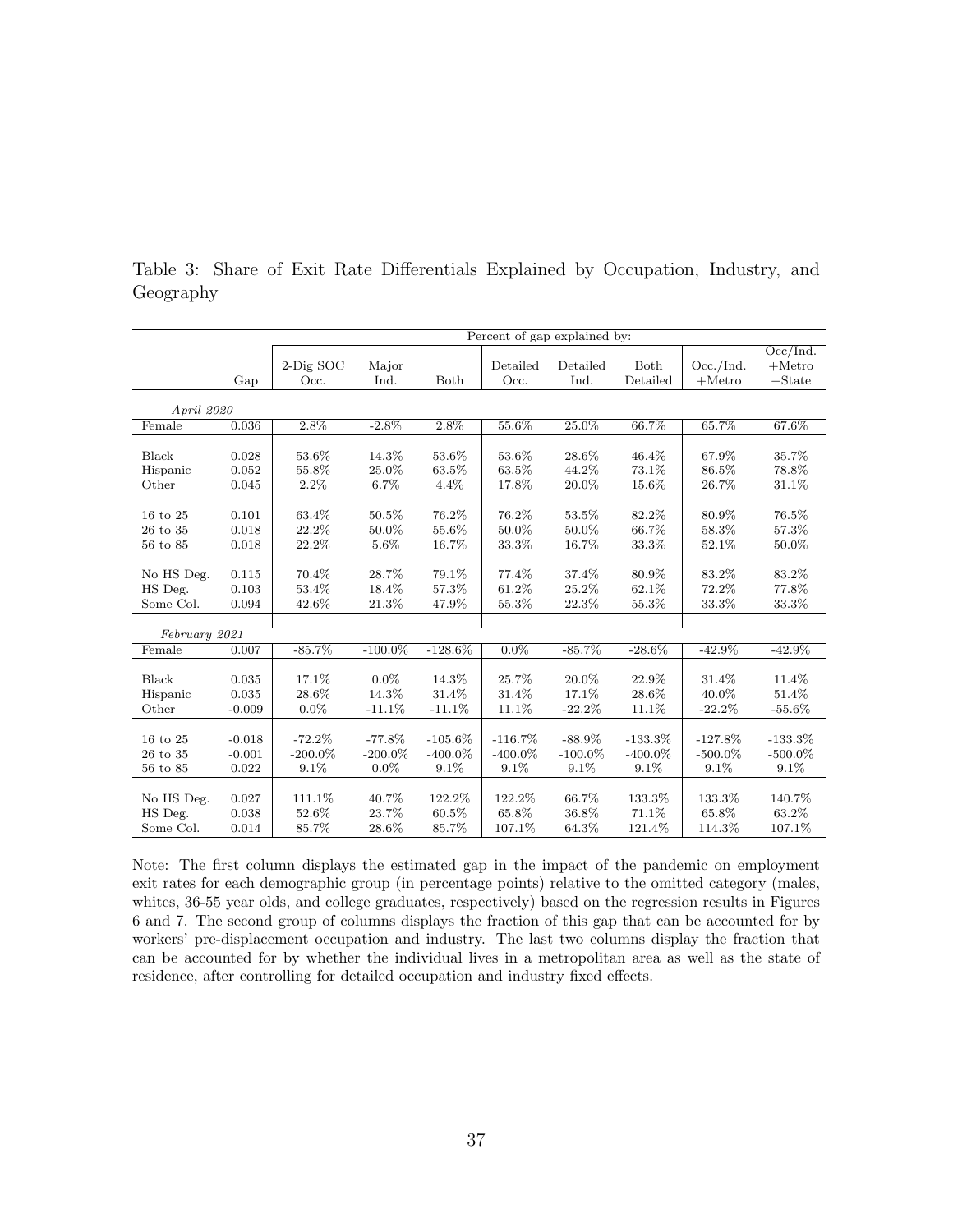Table 4: Impact of the Pandemic on Employment Growth Rates and Flows by Urban Density

|                      | Stocks                          |               |            | Flows            |           |            |            |  |
|----------------------|---------------------------------|---------------|------------|------------------|-----------|------------|------------|--|
|                      | Emp Rate Chg $(\%)$<br>Feb 2020 |               |            | Exits            | Hires     |            |            |  |
|                      | Emp. Rate                       | April         | Feb.       | April            | Feb.      | April      | Feb.       |  |
|                      | $\left(1\right)$                | $^{\prime}2)$ | (3)        | $\left(4\right)$ | (5)       | (6)        | (7)        |  |
| Non-Metro            | 0.54                            | $-0.17***$    | $-0.05***$ | $0.15***$        | $0.04***$ | $-0.02*$   | $-0.02*$   |  |
|                      |                                 | (0.01)        | (0.01)     | (0.01)           | (0.01)    | (0.01)     | (0.01)     |  |
| Central City         | 0.60                            | $-0.20***$    | $-0.09***$ | $0.18***$        | $0.05***$ | $-0.03***$ | $-0.02***$ |  |
|                      |                                 | (0.01)        | (0.01)     | (0.01)           | (0.01)    | (0.01)     | (0.01)     |  |
| Outside Central City | 0.60                            | $-0.21***$    | $-0.07***$ | $0.16***$        | $0.04***$ | $-0.03***$ | $-0.02***$ |  |
|                      |                                 | (0.01)        | (0.01)     | (0.01)           | (0.00)    | (0.00)     | (0.00)     |  |
| Unknown Status       | 0.57                            | $-0.18***$    | $-0.04**$  | $0.12***$        | 0.02      | $-0.03**$  | $-0.02**$  |  |
|                      |                                 | (0.01)        | (0.01)     | (0.01)           | (0.01)    | (0.01)     | (0.01)     |  |

Note: The table lists the estimated coefficients  $\beta_g$  from Equation (1) for each level of metro density where the respondent resides, indicating the change in the dependent variable (employment to population ratio growth rate, exits or hires) in April 2020 and February 2021 after controlling for seasonality and year fixed effects. \*  $p < 0.05$ , \*\*  $p < 0.01$ , \*\*\*  $p < 0.001$ .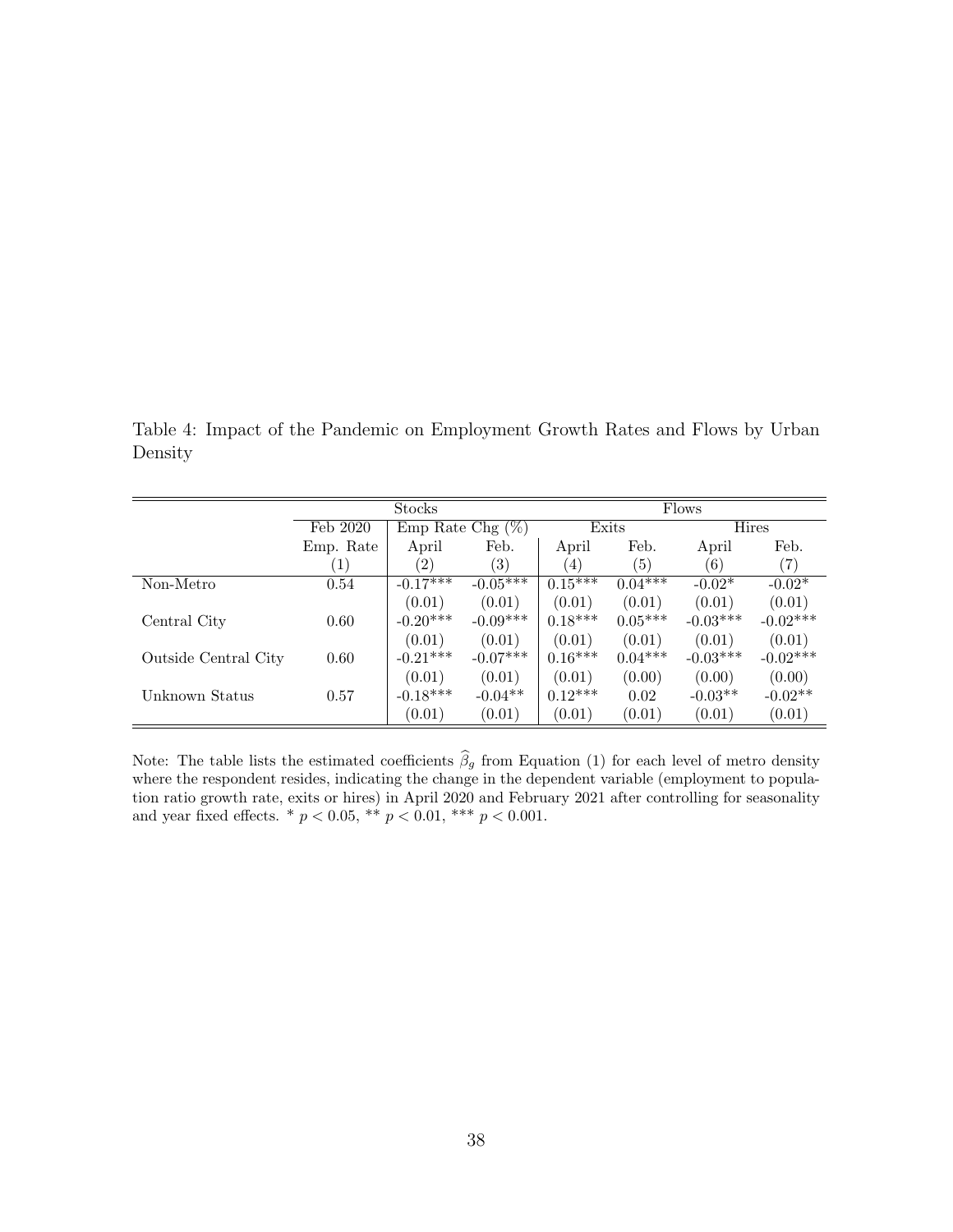# A Appendix (For Online Publication)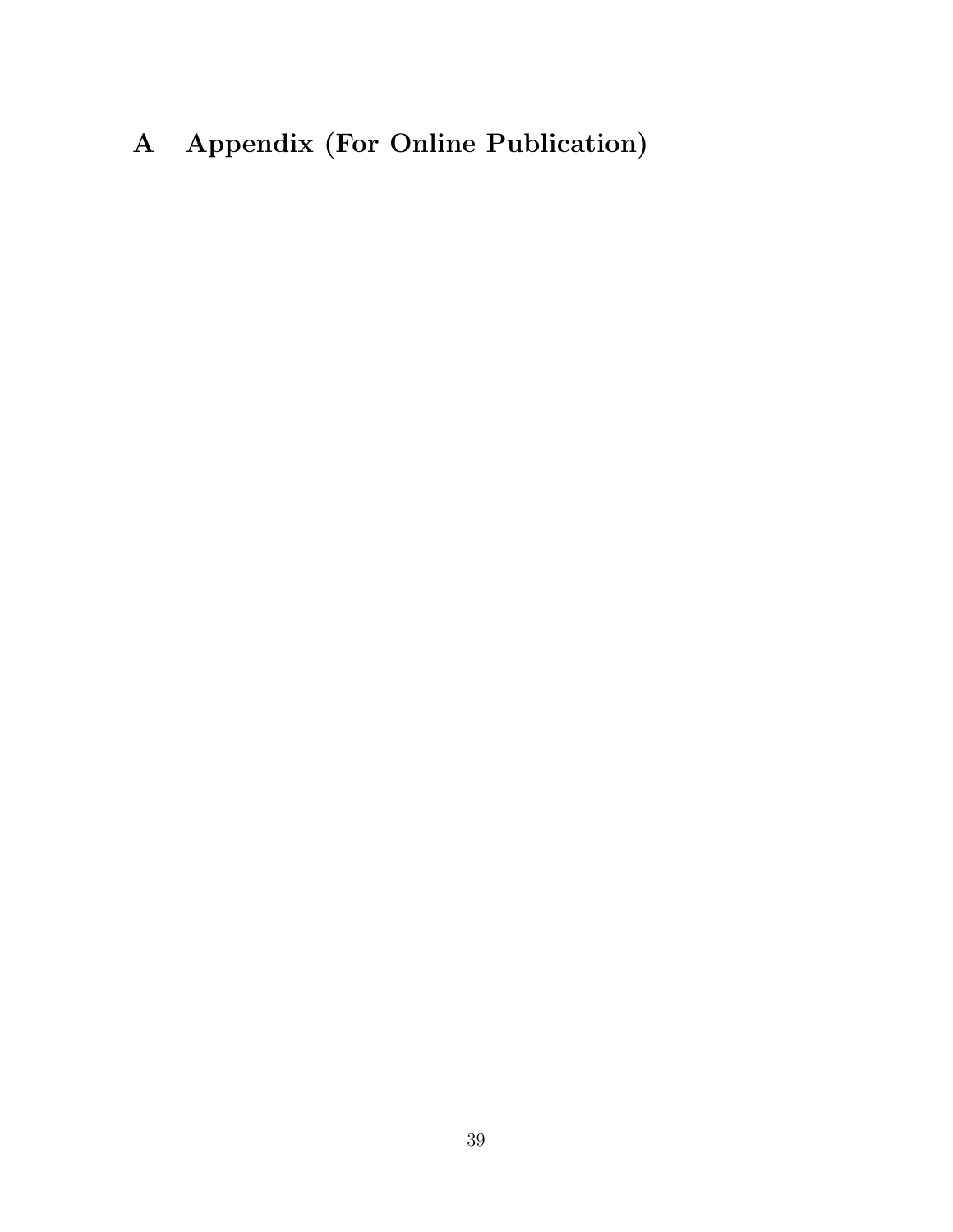



Note: The figure plots year-on-year changes in employment (in millions of people) based on the stocks from the monthly CPS data, and based on the flow rates constructed from the matched monthly samples. The markers indicate data for April 2020 and February 2021.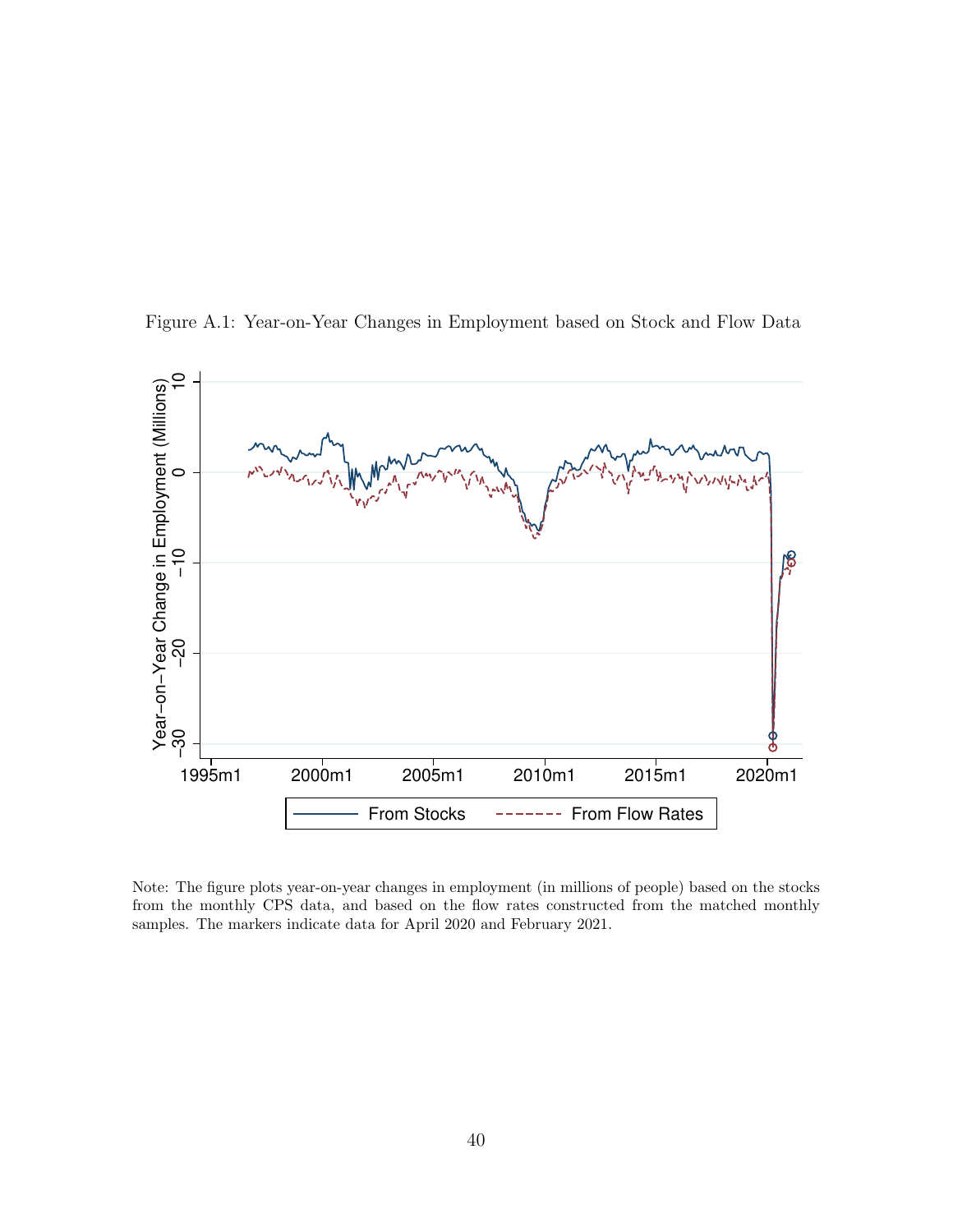

Figure A.2: Impact of the Pandemic on Year-on-Year Employment Growth Rates

Panel B: Across Industries



Note: Occupations and industries are ranked from lowest- to highest-paying based on their mean wage in January and February 2020. The figure plots the estimated coefficient  $\hat{\beta}_g$  from Equation (1) for each occupation or industry, indicating the impact of the pandemic on the year-on-year employment growth rate in April 2020 and February 2021 after controlling for seasonality and year fixed effects. The lines represent 95% confidence intervals using robust standard errors.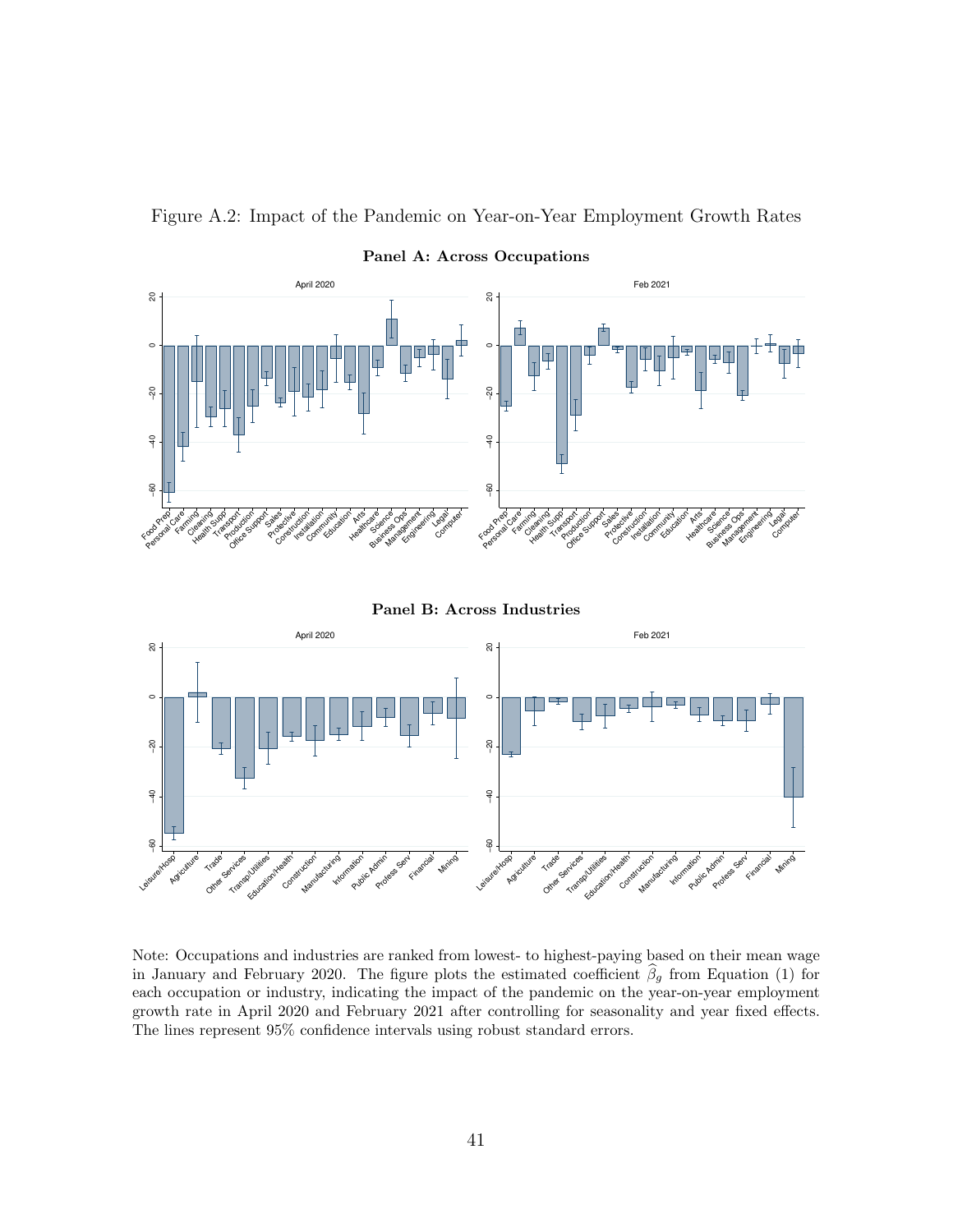Figure A.3: Impact of the Pandemic on Employment Exit Rates across Occupations within Service Industries, April 2020



Note: Occupations are ranked from lowest- to highest-paying based on their mean wage in January and February 2020. The figure plots the estimated coefficient  $\beta_g$  from Equation (1) for each occupation, using data from the Leisure and Hospitality, and Other Service industries only. The estimated coefficients indicate the change in the exit rate for each occupation in April 2020 after controlling for seasonality and year fixed effects. The lines represent 95% confidence intervals using robust standard errors.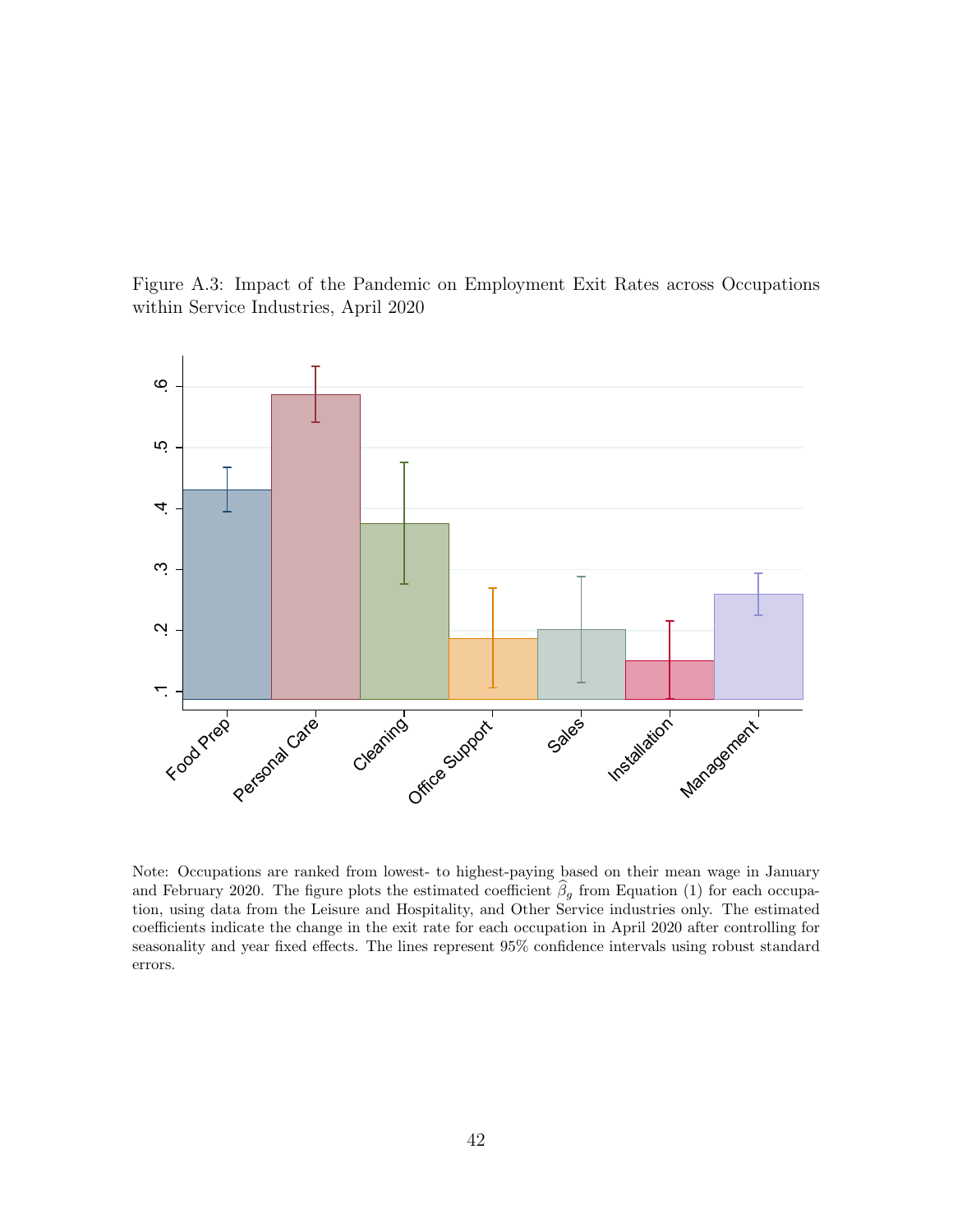

Figure A.4: Demographic Shares within 2-digit Occupations, February 2020

Note: The figure plots the share of different demographic groups among workers in each 2-digit occupation before the onset of the pandemic (February 2020). Occupations are ranked based on their average wages in the pre-pandemic period of January and February 2020. The size of each circle is proportional to the size of the occupation in February 2020.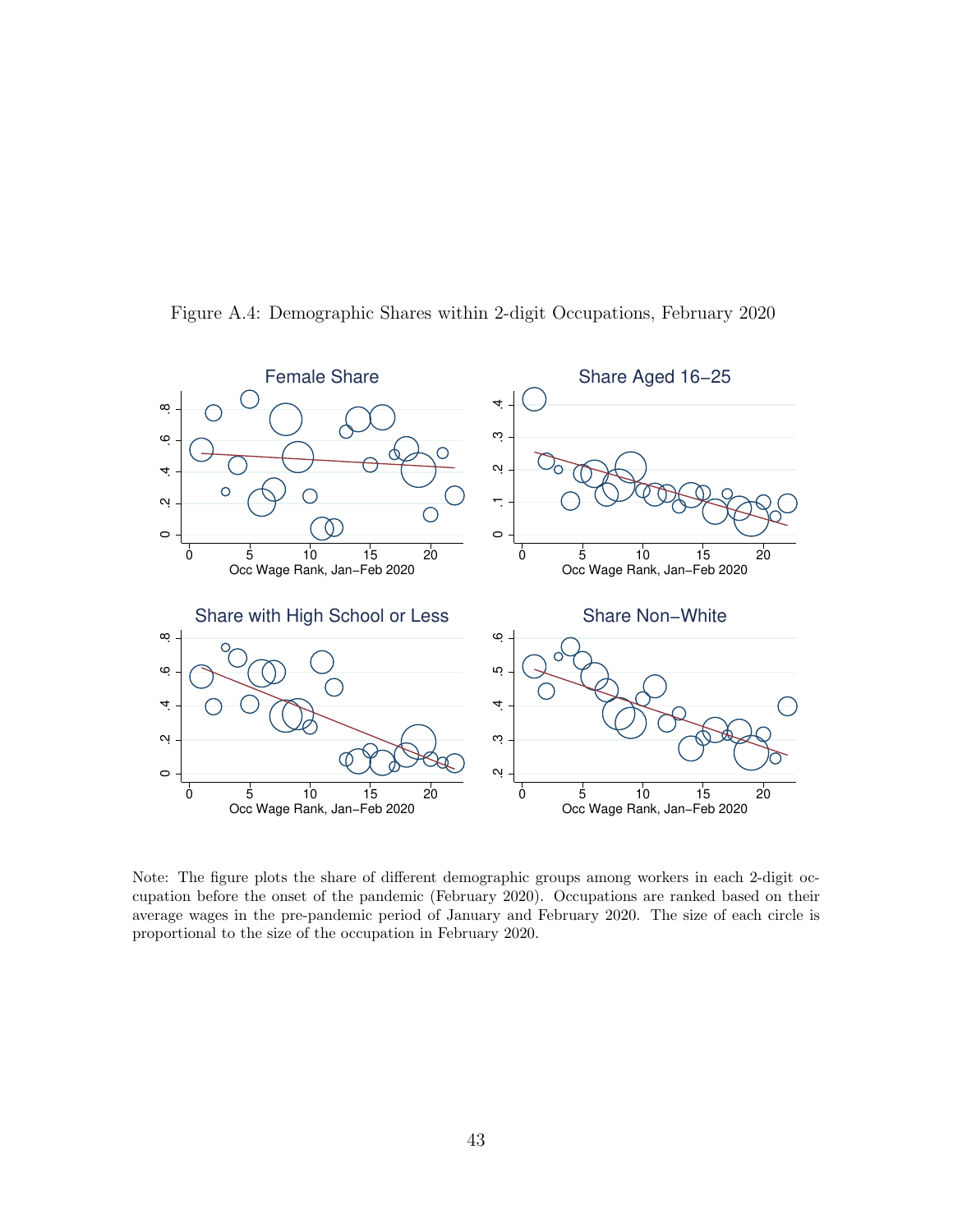

Figure A.5: Demographic Shares within Major Industries, February 2020

Note: The figure plots the share of different demographic groups among workers in each major industry category before the onset of the pandemic (February 2020). Industries are ranked based on their average wages in the pre-pandemic period of January and February 2020. The size of each circle is proportional to the size of the industry in February 2020.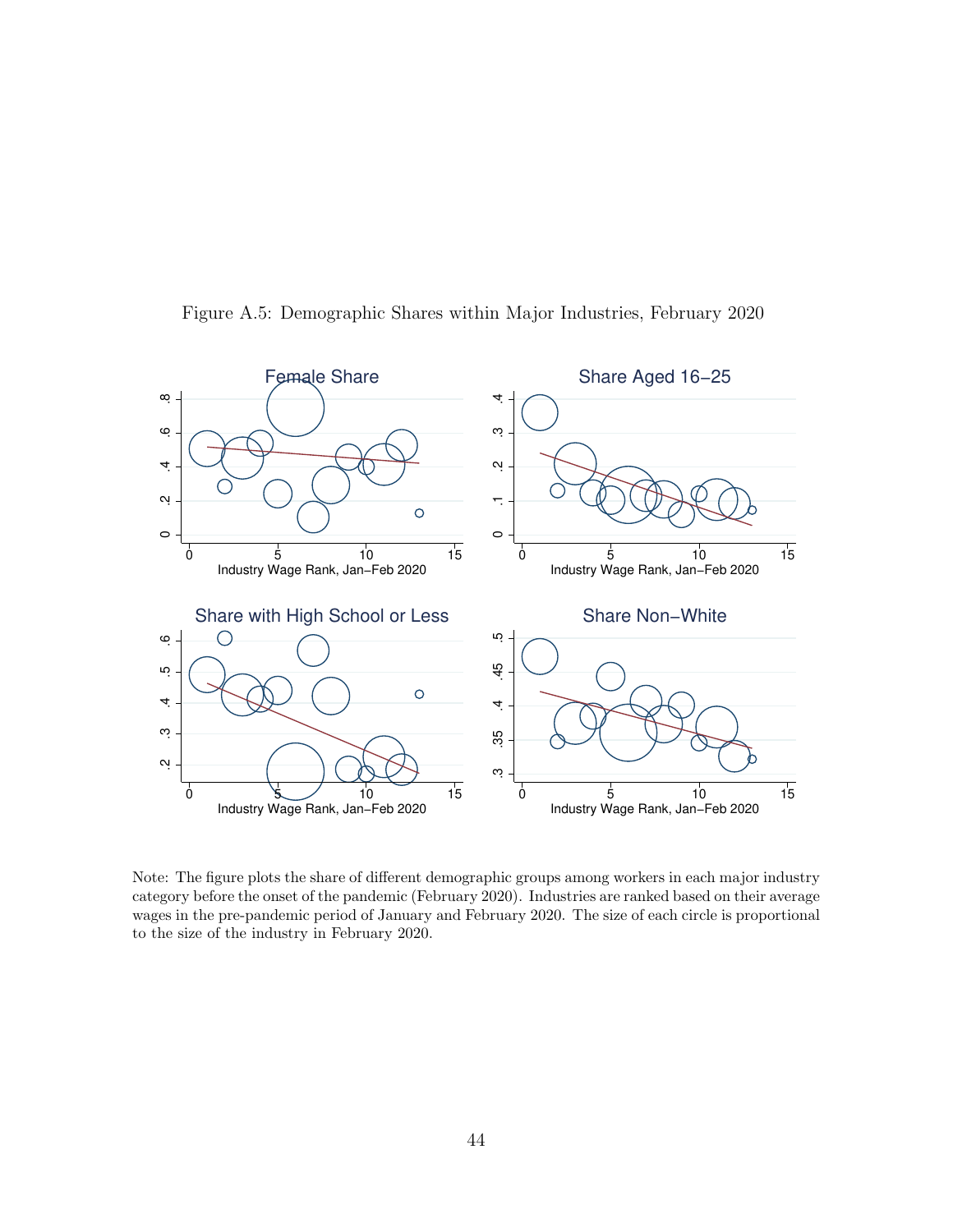Figure A.6: Year-on-Year Changes in Employment for Racial and Ethnic Groups based on Stock and Flow Data



Note: The figure plots year-on-year changes in employment (in millions of people) based on the stocks from the monthly CPS data, and based on the flow rates constructed from the matched monthly samples. The markers indicate data for April 2020 and February 2021. Each demographic group is mutually exclusive.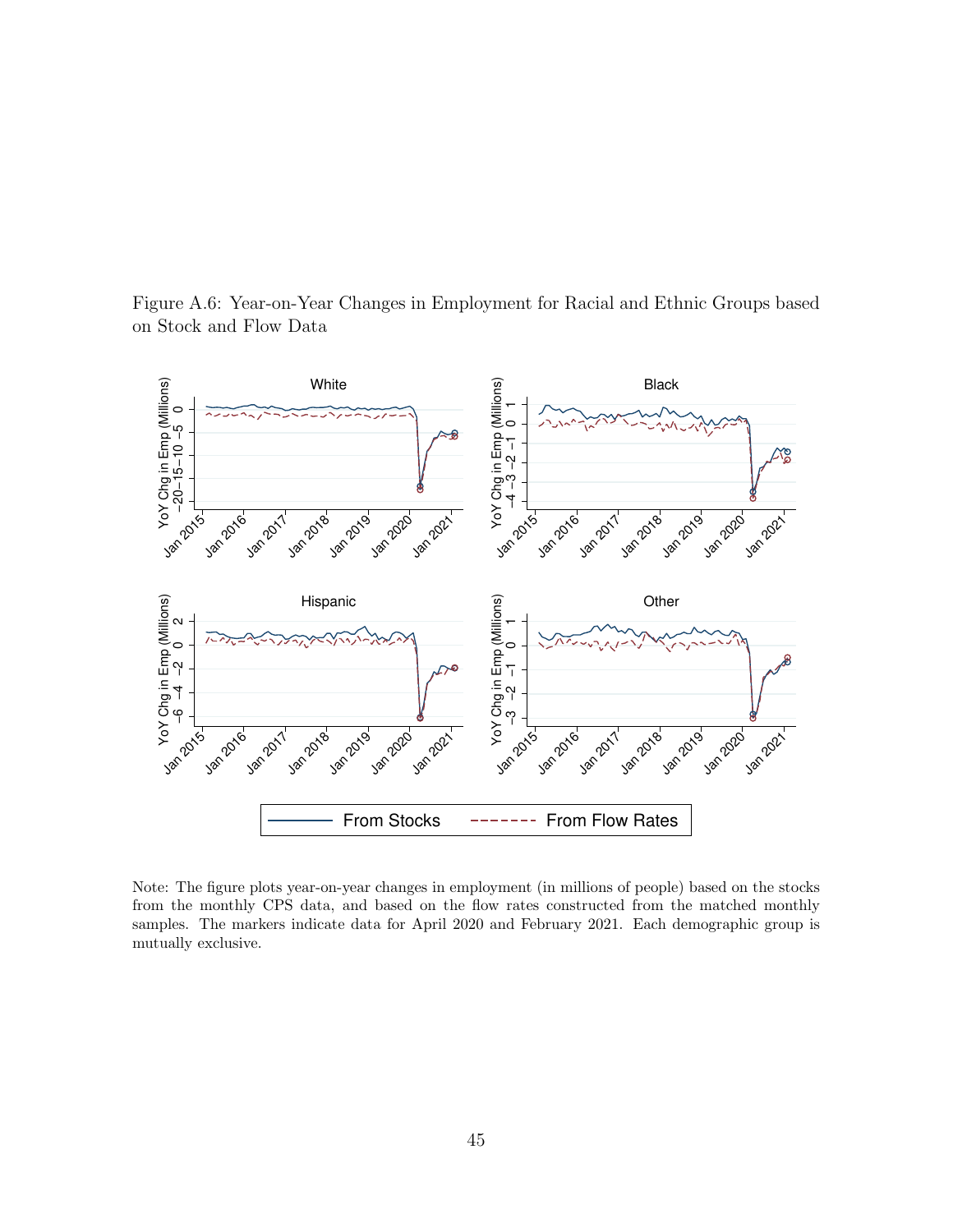Figure A.7: Comparison of Covid Pandemic with Great Recession, Percentage Point Change in Employment-to-Population Ratio by Group



Panel A: Gender

Note: Percentage point change in employment to population ratio for each demographic group, relative to December 2007 (dotted line) and February 2020 (solid line). Ratio is adjusted for classification error (see Section 2) and seasonally adjusted.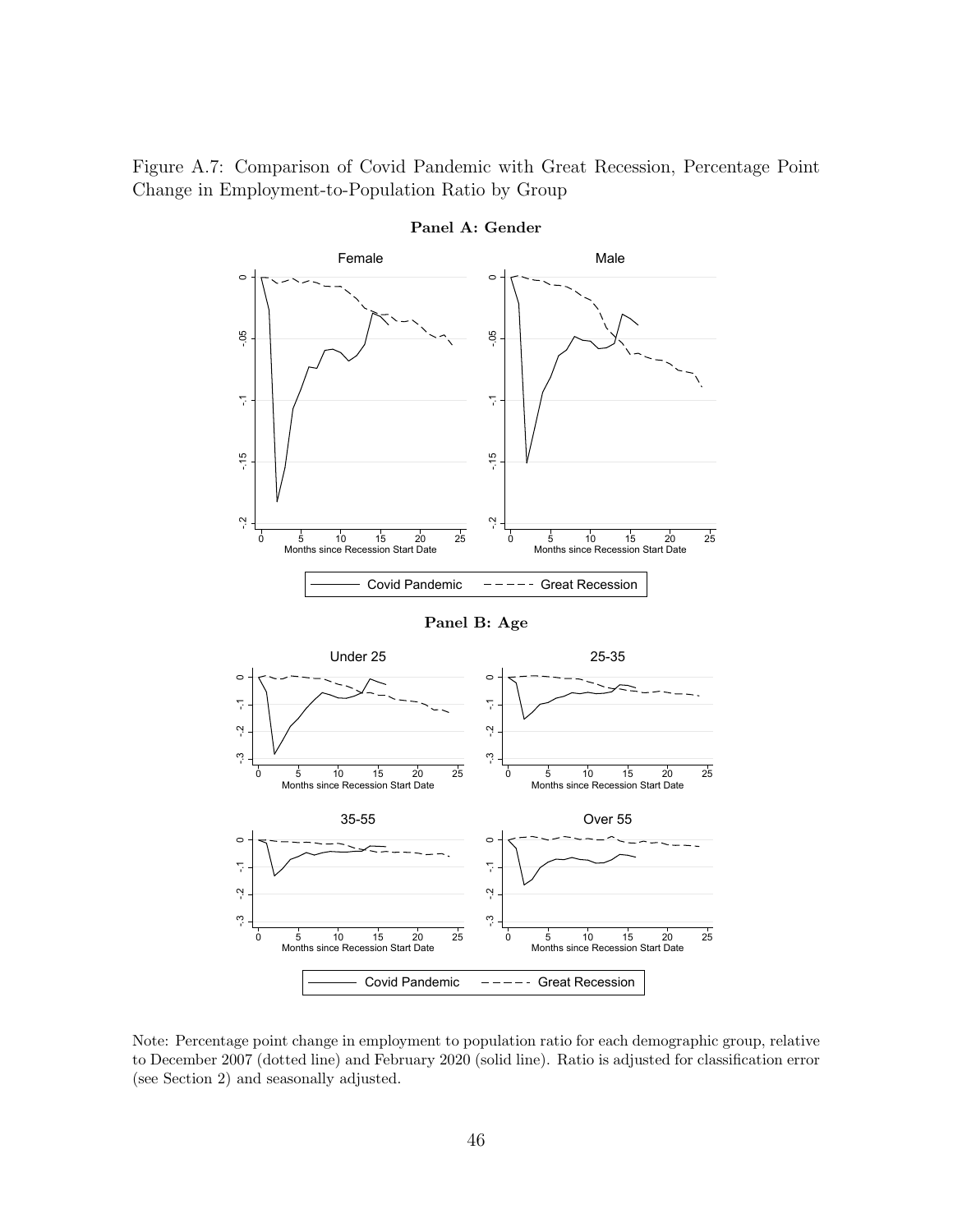Figure A.8: Comparison of Covid Pandemic with Great Recession, Percentage Point Change in Employment-to-Population by Group



Panel A: Race

Note: Percentage point change in employment to population ratio for each demographic group, relative to December 2007 (dotted line) and February 2020 (solid line). Ratio is adjusted for classification error (see Section 2) and seasonally adjusted.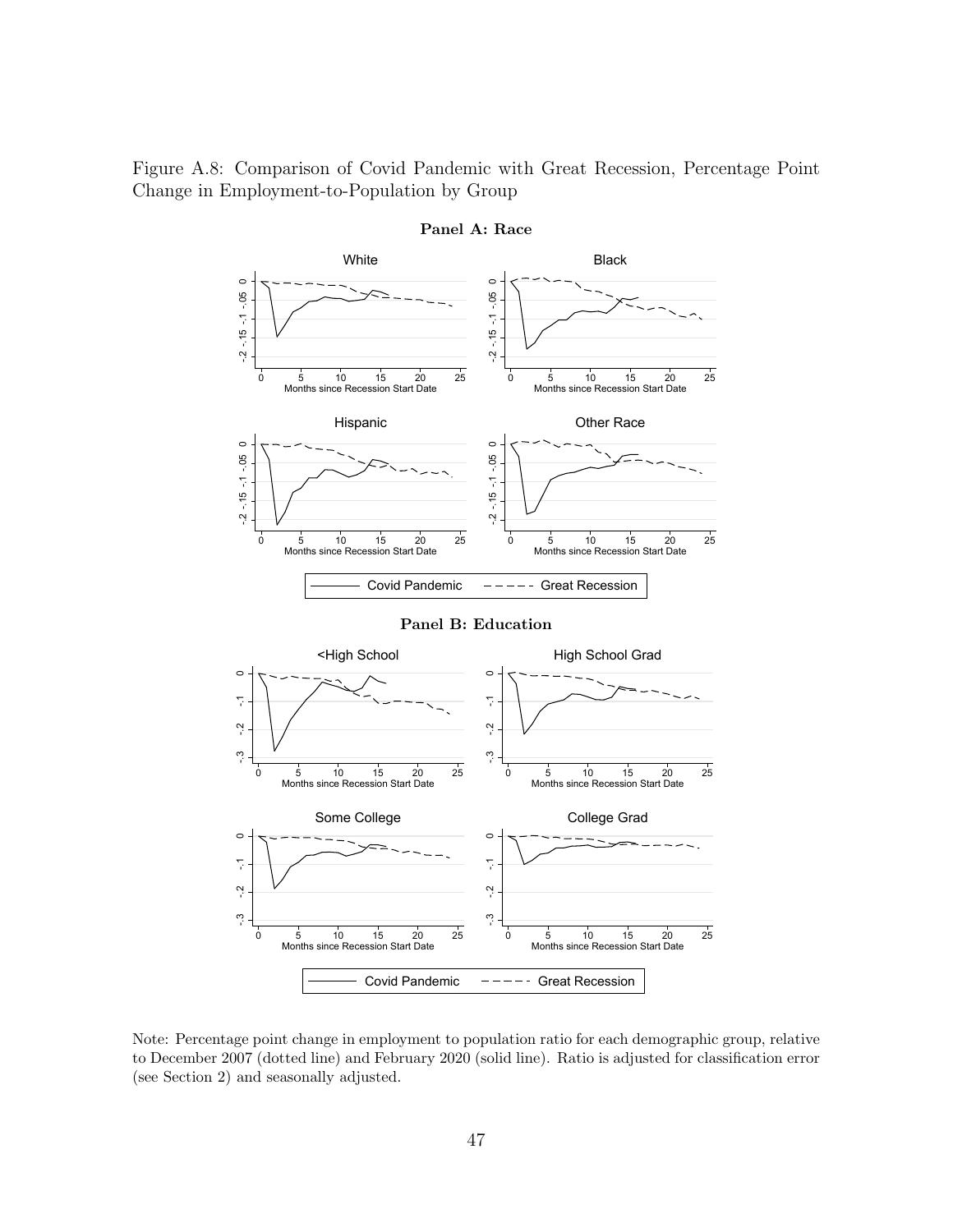Figure A.9: Changes in demographic shares within 2-digit occupations, April 2019– April 2020



Note: The figure plots the change in the share of different demographic groups among workers in each 2-digit occupation at the onset of the pandemic (April 2020) relative to a year earlier. Occupations are ranked based on their average wages in the pre-pandemic period of January and February 2020. The size of each circle is proportional to the size of the occupation in April 2019.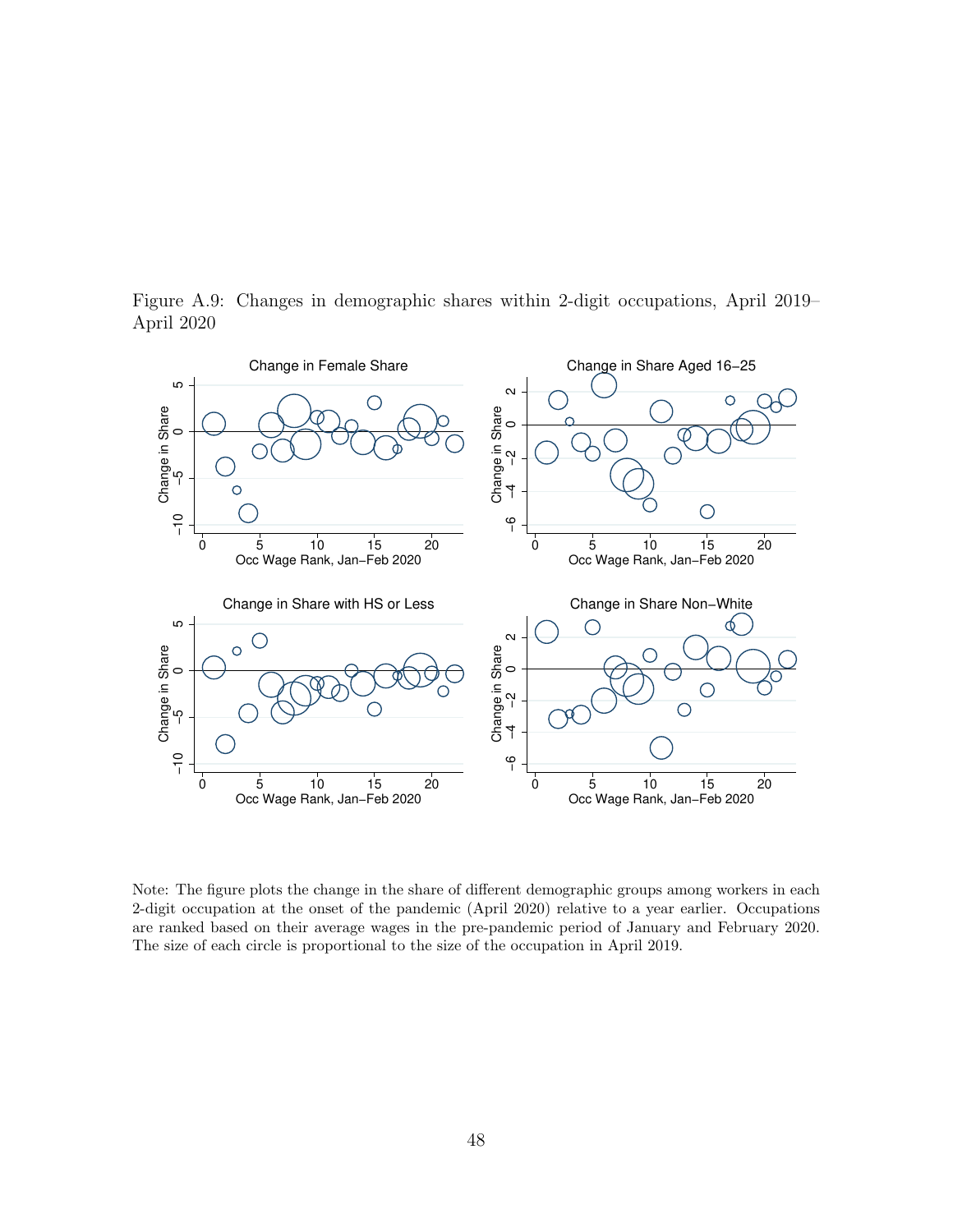

Figure A.10: Changes in Demographic Shares within Major Industries, April 2019–April 2020

Note: The figure plots the change in the share of different demographic groups among workers in each major industry at the onset of the pandemic (April 2020) relative to a year earlier. Industries are ranked based on their average wages in the pre-pandemic period of January and February 2020. The size of each circle is proportional to the size of the industry in April 2019.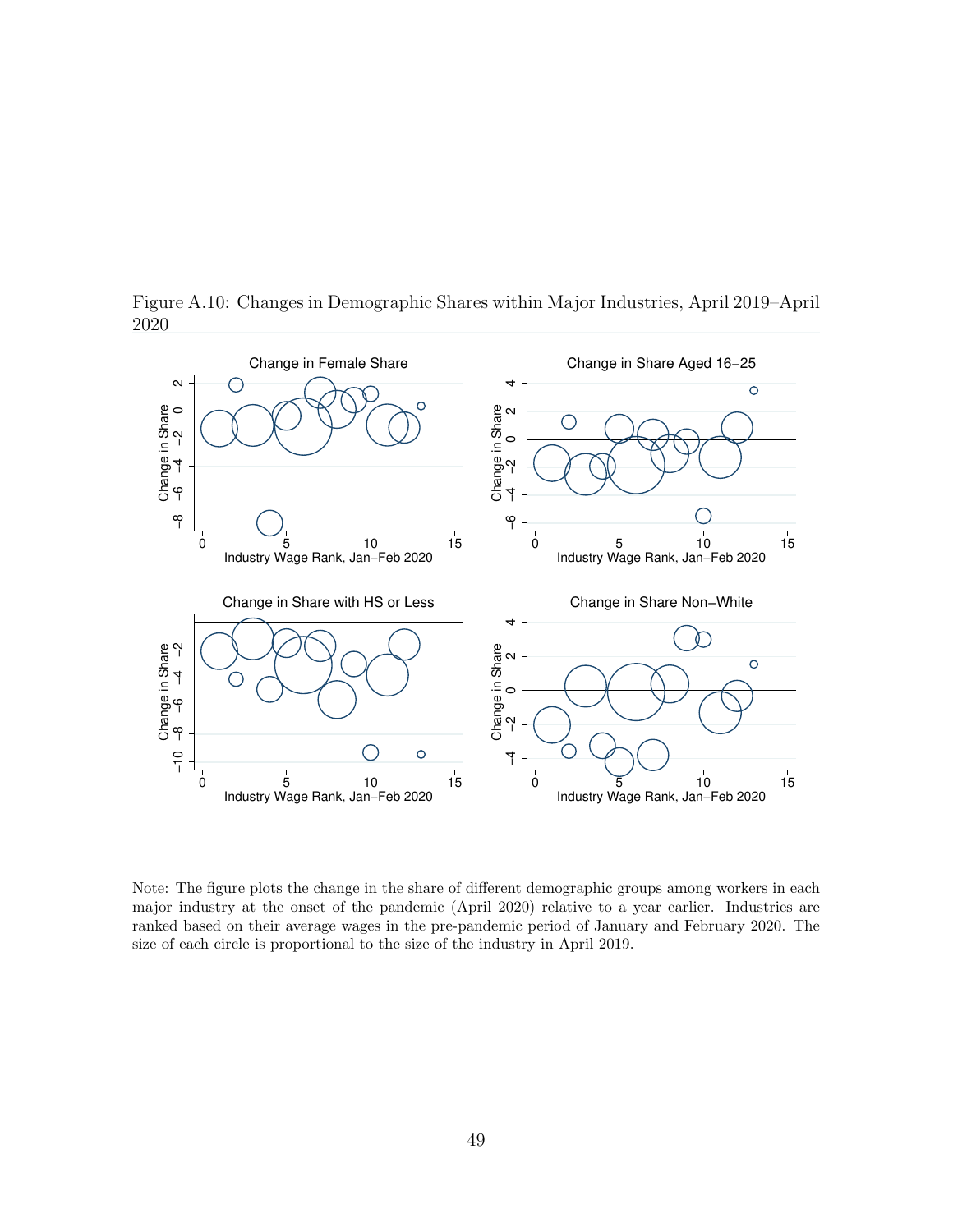| $2$ -digit | Occupation                 | Wage Rank      | Log Real Wage    | $\Delta$ Emp/Pop to: |          |
|------------|----------------------------|----------------|------------------|----------------------|----------|
| <b>SOC</b> |                            | $(1=lowest)$   | $(Jan-Feb 2020)$ | Apr 2020             | Feb 2021 |
| 35         | Food Prep and Serving      | 1              | 2.41             | $-1.87$              | $-0.68$  |
| $39\,$     | Personal Care, Service     | $\overline{2}$ | 2.60             | $-1.19$              | $-0.35$  |
| 45         | Farm, Fish, Forestry       | 3              | 2.63             | $-0.07$              | $-0.06$  |
| 37         | Cleaning, Maintenance      | $\overline{4}$ | 2.64             | $-0.70$              | $-0.19$  |
| 31         | Healthcare Support         | 5              | 2.69             | $-0.24$              | $-0.18$  |
| 53         | Transportation             | 6              | 2.82             | $-1.03$              | $-0.32$  |
| 51         | Production                 | $\overline{7}$ | 2.87             | $-0.93$              | $-0.24$  |
| 43         | Office/Admin Support       | 8              | 2.87             | $-1.16$              | $-0.19$  |
| 41         | Sales and Related          | 9              | 2.92             | $-1.49$              | $-0.21$  |
| 33         | Protective Service         | 10             | 3.03             | $-0.13$              | $-0.13$  |
| 47         | Construction, Extraction   | 11             | 3.07             | $-0.86$              | $-0.30$  |
| $49\,$     | Installation, Maintenance  | 12             | 3.07             | $-0.22$              | $-0.10$  |
| 21         | Community/Social Service   | 13             | 3.14             | $-0.04$              | $-0.02$  |
| $25\,$     | Education                  | 14             | 3.16             | $-0.66$              | $-0.18$  |
| 27         | Arts, Entertainment, Media | 15             | 3.25             | $-0.27$              | $-0.16$  |
| $29\,$     | Healthcare                 | 16             | 3.40             | $-0.25$              | $-0.12$  |
| 19         | Science                    | 17             | 3.45             | 0.01                 | $-0.02$  |
| 13         | Business/Financial Op      | 18             | 3.47             | 0.10                 | $-0.24$  |
| 11         | Management                 | 19             | 3.52             | $-0.48$              | $-0.07$  |
| 17         | Architecture/Engineering   | 20             | 3.59             | $-0.12$              | $-0.05$  |
| 23         | Legal                      | 21             | 3.62             | $-0.08$              | $-0.04$  |
| 15         | Computer/Mathematical      | 22             | 3.62             | 0.19                 | 0.07     |

Table A.1: Changes in Employment by Occupation

Note: Occupations are ranked from lowest- to highest-paying based on their mean wage in January and February 2020. Real wages are expressed in June 2020 dollars. Changes in the employment to population ratio in the last two columns are calculated over 12-month horizons. Our employment measure excludes individuals who were absent from work during the reference week for "other" reasons and report not being paid by their employer for their time off.